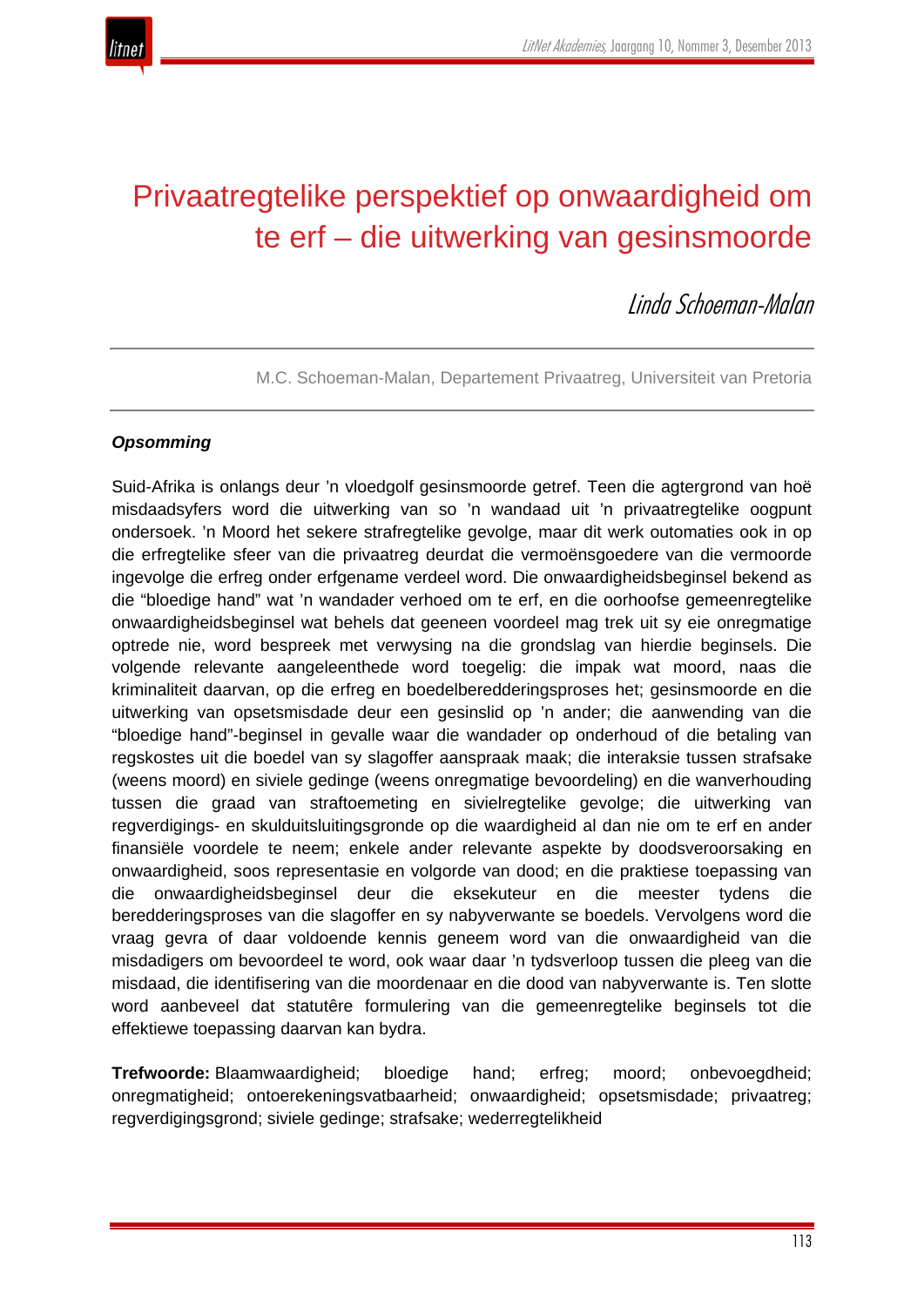

#### *Abstract*

#### **Private law perspective on unworthiness to inherit – the effect of family murders**

Crime in South Africa is rife and, as reported daily in newspapers and magazines, murder is one of those serious crimes that has reached unprecedented levels. What is even more disconcerting is that South Africa has recently been struck by a tidal wave of family slayings. Crimes within families are attributed to social ills such as a violent society, adverse economic conditions, substance dependency and drug abuse. Negative social trends such as family violence and murder that affect the family accordingly have a definite impact on the law of succession.

This article focuses on the consequences of family slayings from a criminal as well as a private law perspective, with specific emphasis on the law of succession and the principle of unworthiness to inherit from a victim or to take any other benefit from the estate or even from outside the estate of a deceased person. The general principle of unworthiness has its roots in common law. A person who unlawfully and intentionally or in certain circumstances negligently kills someone cannot inherit from the victim's estate. This incapability can be arrived at in two ways: first, in terms of the general principle of unworthiness that no person may be enriched by his or her own unlawful conduct, or benefit from conduct that is punishable; secondly, in terms of the specific unworthiness also known as the "bloody hand" principle ("de bloedige hand en neemt geen erffenis") which finds application in the law of succession. According to the latter principle a person who wrongfully caused the death of a deceased is precluded from inheriting or taking any benefit from the estate of the deceased or a close family member (*conjunctissimi*) of the deceased.

It is sometimes argued, with reference to the so-called Domat gloss, that the grounds underlying the principle of unworthiness are not static and that the common law should be developed also to include those grounds that presently offend the *boni mores* of society. Domat states: "The causes which may render the heir unworthy of the succession are indefinite … But if there should happen any other case where good manners and equity should require that an heir should be declared unworthy, it would be just to deprive him of the inheritance."

The view taken in this article is that the general principle of unworthiness provided for in our common law is broad enough to provide for any shift in public policy over time. Accordingly, the general common law policy need not be developed to provide for any change in the *boni mores*, but needs only to be applied by taking into account what public policy evolves at any given time.

The murder of one family member by another brings both criminal law and the law of succession into play. If the perpetrator is found guilty of the crime, he or she will be punished according to the dictates of criminal law. The underlying principle is that society has to be protected against criminals who are guilty of unlawful intentional (or negligent) homicide. On the other hand private law protects the victim and his or her property against the unlawful and culpable conduct (murder or assault) of the wrongdoer by holding that such a perpetrator is not competent to receive any financial advantage from (that is, to be enriched by) the unlawful conduct. The benefits of which the wrongdoer is deprived include taking an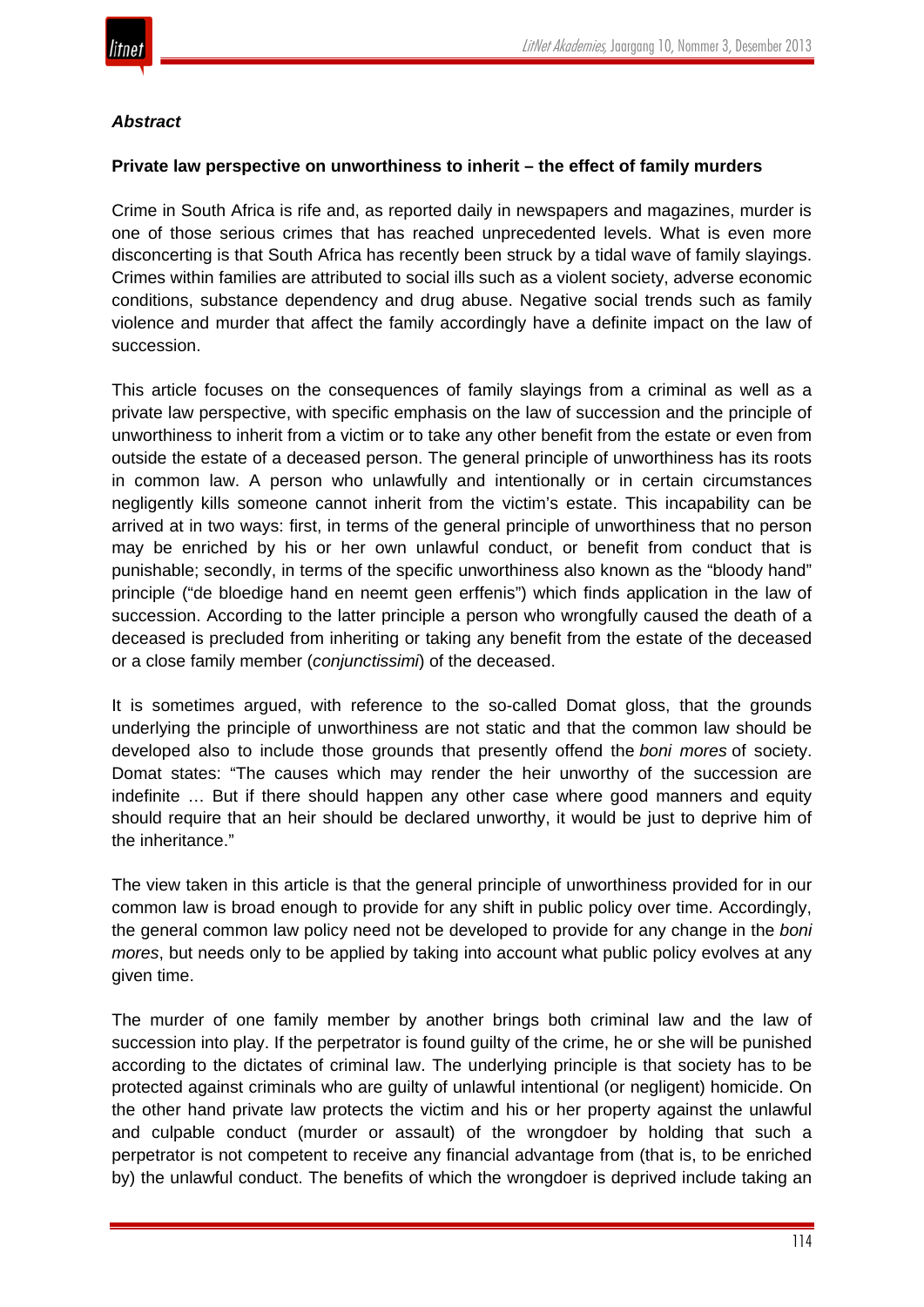

appointment as executor or trustee of a trust created by the testator of the deceased estate, or as guardian of minor children of the deceased.

A family murder has a direct impact on the law of succession in that a number of persons' estates have to be divided. These principles apply automatically regardless of whether or not there has been a conclusion in a criminal case. Both reported and unreported cases concerning family murders are discussed in the context of unworthiness to inherit or to be otherwise enriched. The number of criminal cases and the correlation between a criminal indictment and the perpetrator's unworthiness to inherit from the victim and the latter's close relatives are considered. It appears that the possible outcome of criminal cases and consequences for the murderer are often anticipated by the press, while the applicable principles of the law of succession are seldom raised.

In the context of family slayings the article continues to differentiate between murders of one spouse by another, of a child or children or an entire family by one or both parents, and of a parent or parents by their child or children. The applicability of aspects such as unworthiness to inherit from *conjunctissimi* (close relatives, including the spouse, parents and children of the victim), the sequence of death (*commorientes* are people who die simultaneously and are regarded as predeceased), representation (section 1(7) of the Intestate Succession Act and section 2C(2) of the Wills Act) and the vesting of rights will depend on the relationship between the offender and the victim.

The theoretical basis of the principle of unworthiness and the applicability thereof in the context of family murders are compared with the practical application thereof. Further aspects that have of late come to the fore, such as claims against the estate for maintenance and payment of legal costs for the defence of the accused from the estate of the deceased, are discussed with reference to *S v Lotter*. In this case two children murdered their parents. Their claim for maintenance and the legal costs of their defence were dismissed, since they were found to be unworthy to benefit from the estate of their murdered parents.

Grounds of justification which negate unlawfulness as applied in the law of delict as well as in criminal law are considered. If the act is not wrongful the actor will be worthy to inherit or to take benefits. With regard to the requirement of accountability, defences such as youthfulness or mental disability will result in the beneficiary's not being blameworthy and thus capable of inheriting.

When the estate of multiple family members has to be administered concurrently the role of the executor and the master become especially intricate. The duty of the executor and the master to apply and enforce the rule of unworthiness during the administration process is analysed, and interrelated aspects are illuminated in context. The problem is not that the rules of unworthiness are problematic, but lies in the application of the principles by people who do not necessarily have the required legal background and are therefore not familiar with the applicable legal principles.

In order to address the problem it is suggested that statutory reform be considered so as to clearly set out the common law principles in an easily accessible codified form. In the event of uncertainty, and as the Administration of Estates Act expressly provides that the court has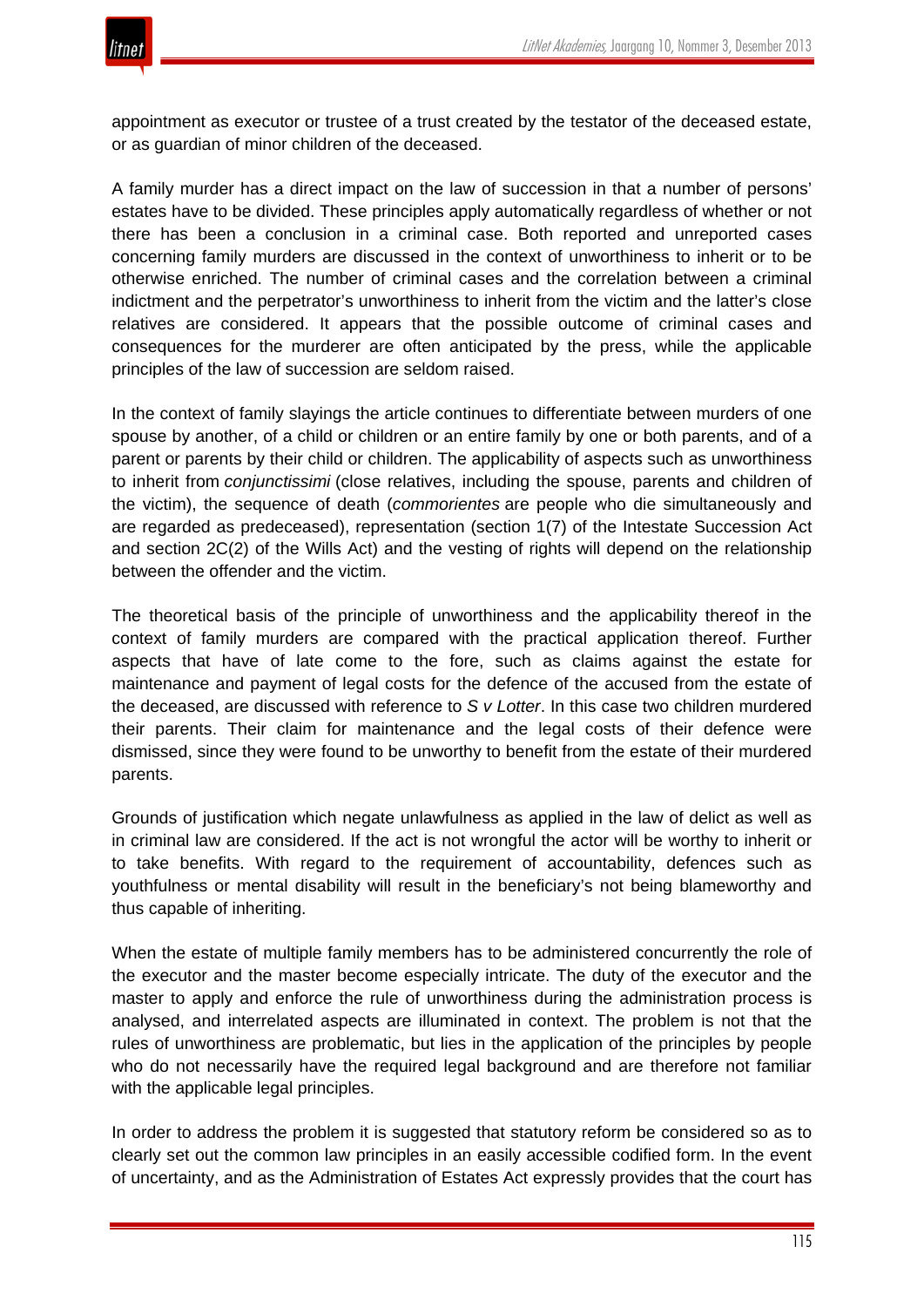

the final say in matters of the administration of estates, the executor should approach the court for appropriate declaratory relief. Normally a wrongdoer will be unworthy and the onus will be on the aggrieved heir or potential beneficiary to object to the liquidation and distribution account and approach the court for assistance.

**Keywords:** accountable; blameworthy; bloody hand; civil proceedings; criminal cases; incapacity; incompetence; intended crimes; law of succession; murder; private law; unlawfulness; unworthiness; wrongfulness

## **1. Inleiding**

#### *1.1 Misdaad in gesinsverband*

Misdaad vier hoogty in Suid-Afrika.<sup>1</sup> Moord is een van die misdade wat ongekende afmetings aanneem en waaroor daagliks in koerante en tydskrifte berig word.<sup>2</sup> Die toename in gesinsmisdade word hoofsaaklik aan sosiale euwels soos 'n gewelddadige samelewing, $3$  die swak ekonomiese omstandighede waarin mense hulle bevind, middelafhanklikheid en dwelmmisbruik toegeskryf.<sup>4</sup> Die pleeg van moord is op sigself in enige konteks 'n gruwelike daad: 'n mens se absolute reg op lewe word hom onregmatig ontneem.<sup>5</sup> Wat verder onrusbarend en skokkend is, is moord in familie- en/of gesinsverband.<sup>6</sup> In die onlangse verlede het verskeie gesinsverwante moorde Suid-Afrikaners geskok en verslae gelaat. Enkele sodanige misdade wat die land aangegryp het, was die moord op Taliep Petersen deur sy vrou en medepligtiges,<sup>7</sup> die Anni Dewani-geval, waar 'n jong vrou op haar wittebrood ontvoer en vermoor is,<sup>8</sup> die grumoord op die Lotteregpaar in Durban deur hulle kinders,<sup>9</sup> en die moord van dominee Brits en die wreedaardige aanval op sy vrou deur hulle aangenome seun, Martin.<sup>10</sup> Verdere gesinsaanvalle wat die land en onderskeie gemeenskappe in rou gedompel het, was die sogenaamde Modimolleaanval, waar 'n vrou deur haar voormalige man aangerand, geskend en verkrag en haar seun doodgeskiet is,<sup>11</sup> en die onlangse voorval waar Paul Nothnagel na bewering sy gewese vrou verwond en sy twee tienerdogters koelbloedig doodgeskiet het.<sup>12</sup> Tydens die sogenaamde Griekwastad-moorde is drie lede van 'n gesin doodgeskiet en 'n minderjarige staan tans tereg op aanklagte van moord.<sup>13</sup>

Die gemene deler in al bogenoemde moorde en aanrandings, en vele ander sake waarna hier onder verwys word, is dat daar bewerings is, of reeds bewys is, dat die opsetsmisdade deur iemand in familie- of gesinsverband gepleeg is. Afgesien van die absolute tragedie van hierdie moorde laat dit 'n mens met 'n gevoel van verbystering oor wat 'n persoon daartoe dryf om sy geliefdes te vermoor of te probeer vermoor.<sup>14</sup> Die motiewe vir so 'n daad wissel van gierigheid tot wraak.<sup>15</sup> Indien finansiële gewin die motief vir die daad is, is die uitkoms dikwels nie wat die wandader beoog het nie.<sup>16</sup>

#### *1.2 Gevolge van geweldsmisdade*

By die pleeg van 'n moord deur een gesinslid op 'n ander tree beide die straf- en die erfreg in werking.17 Die misdadiger sal aangekla word van moord en by skuldigbevinding dienooreenkomstig gestraf word. Die onderliggende beginsel is dat die gemeenskap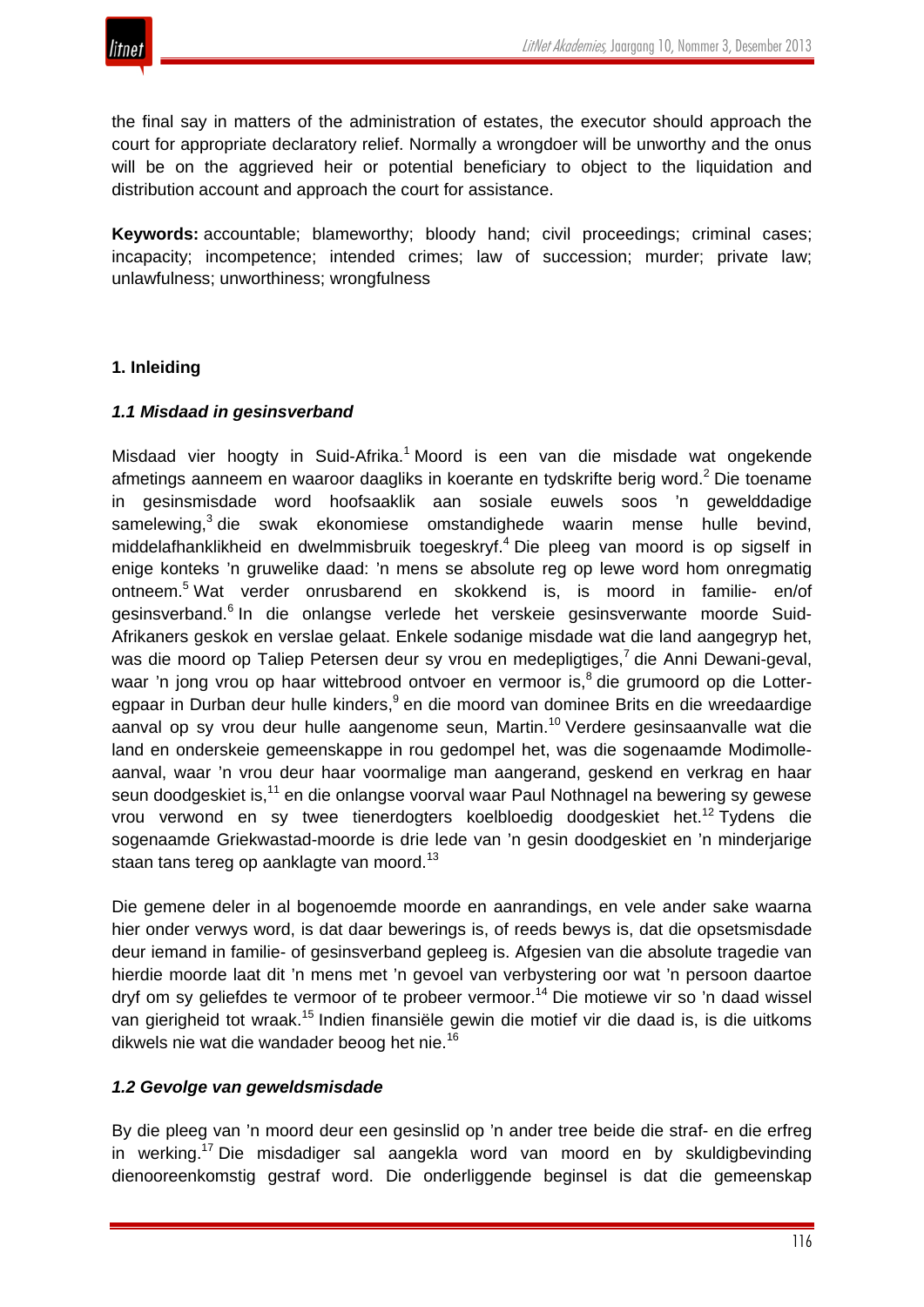

beskerm word teen misdadigers wat skuldig is aan opsetlike wederregtelike doodslag.<sup>18</sup> Daarteenoor verleen die privaatreg beskerming aan die slagoffer deurdat die vermoënsgoedere van die oorledene teen die onregmatige en skuldige optrede (moord of aanranding) van die dader beskerm word. Die beskerming manifesteer in die vorm van onbevoegdheid aan die kant van die wandader om finansiële voordeel (verryking) uit die pleging van die misdaad te mag trek.<sup>19</sup>

Telkens wanneer iemand te sterwe kom, ongeag die oorsaak van afsterwe of ouderdom van die oorledene, sal die boedel van daardie persoon vanuit 'n erfregtelike oogpunt oopval en die beredderingsproses in werking tree.<sup>20</sup> Indien 'n gesinsmoord plaasvind, het dit 'n direkte invloed op die erfreg deurdat meerdere persone se boedels verdeel moet word. Komplekse aspekte soos volgorde van dood, vestiging van regte en onwaardigheid van die dader moet by verdeling van die boedel in ag geneem word. $21$  Sosiale tendense (gesinsgeweld en moord) wat die gesin raak, het dus 'n besliste uitwerking op die erfreg.<sup>22</sup>

# *1.3 Problematiek*

Hierdie artikel werp 'n blik op opsetsmisdade, eerstens vanuit 'n strafregtelike invalshoek en tweedens vanuit 'n privaatregtelike oogpunt. Privaatregtelik word daar tussen spesifieke onwaardigheid en algemene onwaardigheidonderskei*.*

## *1.3.1 Spesifieke onwaardigheid*

Spesifieke onwaardigheid kom in erfregtelike konteks voor.<sup>23</sup> Hierdie onwaardigheid handel met opsetsmisdade waar een gesins- of familielid deur 'n ander gesins- of familielid gedood word. Dit sluit in misdade soos moord, sameswering tot moord, poging tot moord waar die dood intree, en aanranding met die opset om ernstig te beseer wat tot die dood lei. Alhoewel nalatige doodsveroorsaking ook erfregtelike onwaardigheid tot gevolg het, word dit nie hier in besonderhede bespreek nie. $24$  Hier word eerstens gefokus op die gemeenregtelike onwaardigheid wat kleef aan 'n wandader wat 'n potensiële testate of intestate erfgenaam is om van sy slagoffer en nabyverwante van die slagoffer te erf binne die konteks van spesifieke onwaardigheid.<sup>25</sup> Tweedens word die vraag gevra of die onwaardigheid om voordele uit 'n boedel te neem, ook onbevoegdheid om onderhoud en regskostes te eis insluit. Potensiële onderhoudseise of aanspraak op regskoste word aan die hand van onlangse aansoeke toegelig.<sup>26</sup>

#### *1.3.2 Algemene onwaardigheid*

Die algemene-onwaardigheidsbeginsel is 'n wyer beginsel en sluit gevalle in waar daar nie noodwendig moord was nie, maar ander afkeurenswaardige gedrag teenoor die oorledene deur 'n wandader. Die wandader word dan verhoed om te erf (soos by spesifieke onwaardigheid) óf om finansiële voordele te neem wat verband hou met, of voortspruit uit, die wandaad of misdaad wat hy gepleeg het. $^{27}$  Dié beginsel sluit verder in onwaardigheid om bevoordelings buite om die boedel van die slagoffer te neem. In hierdie verband word daar slegs oorsigtelik gehandel met aansprake deur wandaders wat hulle op hierdie wyse toeval. Die vraag word gevra of die gemeenregtelike beginsel steeds by algemene onwaardigheid geld en of daar hedendaags 'n nuwe basis, geskoei op goeie gedrag en regverdigheid, gesteun moet word.<sup>28</sup>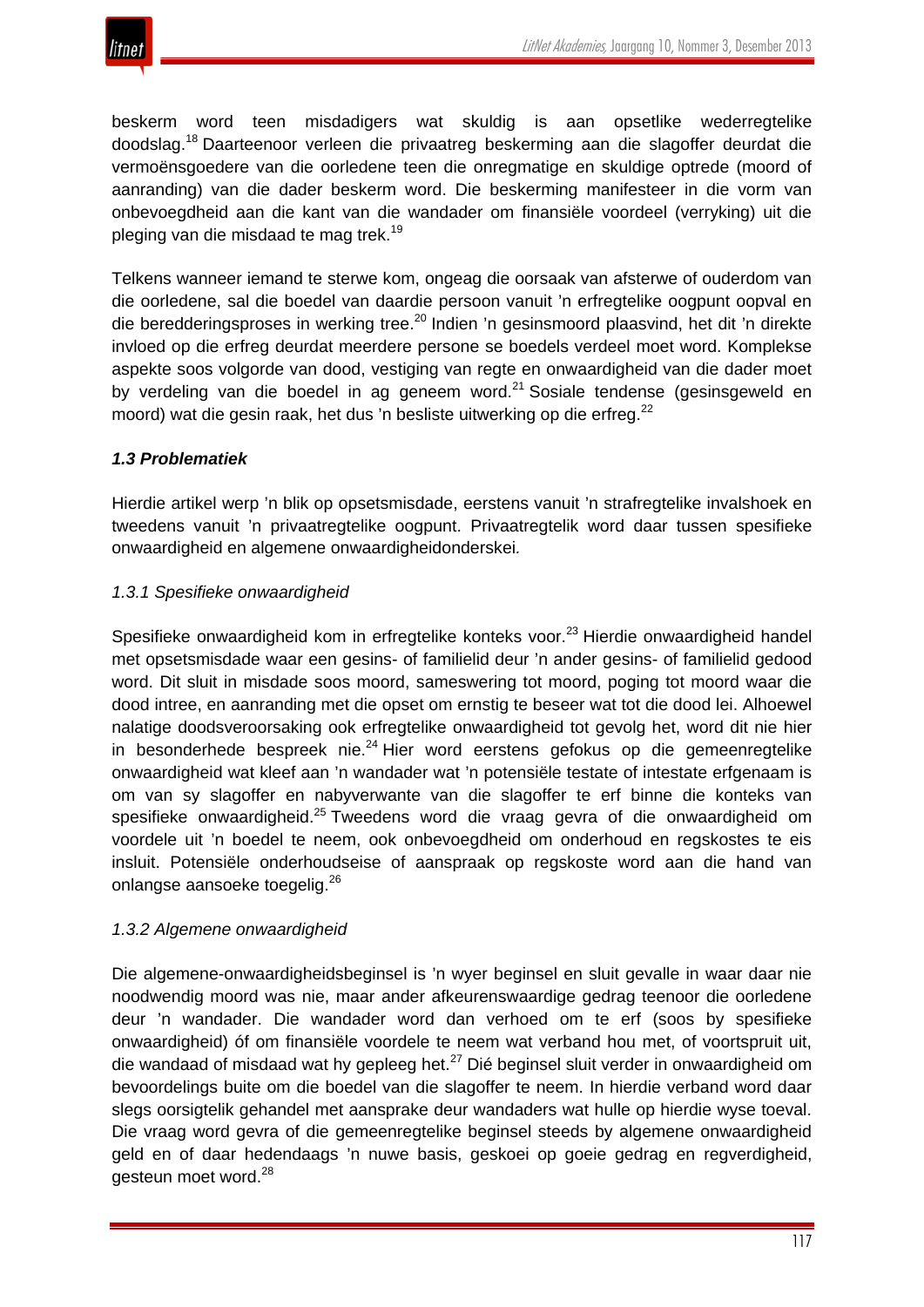Gerapporteerde en ongerapporteerde sake waar gesinsmoorde ter sprake kom, word bespreek in die konteks van onwaardigheid om te erf of om andersins verryk te word.<sup>29</sup> Die aantal strafsake en die korrelasie tussen 'n kriminele aanklag en die wandader se onwaardigheid om van die slagoffer en nabyverwante van die slagoffer (die sogenaamde *conjunctissimi*) te erf of ander voordele te neem, word vergelyk. Daar word aangetoon dat strafsake en die moontlike gevolge vir die moordenaar dikwels in nuusblaaie vooruitgeloop word,<sup>30</sup> terwyl die toepaslike erfreg selde ter sprake kom.<sup>31</sup>

Die teoretiese onderbou van die onwaardigheidsbeginsel en die aanwending daarvan in die konteks van gesinsmoorde word vergelyk met die praktiese toepassing daarvan. Die verband tussen deliktuele regverdigingsgronde wat onregmatigheid uitsluit en strafregtelike regverdigingsgronde wat wederregtelikheid uitsluit, word toegelig. Verwere soos jeugdigheid of geestesongesteldheid wat ontoerekeningsvatbaarheid tot gevolg het, word in konteks bespreek. Die pligte en rol van die eksekuteur en die meester in die praktiese toepassing en afdwing van die onwaardigheidsreël tydens die beredderingsproses word ontleed, en aspekte soos representasie en volgorde van dood word in die konteks toegelig. Ten slotte word moontlike statutêre hervorming ten einde die gemeenregtelike beginsels suiwer te struktureer, oorweeg.

Soos gesê, word die toepassing van die onwaardigheidsreël in die konteks van nalatige doodsveroorsaking nie hier bespreek nie. Daar word aanvaar dat by strafbare manslag dieselfde beginsels geld as by moord. Nalatige doodsveroorsaking is reeds in ander publikasies aan deeglike navorsing onderwerp.<sup>32</sup> Soos ook genoem, sal slegs oorsigtelik gehandel word met die uitbreiding van onwaardigheid na terreine wat streng gesproke buite die boedel val, soos pensioenbelange,  $33$  uitbetaling van versekeringspolisse $34$  en aansprake ingevolge die huweliksgoederereg.<sup>35</sup> Hierdie gevalle is ook reeds volledig in vroeëre artikels geëvalueer.<sup>36</sup>

#### **2. Oorsig van gemeenregtelike onwaardigheid van die opsetsmisdadiger**

#### *2.1 Algemeen*

Die oorhoofse onwaardigheidsbeginsel, "geen persoon mag voordeel trek deur sy eie wederregtelike optrede, of uit (as gevolg van) dit wat strafbaar is nie", is ontleen aan die gemenereg.<sup>37</sup> Die beginsel omvat in effek twee kategorieë van onbevoegdheid wat soos volg saamgevat kan word:<sup>38</sup>

(i) Die algemene onwaardigheid behels dat geen persoon by die dood van die oorledene deur sy onregmatige optrede (misdaad of wandaad) teenoor die oorledene, bevoordeel of verryk mag word nie.<sup>39</sup>

(ii) *"De bloedige hand neemt geen erf[f]enis"* behels dat die opsetlike en nalatige doodsveroorsaker onbevoeg is om testaat of intestaat van die slagoffer of nabyverwante van die slagoffer te erf.<sup>40</sup>

Soms word beide hierdie gevalle verkeerdelik onder die "bloedige hand"-reël tuisgebring, terwyl die omgekeerde eintlik waar is.<sup>41</sup> De Waal en Zimmermann<sup>42</sup> wys daarop dat die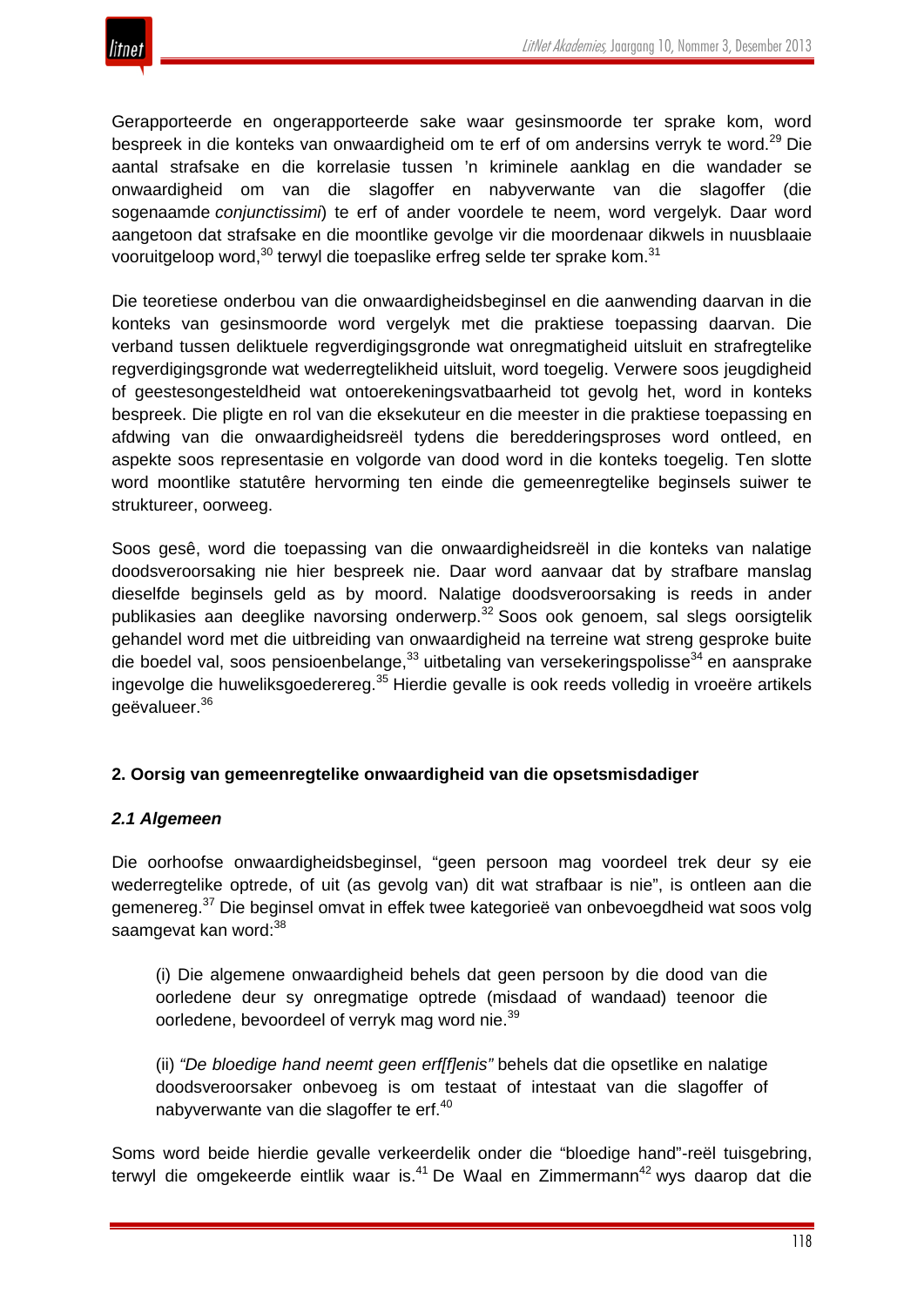"bloedige hand" slegs een van die onwaardigheidsgevalle is en nie letterlik opgeneem moet word nie. Dit moet slegs beskou word as "a flowery expression that captured the imagination of the reader. The idea was never to restrict the application of the rule to cases of killing involving bloodshed."<sup>43</sup> Vir doeleindes van hierdie bespreking sluit die "bloedige hand"-reël egter slegs spesifieke onwaardigheid in en word dit beperk tot gevalle waar die dader die erflater se dood wederregtelik en opsetlik veroorsaak het.<sup>44</sup> Teenoor die spesifieke werking van die "bloedige hand"-reël,<sup>45</sup> wat direk met die erfreg en die verhouding tussen die slagoffer en moordenaar verband hou, kan die algemene onwaardigheidsbeginsel direk of indirek toepassing vind en ook binne of buite die erfreg werking hê.

# *2.2 Toepassing van die "bloedige hand"-reël*

Streng geïnterpreteer sal dié stelreël beteken dat die een wat "bloed aan sy hande het" (die dood van die erflater veroorsaak het), nie kan erf nie.<sup>46</sup> Die beginsel word as geykte reg beskou<sup>47</sup> en telkens by die onregmatige en skuldige veroorsaking van die dood van 'n erflater sal die wandader nie van sy slagoffer mag erf nie.<sup>48</sup> Du Toit merk op:<sup>49</sup> "Indien met 'n breër kwas geverf word, kan gestel word dat erfregtelike onwaardigheid volg op verfoeilike gedrag teenoor 'n erflater, ten gevolge waarvan die dader ooreenkomstig heersende fatsoenlikheidsnorme onwaardig is om erfregtelike bevoordeling te ontvang."

Enkele aspekte verg verdere toeligting.

# *2.2.1 Onwaardige persone*

Die gesinsmoordenaar (die wandader) wat die dood van 'n ander persoon of persone veroorsaak het, of meegehelp het tot die dood van 'n ander, is onwaardig om van die slagoffer (erflater) te erf, ongeag of daar enige familieband tussen die dader en die oorledene is.<sup>50</sup> Iemand wat opdrag gee om iemand anders dood te maak, is ook onwaardig (weens sameswering, medepligtigheid, $51$  poging, $52$  aanranding waar die dood intree).  $53$  Die moordenaar se onwaardigheid is gebaseer op die volgende twee subbeleidsoorwegings: die doodsveroorsaker het die slagoffer die groots moontlike (ekstreme) onreg aangedoen;<sup>54</sup> en 'n persoon kan nie verryk word (dus nie voordeel trek) uit die boedel van 'n persoon wie se dood hy/sy veroorsaak het nie.<sup>55</sup>

Die tweede subbeleidsoorweging toon groot ooreenkomste met die algemene onwaardigheidsbeginsel en lei tot verwarring.<sup>56</sup> Die moordenaar kan wel in beginsel van ander persone as die slagoffer en sy nabyverwante erf. Indien die moordenaar sy neef en sy gesin vermoor, mag hy nog van sy moeder erf.

Die wandader se onbevoegdheid om te erf strek egter wyer as net die slagoffer se boedel.<sup>57</sup> Die wandader is nie alleen onbevoeg om van die slagoffer te erf nie, maar is ook onbevoeg om te erf van 'n gesinslid of familielid wat in die kader van nabyverwante val. Die toepassing van die "bloedige hand"-reël in dié konteks van nabyverwante<sup>58</sup> is deeglik in *Ex parte Steenkamp and Steenkamp* bespreek. Die gemeenregtelike beginsel dat die wandader ook onbevoeg is om van die slagoffer se gade, sy ouers en kinders te erf, is in die saak onder die loep geneem en bevestig.<sup>59</sup> Ook hier is die onderliggende basis vir die onwaardigheid sy optrede teenoor die slagoffer.<sup>60</sup> Behalwe vir *Steenkamp* is daar geen ander gerapporteerde Suid-Afrikaanse hofsaak waar die onbevoegdheid om van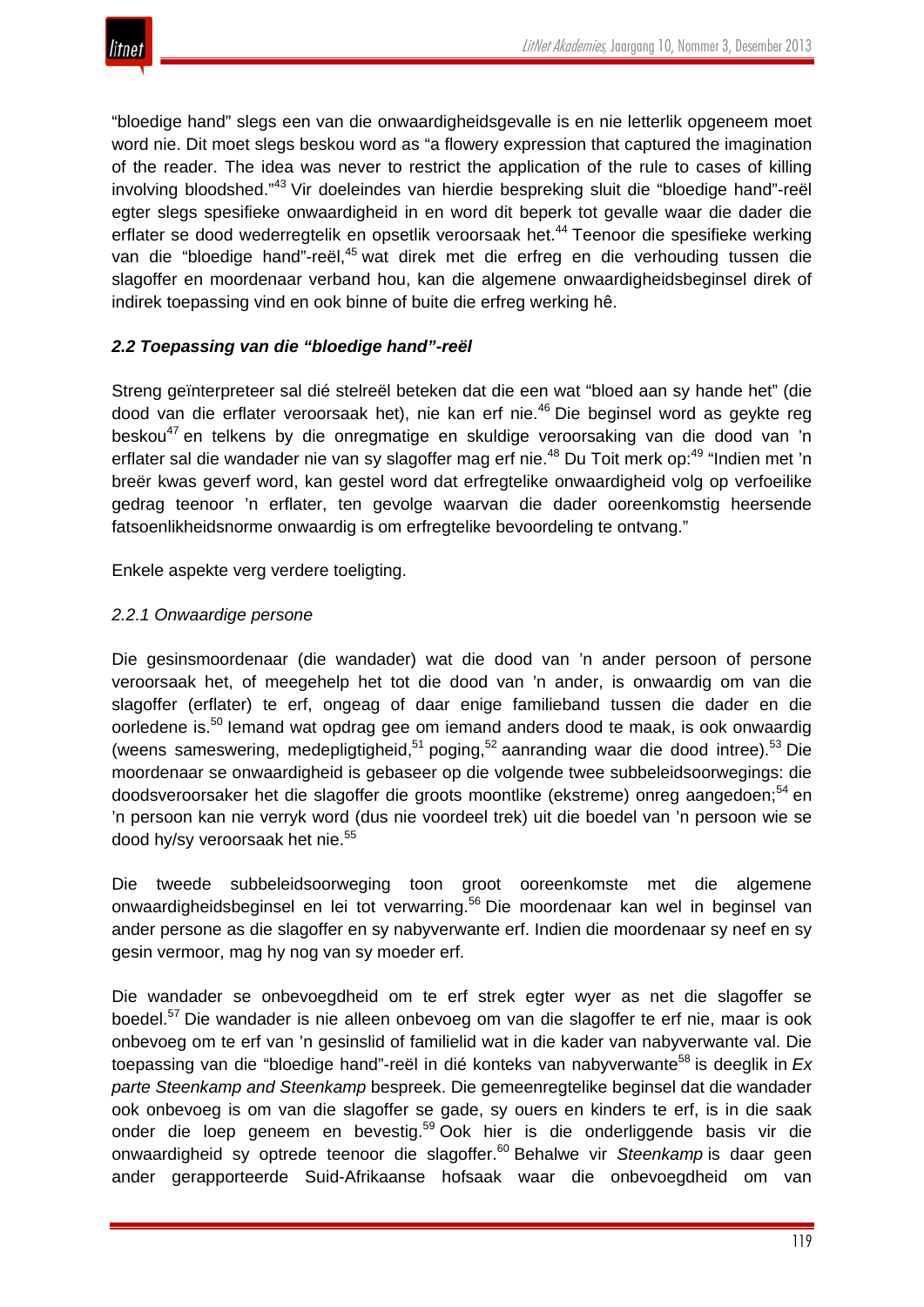

*conjunctissimi* te erf, bespreek is nie.<sup>61</sup> By gesinsmoorde sal die *conjunctissimi*-beginsel telkens ter sprake wees. Indien 'n kind haar ma vermoor het, sal sy onwaardig wees om van haar ma (slagoffer), pa (gade van slagoffer), grootouers (ouers van slagoffer) aan moederskant en haar broers of susters (kinders van slagoffer) te erf.<sup>62</sup>

# *2.2.2 Omvang van onbevoegheid*

Die wandader sal onwaardig wees om enige bevoordeling ingevolge die intestate erfreg of ingevolge 'n testament te neem. Hy sal ook onwaardig wees om ander voordele, soos eksekuteurskap, trusteeskap, voordele as trustbegunstigde, of skenkings uit die boedel te neem.<sup>63</sup> Wanneer bepaal moet word in watter mate 'n moordenaar onbevoeg is om ander voordele te neem, behoort die toets te wees of die wandader uit sy misdaad verryk sal word.<sup>64</sup>

Die beginsels kan aan die hand van *S v Laubscher*<sup>65</sup> verduidelik word. Die man is skuldig bevind aan moord op sy skoonvader. Hy is ook daarvan aangekla dat hy terselfdertyd gepoog het om sy skoonmoeder, skoonsuster, eggenote en seun te vermoor. Ingevolge die "bloedige hand"-reël sal hy onwaardig wees om testaat van sy skoonpa te erf. Aangesien hy onsuksesvol gepoog het om die ander te vermoor, is daar streng gesproke nie bloed aan sy hande nie, maar hy sal nie van die *conjunctissimi* van sy skoonvader mag erf nie (wat sy skoonma, vrou en skoonsuster insluit). Indien sy seun (kleinkind van die slagoffer) wat hy probeer vermoor het, later sterf, sal hy nie van hom mag erf nie. Die kleinseun is nie 'n nabyverwant van die slagoffer nie, maar word self gesien as 'n slagoffer van poging tot moord. Hy sal ook nie ander bevoordelings mag neem wat uit sy wandaad voortspruit nie.

In die geval van gesinsmoorde, waar daar juis meerdere slagoffers is, sal die *conjunctissimi*beginsel met sorgsaamheid toegepas moet word. Die onwaardige moordenaar bly onwaardig en sy onbevoegdheid om te erf mag nie opgehef word of verval indien daar vergifnis deur een van die nabyverwante (wat in die bepaalde kategorie val) is nie.<sup>66</sup> Die feit dat 'n erflater eers 'n tyd nadat hy beseer is, sterf sonder om sy testament te verander, het nie tot gevolg dat die wandader wel van hom mag erf nie.<sup>67</sup> Waar die moordenaar argumentsonthalwe na 'n moord op sy vrou vir baie jare in die tronk was en by sy vrylating deur die skoonouers en kinders aanvaar of vergewe word, bly die moordenaar onbevoeg om van sy kinders en skoonouers te erf.<sup>68</sup>

#### *2.2.3 Die doodslag moet onregmatig en skuldig wees*

Onregmatigheid word bepaal aan die hand van die beginsels wat normaalweg by deliktuele aanspreeklikheid ter sprake is.<sup>69</sup> Die voordeel wat die wandader toeval, moet die direkte gevolg of die normale, natuurlike of redelike voorsienbare resultaat van die misdaad wees.<sup>70</sup> 'n Persoon mag onwaardig wees om te erf selfs al is hy nie aan 'n misdaad skuldig bevind nie.<sup>71</sup> Alhoewel daar nie 'n relevante Suid-Afrikaanse saak is nie, kan die opspraakwekkende geval van die voormalige Amerikaanse voetbalspeler O.J. Simpson as voorbeeld dien van hoe 'n strafsaak se uitkoms van dié in 'n siviele geding kan verskil. Simpson is op 'n tegniese punt onskuldig bevind aan die kriminele aanklag van moord op sy vrou.<sup>72</sup> Daar is egter wel later in 'n siviele geding bevind dat hy vir haar onregmatige dood ("wrongful death")<sup>73</sup> verantwoordelik was. Slegs indien daar 'n regverdigingsgrond is en die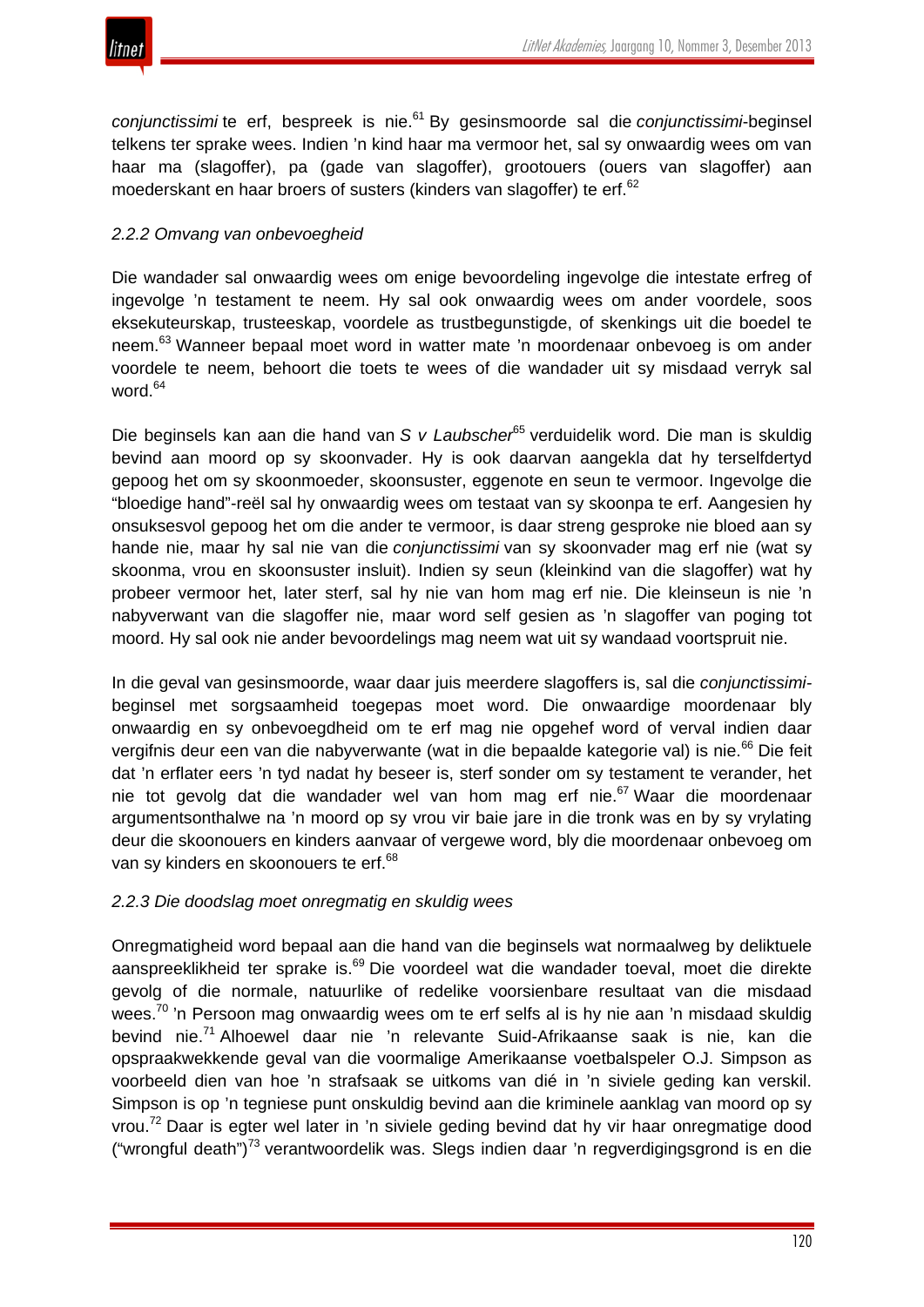

wandader nie onregmatig opgetree het nie, sal hy wel mag erf.<sup>74</sup> Net so sal iemand wat nie die vereiste opset kan vorm nie, nie as onwaardig geag word nie.<sup>75</sup>

## *2.3 Misdaad of wandaad wat tot verryking lei*

#### *2.3.1 Algemene beginsel*

Soos hier bo gesien, is daar soms onduidelikheid of die "bloedige hand"-reël die algemene reël is.<sup>76</sup> Dit blyk dat dié reël slegs 'n verskyningsvorm van die algemene onwaardigheidsbeginsel is. Die algemene gemeenregtelike beginsel is die oorhoofse beginsel wat wyer strek as die doodveroorsaker en onwaardigheid om erfregtelike voordele te neem.<sup>77</sup> Dit behels dat 'n persoon wat "afkeurenswaardige gedrag" teenoor 'n ander persoon toon, onwaardig is om enige voordeel wat uit sy misdaad voortspruit, of dit wat strafbaar is, te neem.<sup>78</sup> By gesinsmoorde, waar sommige lede van die gesin omkom en ander oorleef, kan die algemene beginsel aanwending vind om te verhoed dat die misdadiger indirek bevoordeel word.<sup>79</sup> Die onwaardigheid kan ook toepassing vind waar 'n wandader aanspraak maak op bevoordelings ná die oorledene se dood wat nie direk met sy boedel verband hou nie.<sup>80</sup>

#### *2.3.2 Omvang van die onbevoegdheid*

Die vraag na onwaardigheid om deur jou eie misdaad verryk te word het in die konteks van die "bloedige hand"-reël in *Steenkamp* onder die loep gekom*.* 81Die vraag is gevra of die misdadiger (moordenaar) wie se kind van die slagoffer geërf het, op sy beurt van die kind kon erf. Die kind het nie in die klas van nabyverwante aan die slagoffer geval nie. Die uitspraak is van belang in sover dit die vraag na die wyer beginsel van onwaardigheid om uit jou misdaad verryk te word, bespreek. Die hof bevind dat indien daar 'n kousale verband tussen die daad en die gevolg is, die misdadiger onbevoeg sal wees om te erf.<sup>82</sup> Naas die feit dat 'n moordenaar onbevoeg is om te erf, word hy ook aanspreeklik gehou vir sy daad deurdat hy nie deur sy optrede verryk mag word nie.<sup>83</sup> Dit kan dus wees dat 'n persoon ingevolge die "bloedige hand"-reël onbevoeg is om te erf, én ook onbevoeg is om bevoordelings buite die boedel te ontvang.<sup>84</sup> Om te bepaal of daar 'n kousale verband tussen die handeling en gevolg is, word die gewone toets van redelike voorsienbaarheid aangewend.<sup>85</sup> Waar 'n persoon vermoor word, sal die noodwendige gevolge wees dat die slagoffer se boedel oopval, polisse uitbetaal word, pensioenbelange oopval, die huwelik tot 'n einde kom en onderhoudsaansprake verval. Die wandader sal dus nie kan argumenteer dat daar nie 'n kousale verband tussen die slagoffer se dood en polisgelde, pensioenbetalings, onderhoudsaansprake of regskoste is nie.

#### *2.3.3 Basis van die algemene beginsel*

In Suid-Afrikaanse hofuitsprake word die uitbreiding van die onwaardigheidsreël na gevalle buite die boedel van die slagoffer dikwels oor die boeg van "openbare belang" gegooi.<sup>86</sup> Die toets behels dat die publiek (gemeenskapsopvatting) sou verwag dat die dader daarvan weerhou moet word om 'n voordeel van die boedel van die slagoffer te neem weens gebrek aan "good manners and equity".<sup>87</sup> Die sogenaamde "indignus principle" behels dat optrede van 'n persoon só aanstoot gee dat hy of sy nie bevoordeel of verryk mag word nie.<sup>88</sup>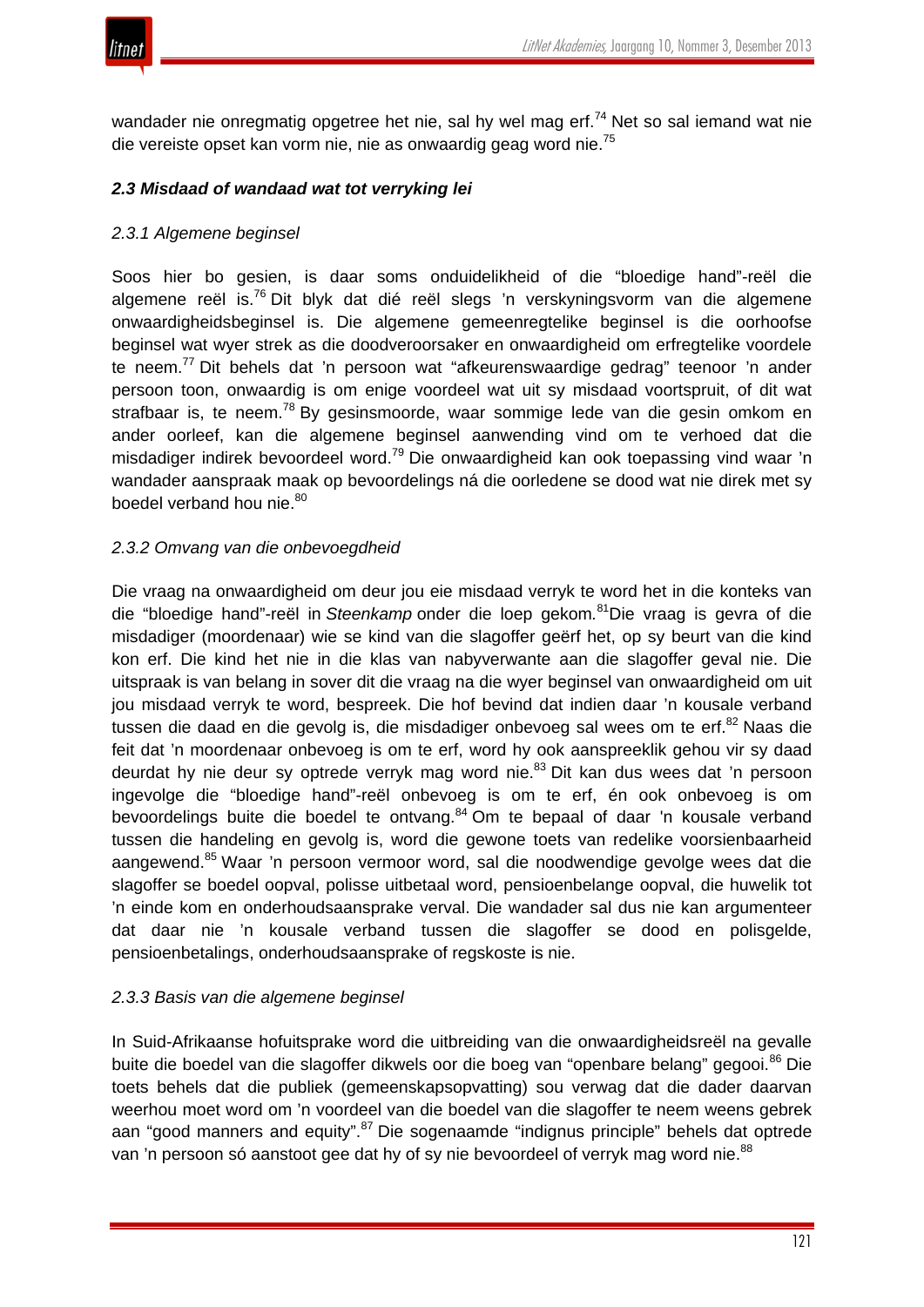

Dit blyk onnodig te wees om 'n "nuwe" algemene basis vir onwaardigheid te skep. In die Romeins-Hollandse reg is daar reeds deeglik kennis geneem van die gemeenskapsopvatting oor wat afkeurenswaardige gedrag is.<sup>89</sup> Die opvatting van die gemeenskap oor wat reg en verkeerd is, verander met verloop van tyd.<sup>90</sup> Moord is nog altyd as afkeurenswaardige gedrag beskou. Indien die voordeel nie tuisgebring kan word onder die spesifieke "bloedige hand"-beginsel nie, maak die algemene onwaardigheidsbeginsel genoegsame voorsiening daarvoor om voordele van die wandader te weerhou.

Sonnekus stel dit soos volg:<sup>91</sup> "Ongeag welke vorm 'n onwaardigheidsklassifisering aanneem, is dit deurgaans 'n uitdrukking van die gemeenskapsoordeel dat die bepaalde gedrag onfatsoenlik en teen die openbare orde is en langs die weg van ontneming van 'n vorderingsreg op bevoordeling sanksioneer word." Die onwaardigheidsbeginsels kan binne die bestaande konteks van afkeurenswaardige gedrag uitgebrei en aangewend word sonder om die grondslag daarvan in "public policy" te regverdig. Daar is in beginsel nie fout te vind met die gedagte van "openbare beleid" nie, mits dit gesien word as 'n bevestiging van die bestaande gemeenregtelike beginsels.

Gevalle waar 'n voordeel die wandader buite die boedel van die oorledene toeval en die onwaardigheidsbeginsel toegepas is, sluit in polisgelde, pensioenbelange en moontlike huweliksregtelike aansprake.<sup>92</sup> Ander moontlike aansprake wat die wandader kan maak, is dat hy as afhanklike van die slagoffer op onderhoud geregtig is of dat regskoste in die strafgeding uit die bestorwe boedel betaal moet word.<sup>93</sup> Daar moet op 'n oorwig van waarskynlikheid aangetoon word dat die wandader se optrede tot die dood van die slagoffer gelei het of dat daar 'n kousale verband is tussen die voordeel wat hom toeval en die doodsveroorsaking of wandaad.<sup>94</sup>

# **3. Teoretiese toepassing van die onwaardigheidsbeginsel**

#### *3.1 Algemeen*

Dit is geensins 'n oordrywing om te sê dat misdaad in gesinsverband aan die toeneem is nie.<sup>95</sup> Onlangs is daar in 'n plaaslike koerant in een week oor drie verskillende gesinsmoorde berig.<sup>96</sup> Daar is feitlik daagliks beriggewing in koerante en in die elektroniese media, byvoorbeeld *Legal briefs*, oor gesinstragedies.<sup>97</sup>

Waar 'n persoon strafregtelik eers formeel aangekla moet word van die ten laste gelegde misdaad, vind die onwaardigheidsbeginsels teoreties gesproke outomaties toepassing in die testate en intestate erfreg.<sup>98</sup> Weens die outomatiese toepassing daarvan beteken dit dat die eksekuteur moet kennis dra van die onwaardigheidsbeginsel en alle ander relevante aspekte vir doeleindes van die opstel van die likwidasie-en-distribusie-rekening. Dit lei in die praktyk egter tot onsekerhede en gedingvoering, aangesien die eksekuteur nie noodwendig bevoeg is om oor die onregmatigheid of skuld van potensiële erfgename te besluit nie.<sup>99</sup>

#### *3.2 Problematiek*

In ag genome die aantal strafsake en nuusberigte oor gesinsmoorde of moorde deur 'n lid van 'n gesin op ander gesinslede, val dit vreemd op dat daar slegs enkele siviele gedinge is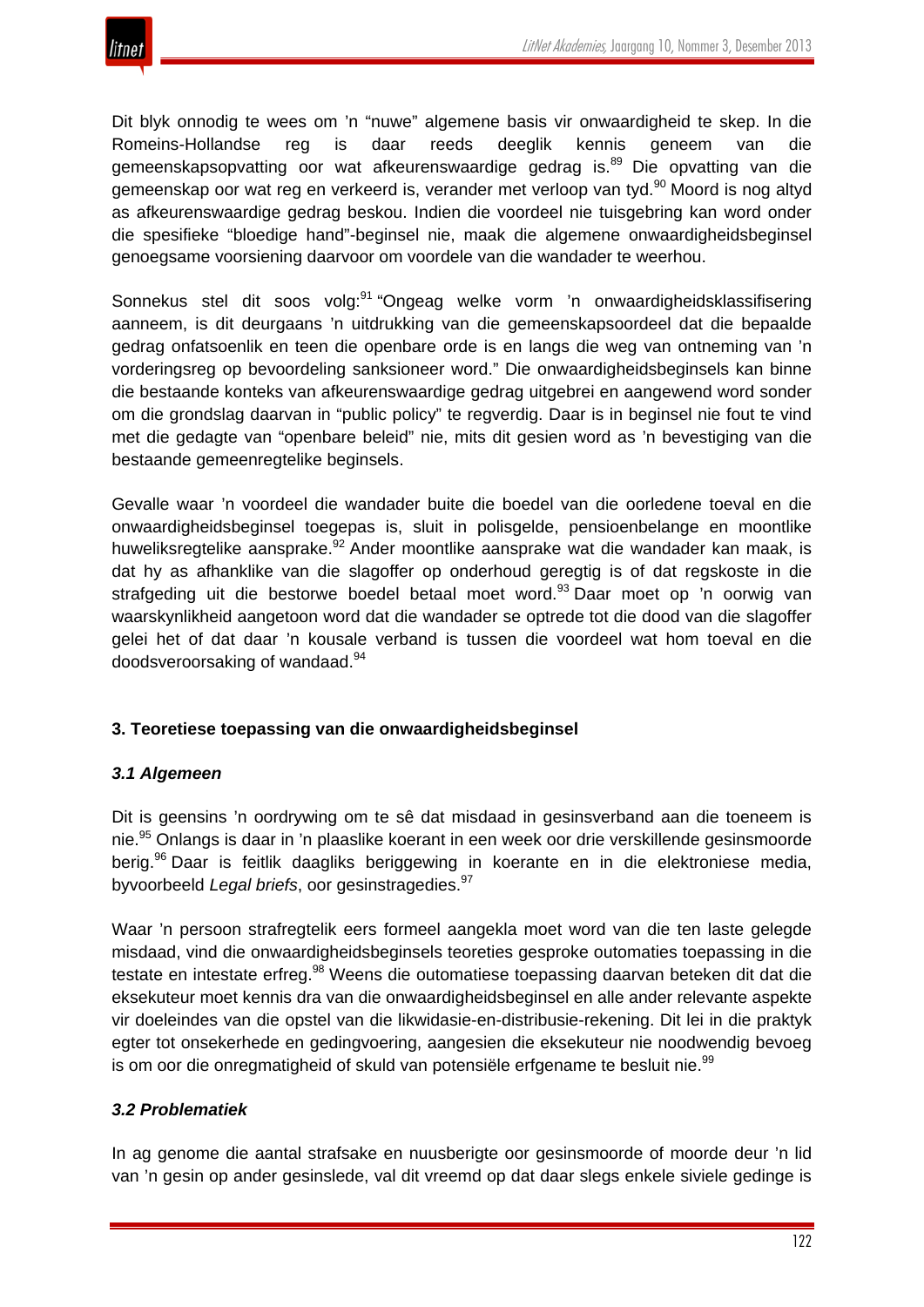

wat handel met onwaardigheid om te erf of om andersins voordele te neem.<sup>100</sup> Die aantal moorde waaroor berig word, teenoor die handjievol siviele gedinge wat die nuusblaaie haal, kan geensins 'n weerspieëling wees van die toepassing van die onwaardigheidsbeginsels of ander uitbreidings in die toepassing daarvan nie. Die wanpersepsie wat bestaan dat 'n persoon eers suksesvol strafregtelik vervolg moet word, dra waarskynlik daartoe by dat persone soms erf of bevoordelings ontvang terwyl hulle nie daarop geregtig is nie.<sup>101</sup> Dit laat die vraag ontstaan in watter mate die onwaardigheidsbeginsels wel in die praktyk toegepas en deurgevoer word. Dit is ook onduidelik in watter mate die onbevoegdheid om van nabyverwante te erf of ander voordele te neem, werklik aanwending vind. In die gevalle waar die moordenaar gevangenisstraf uitdien en jare later vrygelaat word, kan dit wees dat hy deur sy familie vergewe en aanvaar word en selfs voordele erf wat nabyverwante vroeër uit die boedel van die slagoffer toegeval het.<sup>102</sup>

Vreemd genoeg word slegs enkele strafsake deur 'n siviele saak opgevolg. Normaalweg is mense nie geneë om sonder meer van hulle erfporsie afstand te doen nie, en vry algemeen word moord juis vir finansiële gewin gepleeg.<sup>103</sup>

Die gebrek aan gerapporteerde siviele sake dui op een van twee uiterstes in die praktyk: óf die onwaardigheidsbeginsels vind sonder probleme aanwending, óf die beginsels word nie in alle gevalle toegepas nie en voordele val onwaardige wandaders toe.

Daar word sterk betwyfel of dit eersgenoemde is. Die moordenaar in gesins- of familieverband se onbevoegdheid om te erf of ander voordele te neem, behoort net so gereeld voor te kom as wat gesinsmoorde gepleeg word. In die praktyk sou moorde in gesinsverband in effek beteken dat daar 'n kettingreaksie van onbevoegdheid plaasvind.

Die reël kan aan die hand van 'n fiktiewe voorbeeld toegelig word.

Veronderstel A en B, 'n homoseksuele getroude paartjie, het twee aangenome kinders, D en E. B het ook 'n buite-egtelike kind F uit 'n vorige verhouding met X. Indien F (moordenaar en wandader) wat nie 'n bloedverwant van A is nie, A (slagoffer en erflater) vermoor, sal hy onbevoeg wees om testaat van A (die stiefouer) te erf indien hy as 'n erfgenaam benoem was. Hy sal ook nie ingevolge die intestate erfreg kwalifiseer om van A te erf nie, aangesien hy die moordenaar is. Hy sal egter nie in aanmerking kom nie, aangesien hy nie 'n bloedverwant is nie. Hy sal ook nie van B, sy moeder en die gade van A, kan erf nie (testaat of intestaat). Verder is F onbevoeg om van A se ouers asook van sy aangenome broers D en E te erf. Hy sal wel van sy biologiese vader X, dié se ouers en sy ander kinders kan erf indien hulle hom aanwys as erfgenaam in 'n testament. Hulle is nie nabyverwante van A is nie.

Toegepas op die geval waar Martin Brits aangekla is van moord op sy aanneemvader en aanranding op sy aanneemmoeder, behoort die volgende ter sprake te kom wanneer die slagoffer se boedel verdeel. Indien hy skuldig bevind word, sal die seun onbevoeg wees om van sy vermoorde pa te erf. Indien hy op 'n tegniese punt onskuldig bevind word, sal hy steeds erfregtelik onbevoeg kan wees. Hy sal ook onbevoeg wees om van sy pa se nabyverwante te erf, wat die dader se ma, sy grootouers en sy aangenome broers en suster insluit. Hy het ook sy ma baie ernstig aangerand. Hy sal ook onbevoeg wees om van haar te erf en onwaardig om enige ander voordele te ontvang wat spruit uit sy misdaad wat tot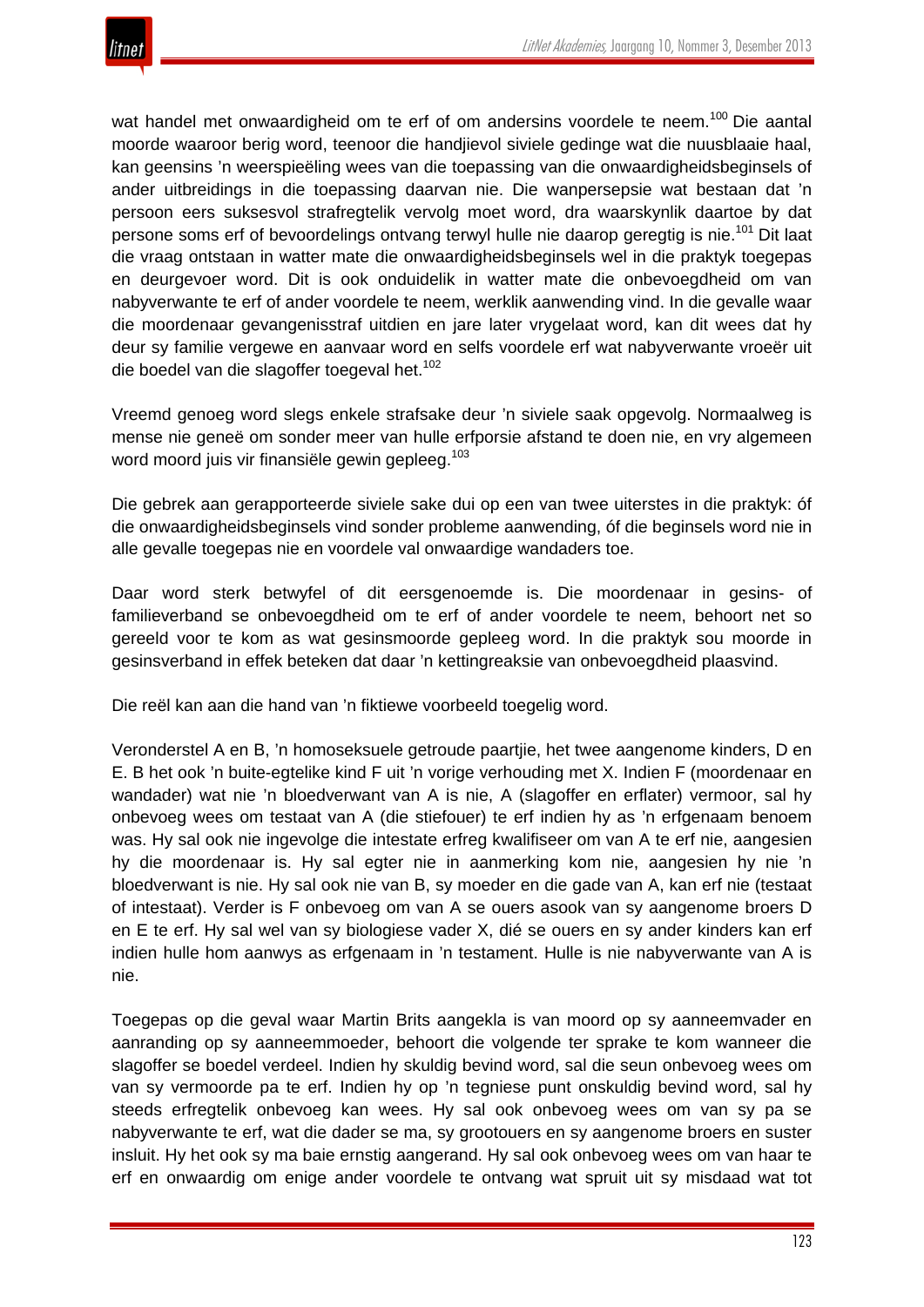

verryking kan lei. Indien die seun egter 'n verweer opper, of indien daar 'n regverdigingsgrond is vir sy optrede, sal hy nie gediskwalifiseer word nie.<sup>104</sup>

#### **4. Praktiese toepassing van die onwaardigheidsbeginsel**

## *4.1 Algemeen*

Om die onwaardigheidsbeginsels aan die hand van toepaslike gerapporteerde siviele sake met verbandhoudende strafsake te vergelyk is problematies. Alhoewel daar letterlik honderde nuusberigte en hofsake oor moorde in gesins- of familieverband is, is daar slegs enkele opvolgende siviele gedinge. Dit laat 'n vraagteken oor die effektiewe praktiese toepassing van die erfregtelike beginsels by gesinsmoorde ontstaan. Dit is nie prakties moontlik om alle boedels waar moord in gesinsverband plaasgevind het, na te gaan nie. Daar kan dus nie met sekerheid bepaal word hoe slagoffers se boedels verdeel en/of onwaardige daders direk of indirek voordeel trek uit hulle slagoffers nie.<sup>105</sup>

Om die disharmonie tussen strafsake en siviele sake te illustreer, sal die sake vervolgens onder die volgende hoofde ingedeel word:

- $\bullet$  Een gade vermoor of rand 'n ander gade aan met die doel om ernstig te beseer.<sup>106</sup>
- Een ouer vermoor 'n kind, kinders of die gesin (en pleeg dikwels daarna selfmoord).
- Kinders vermoor hulle ouers of grootouers.

In die bespreking wat volg, word daar telkens met slegs enkele strafsake volstaan.

#### *4.2 Een gade vermoor sy of haar gade*

#### *4.2.1 Strafsake*

Strafsake waar 'n man of vrou sy/haar huweliksmaat of -genoot vermoor, kom dikwels voor.<sup>107</sup> 'n Saak wat in die laat 1990's groot opspraak verwek het, is dié teen Ben du Toit. Hy is ses jaar na die wrede moord op sy vrou aangekla en skuldig bevind.<sup>108</sup> 'n Meer onlangse saak is *S v Petersen* waar die vrou van Taliep Petersen haar man, die musiekikoon, laat vermoor het.<sup>109</sup> 'n Mens staan verstom oor die beplanning wat dié moord voorafgegaan het.

[T]he appellant hired one Faheem Hendricks for an amount of R100 000,00 to arrange for the murder of the deceased. Hendricks … approached the second accused to acquire the services of two so-called "hitmen" … to carry out the murder. It was initially intended that the murder would take place as a hijacking …, when the deceased and the appellant were returning home from the airport after a visit to London. This could not be done because of the unavailability of the third and fourth accused. They were likewise not available the next day … when the deceased returned home from a performance at a theatre in Wynberg. The murder was finally scheduled for the night of …, when the deceased, the appellant and their young daughter were at home.<sup>110</sup>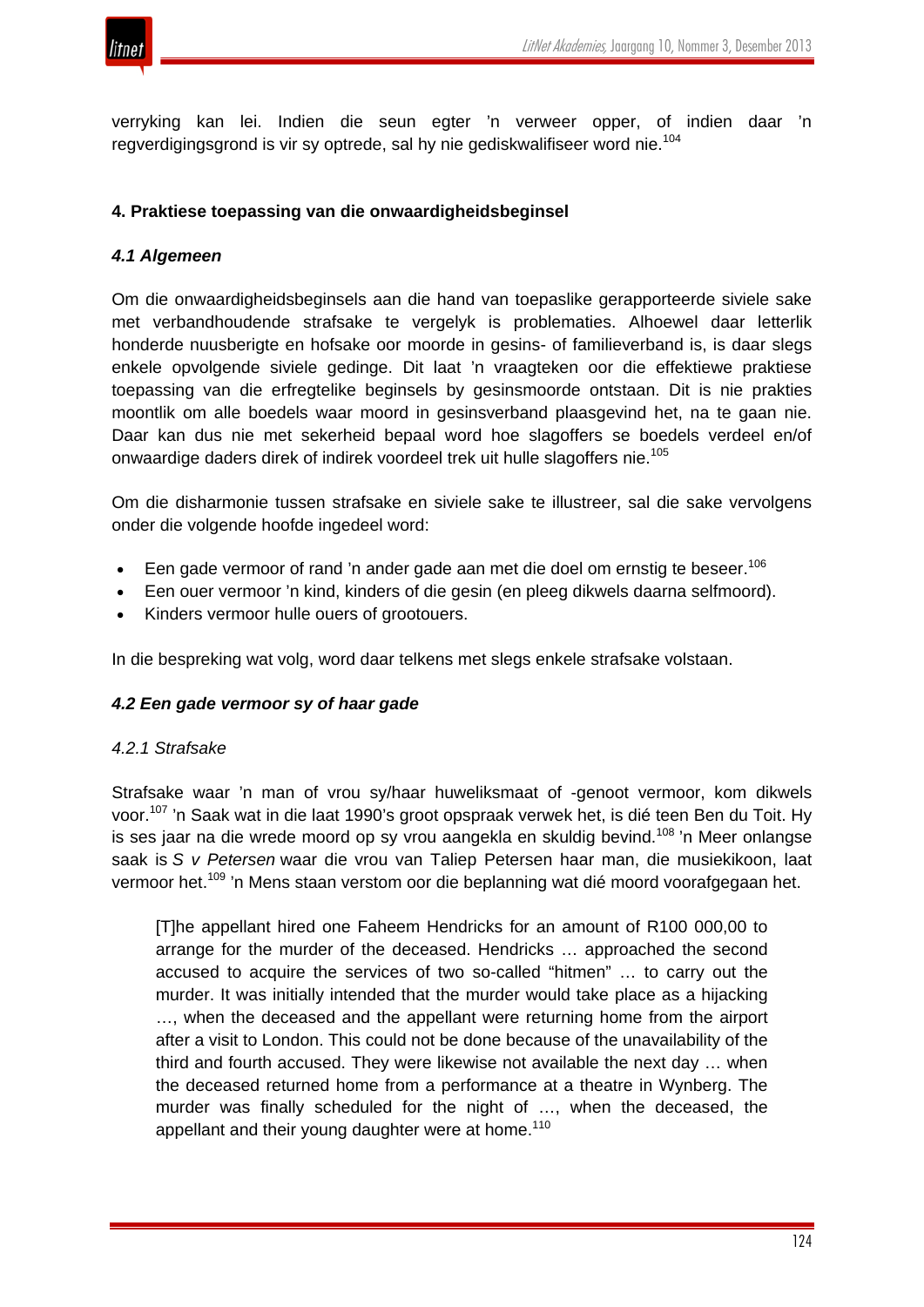

**Vrou as moordenaar**: Waar 'n vrou haar man of saamblygenoot vermoor, word twee tendense bespeur. Wat eerstens opval by vrouemoordenaars, is dat hulle dikwels (i) gebruik maak van hulp om die daad te pleeg<sup>111</sup> en (ii) aanvoer dat hulle as mishandelde vroue die slagoffers van gesinsgeweld was.<sup>112</sup> Gevalle waar van hulp gebruik gemaak is, sluit in *S v Ferreira*<sup>113</sup> waar 'n vrou die man saam met wie sy gewoon het, met die hulp van 'n vriend om die lewe laat bring het.<sup>114</sup> In *S v Marais*<sup>115</sup> voer die vrou aan dat sy van hulp gebruik gemaak het om haar man te laat vermoor omdat sy nie langer sy mishandeling en aftakelings kon hanteer nie. Sy is aan sameswering tot moord skuldig bevind. Swart<sup>116</sup> verwys na etlike gevalle waar vroue huurmoordenaars gevra het om hulle mans om die lewe te laat bring:

In Augustus is Poppie Smook van Pretoria vir 25 jaar tronk toe gestuur vir die moord op haar man ... Sy het na bewering twee mans gehuur een van hulle haar dogter se vriend om die moord te pleeg ... Du Toit is tot twintig jaar gevangenisstraf gevonnis vir die huurmoord op haar man ten einde versekeringsgeld van sowat R1 miljoen te bekom ... Van die bekendste gevalle dié dekade was die moord op mnr. Dave Lombard. Sy aantreklike donkerkopvrou ... het 'n buurman se seun ... verlei om haar te help om haar man te vermoor. Hulle het ... slaappille in die oorledene se koffie gegooi en hom daarna met 'n kussing versmoor.<sup>117</sup>

Selfverdediging in die konteks van die "mishandelde vrou"-sindroom word dikwels geopper, maar meer gereeld waar die vrou sélf die moord gepleeg het.<sup>118</sup> In *S v Engelbrecht*<sup>119</sup> het 'n verpleegster van Krugersdorp haar man met 'n plastieksak versmoor. Sy voer aan dat sy 'n mishandelde vrou was.<sup>120</sup> In die saak is erken dat die beskuldigde haar man doodgemaak het (die wederregtelike handeling), maar daar is aangevoer dat sy weens jare se mishandeling en emosionele onstabiliteit nie vir die daad verantwoordelik gehou kan word  $nie.<sup>121</sup>$ 

In *S v Ferreira*<sup>122</sup> bevind die hof:

What was called in the Osland case "unsanctioned homicide", if it involves intentionally and unlawfully depriving another of the right to life, remains murder; it remains the single most serious criminal invasion of that person's constitutional rights. … That is a self-evident proposition but it bears emphasis. … It would be contrary to the values of the Constitution to hold that that scourge provides a licence to abused partners to take the law into their own hands in the absence of grounds for lawful self-defence.

In *Steyn v S*<sup>123</sup> het die appèlhof wel 'n skuldigbevinding aan strafbare manslag ter syde gestel waar 'n vrou na jare van mishandeling haar "gewelddadige" man in selfverdediging doodgeskiet het.

**Man as moordenaar**: Dit blyk dat wanneer 'n man sy vrou vermoor, hy gewoonlik self die aanval of moord pleeg.<sup>124</sup> In 2005 is Steinmetz, 'n 76-jarige afgetrede finansiële direkteur van die Rembrandt-groep, skuldig bevind aan moord op sy vrou.<sup>125</sup> Hy het haar in 'n woedebui tydens ete doodgeskiet. In S v Viljoen<sup>126</sup> is die man skuldig bevind aan moord op sy vrou wat hy op barbaarse wyse vermoor het.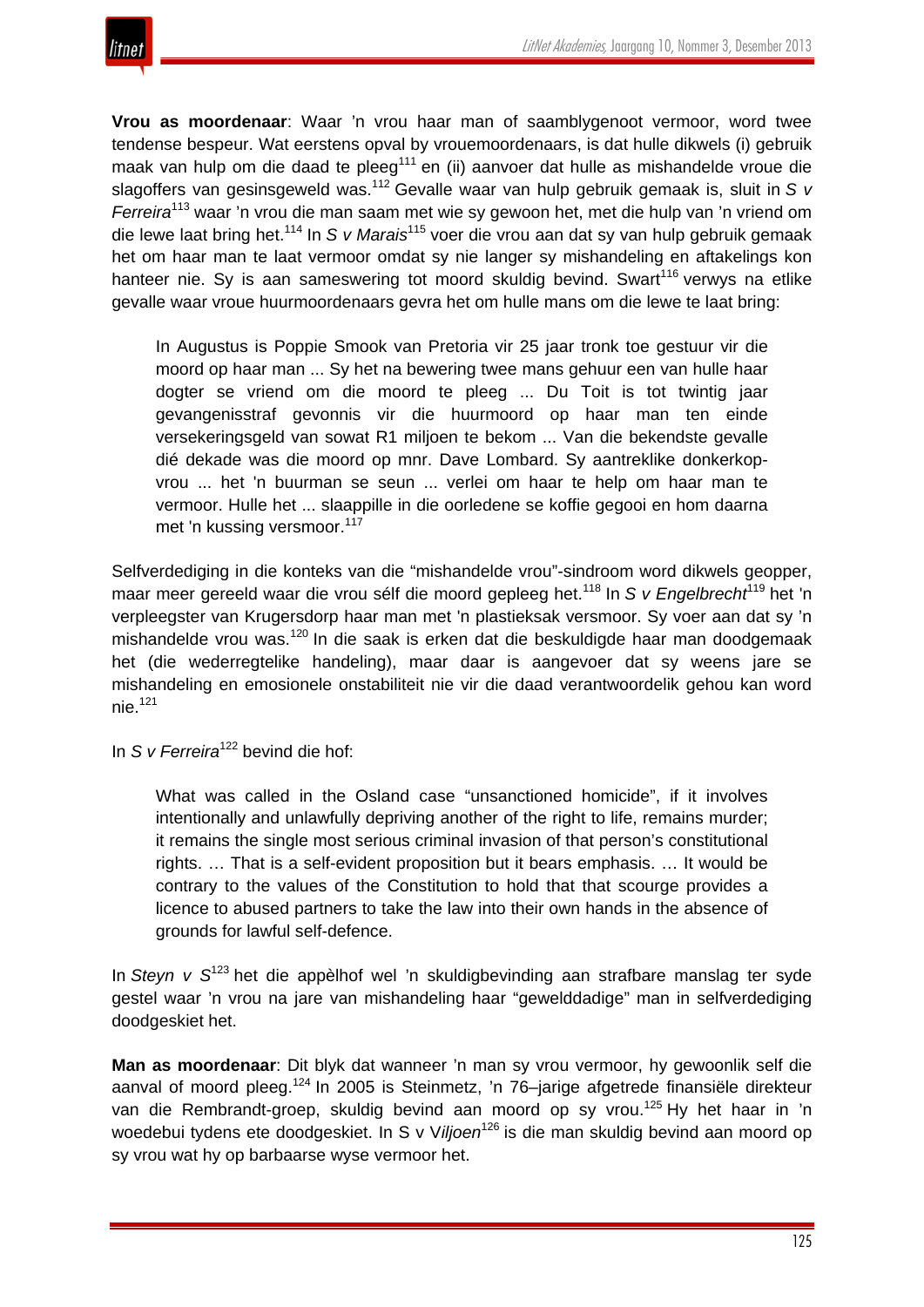

Indien die man na die moord selfmoord pleeg, kan hy uiteraard nie strafregtelik vervolg word nie.<sup>127</sup> Die vonnis wat in 'n strafsaak deur die hof opgelê word vir die opsetlike wederregtelike doodslag van die slagoffer is streng gesproke irrelevant vir doeleindes van die privaatreg.<sup>128</sup> 'n Strafregtelike skuldigbevinding is verder nie 'n voorvereiste vir die aanwending van die erfregtelike onwaardigheidsreël nie.<sup>129</sup> Opvallend is dat die strafsake wat wel 'n nadraai gehad het in siviele gedinge oor die "bloedige hand" of onwaardigheid, gevalle is waar die gade as moordenaar wel strafregtelik skuldig bevind is.<sup>130</sup>

#### *4.2.2 Siviele sake*

Verbandhoudende straf- en siviele sake kon in slegs enkele gevalle nagespoor word. Dit blyk gewoonlik uit die siviele saak dat daar reeds 'n vroeëre skuldigbevinding in 'n strafsaak was. Die toepaslike strafsake is dan nie noodwendig gerapporteer nie.

Die saak teen Ben du Toit het ses jaar voor hy van moord op sy vrou aangekla is, wel 'n draai in 'n siviele saak gemaak.<sup>131</sup> Versekeringseise wat Du Toit ingestel het, is deur die maatskappy betwis omdat daar bewerings was dat hy by sy vrou se dood en die vervalsing van haar testament betrokke was.<sup>132</sup> Ander ouer siviele sake wat wel 'n nadraai gehad het in aansoeke wat verband hou met die onwaardigheidsbeginsel van 'n gade, sluit in *Ex parte Wessels NO and Lubbe*, *Nell v Nell*, *Ex Parte Vonzell* en *Casey v The Master*. 133

Meer onlangse siviele sake waar onwaardigheid ter sprake is, handel spesifiek met finansiële voordele wat die wandader buite om die boedel toeval. Hierdie sake sluit in die welbekende saak *Danielz v De Wet*<sup>134</sup> waar 'n vrou haar man ernstig laat aanrand het en hy daarna aan sy wonde beswyk het. Sy het haar bevoordeling ingevolge die testament gerepudieer maar aanspraak gemaak op bevoordelings uit polisse waarin sy as begunstigde aangewys is. Die hof bevind dat sy nie geregtig is op die opbrengste van die polisse nie. In *Makhanya v Minister of Finance*<sup>135</sup> is bevind dat die vrou wat haar man vermoor het, nie alleen onwaardig is om van hom te erf nie, maar ook onwaardig is om in sy pensioenvoordeel te deel.<sup>136</sup> In *Leeb v Leeb*<sup>137</sup> is die vrou skuldig bevind aan moord op haar man. Hoewel sy nie daarop aanspraak gemaak het om te erf nie, bring sy 'n aansoek om haar deel van die gemeenskaplike boedel op te eis. Anders as in vorige sake, waar die beginsels van die erfreg en huweliksgoederereg streng uitmekaar gehou is,<sup>138</sup> het die hof die aangeleentheid vir verhoor verwys ten einde te bepaal of die vrou voordele uit die gesamentlike boedel as gevolg van haar onregmatige optrede verbeur.<sup>139</sup> Die "bloedige hand*"*– reël kan dus tot gevolg hê dat 'n gade van sy huweliksregte ontneem word by huweliksbeëindiging.

Die wandader sal ook onbevoeg wees om as eksekuteur aangestel te word. Ingevolge artikel 4A(3) van die Wet op Testamente 7 van 1953 word die aanwysing as 'n voog, trustee of eksekuteur ook as 'n bevoordeling ingevolge die testament gesien.<sup>140</sup> Die strafsaak *S v Marais* het in hierdie verband 'n nadraai in 'n siviele geding, *Marais v Botha*,gehad.<sup>141</sup> Die moordenares het 'n aansoek gebring om 'n gesamentlike testament waarin sy bevoordeel en as eksekuteur aangewys is, te laat kondoneer ingevolge artikel 2(3) van die Wet op Testamente. Die hof maak tereg die volgende bevinding: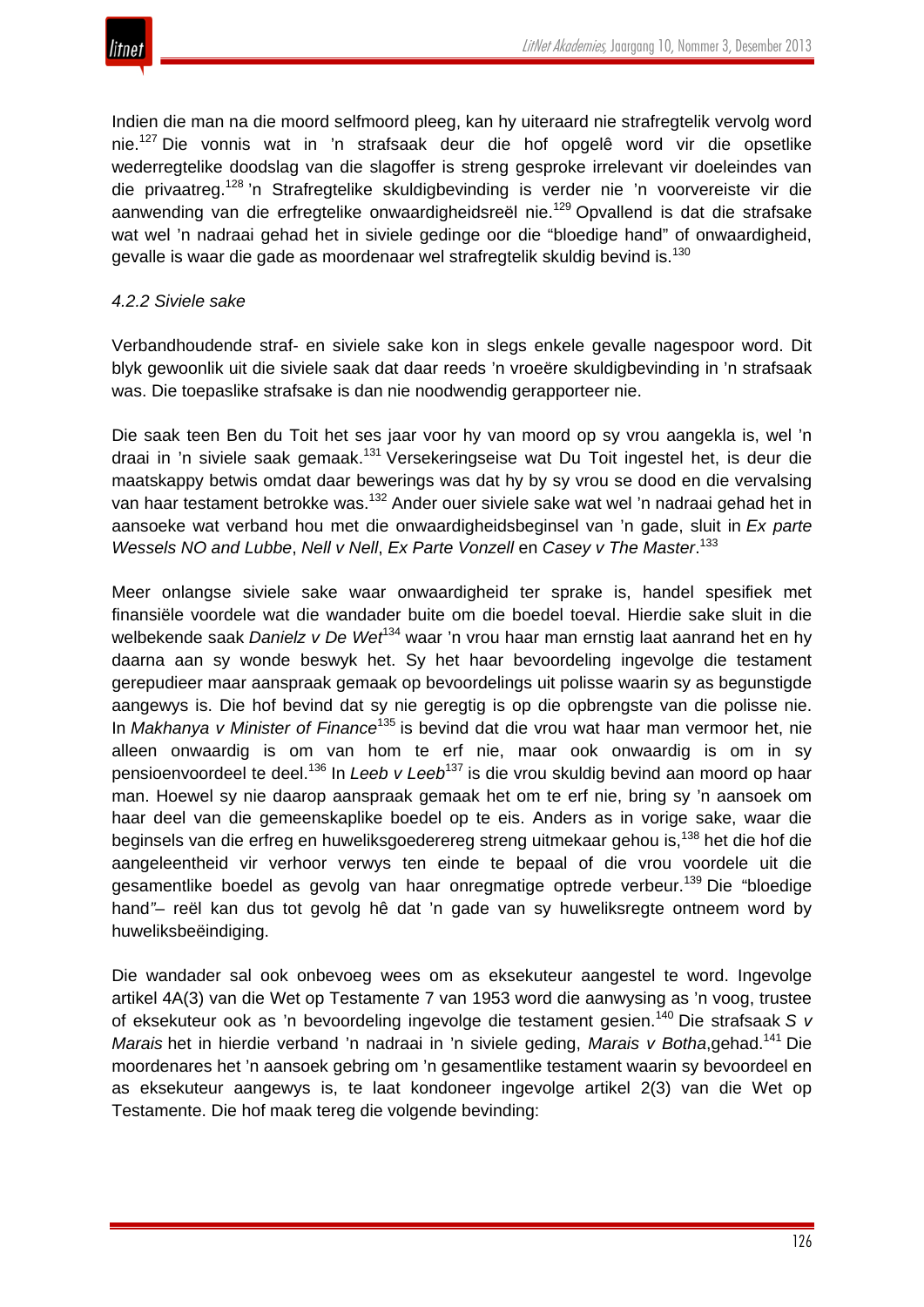

I note also that a finding for the applicant would indeed be contrary to the recognized Roman-Dutch law maxim of *"de bloedige hand neemt geen erf'.* Applicant is nominated as executor in the joint will. A finding in her favour could possibly lead to her being appointed executor of the joint will, *and thereby in her capacity as such, receiving a benefit* under the will. It is so that to be appointed executor of an estate under a will, is tantamount to receiving a benefit under the will. $142$ 

# Ook in *Thomas v Clover*<sup>143</sup> word bevind:

Were applicant to be appointed executor, she would benefit. Given that applicant has been charged with conspiracy to the murder of the deceased, this could not be countenanced. In the unreported judgement of *Pu & Others v Ranchod NO and Another* 2005 JOL 15767 (ZH) at p. 5 it was held to be repugnant to all notions of justice and public policy for a person to be appointed executor to the estate of a person he has killed or has been accused of killing.

Ook *S v Petersen* het onlangs 'n nadraai in 'n siviele geding gehad. Na Taliep Petersen se dood het daar nuusberigte oor sy boedel verskyn.<sup>144</sup> Sy voormalige vrou is skuldig bevind aan moord en was onwaardig om van hom te erf. Ses jaar later is daar sprake daarvan dat sy uit die tronk, waar sy 28 jaar gevangenisstraf uitdien, vra vir afsetting van 'n trustee. 'n Trust is opgerig vir haar en Taliep se dogter. 'n Versekeringspolis van R5,3 miljoen is in die trust gedeponeer. Afgesien van die feit dat sy geen aanspraak op die slagoffer se boedel het nie, sal sy ook geen voordeel van haar dogter, die erfgenaam en nabyverwant van haar vermoorde man, mag ontvang nie.<sup>145</sup> Die suster van die slagoffer vra tereg:

How is it possible that someone who is in prison got so much right and asked that a curator to be appointed to look into the Trust of the very man she arranged to have murdered? People must remember that my brother was killed for this money. And since the death of my brother (the minor)<sup>146</sup> has been receiving an income from his estate and not from his R5,3 million trust money.

Daar behoort talle ander gevalle te wees waar onbevoegdheid om voordele te neem, of om te erf, in die praktyk ter sprake kom. Dit gebeur egter skynbaar net indien die eksekuteur of die meester 'n aanspraak wat die doodsveroorsaker maak, afwys of indien 'n medeerfgenaam of familielid beswaar maak op grond van die moord of aanranding deur die aanspraakmaker.<sup>147</sup>

In *The Times of Malta* word berig oor *'n ouma* wat namens haar kleinkinders 'n aansoek bring om die man wat sy vrou (haar dogter) vermoor het, se bevoegheid om te erf bevraagteken:<sup>148</sup>

Shortly afterwards, his children's maternal grandmother filed an application in the civil court to ensure he would inherit nothing from their mother. Consiglia Degiorgio told the court that her daughter had died intestate and that, according to law, her children would inherit one-half of her estate between them while Mr Agius, as the surviving spouse, was entitled to inherit the remaining half … The court, therefore, concluded that Mr Agius was not worthy to benefit from the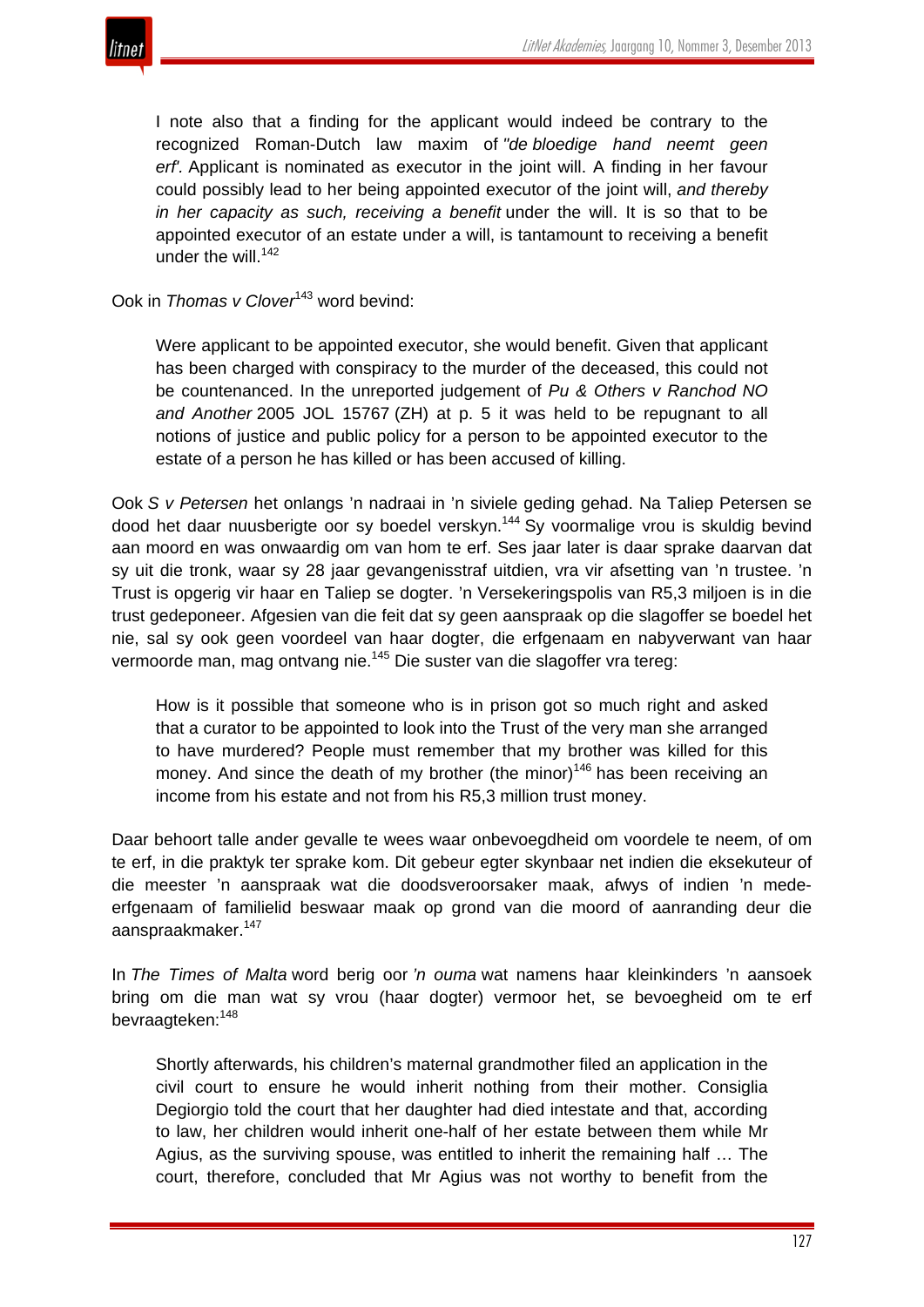

inheritance of his murdered wife and that her estate was to be enjoyed only by her children.

In gevalle waar een gade 'n ander vermoor, sal die wandader nie alleen onbevoeg wees om van die slagoffer en sy nabyverwante te erf nie, maar ook onwaardig wees om ander finansiële voordele te neem.

## *4.3 Een gade wis sy kinders of die gesin uit*

## *4.3.1 Strafsake*

Gesinsmoorde waar een ouer die kinders of die eggenoot en kinders vermoor, kom gereeld voor. Dit wil selfs lyk asof dit aan die toeneem is.<sup>149</sup> Op 19 Julie 2013 is byvoorbeeld berig oor Paul Nothnagel wat sy voormalige vrou en twee dogters by 'n bushalte in Alberton geskiet het toe sy die kinders afgelaai het vir skool.<sup>150</sup> Beide dogters sterf en die vrou is ernstig gewond. Nothnagel pleeg daarna selfmoord.

Die gemeenskap staan telkens verslae en geskok oor hierdie misdade.

By gesinsmoorde wat deur 'n ouer gepleeg word, word twee tendense bespeur: eerstens is daar 'n ouer wat 'n kind of kinders vermoor om wraak op sy gade of saamblygenoot te neem; en tweedens is daar die gevalle waar 'n ouer die kinders en die ander ouer vermoor en dikwels daarna selfmoord pleeg.

In *Director of Public Prosecutions (Transvaal) v Venter*<sup>151</sup> het Venter, 'n lid van die Suid-Afrikaanse verdedigingsmagte, op sy vrou en kinders losgebrand. Sy vrou het die aanval oorleef, maar die egpaar se dogtertjie en seuntjie sterf.

In *Van der Westhuizen v S*<sup>152</sup> vermoor 'n polisieman sy kinders. Die hof merk op:

The crime that the appellant committed is abhorrent and the enormity of it can hardly be over-emphasized. His three defenceless children were executed in their sleep by their own father, a policeman … Unlike any other reported case of diminished responsibility they, the victims, did not contribute in any way whatsoever to any of the stressors that the appellant said caused him to take their lives. The only explanation for their murders came from the appellant's own mouth as he was murdering them. He punished his wife.

As gevolg van die feit dat die wandader in die geval van gesinsmoorde dikwels selfmoord pleeg, word betreklik min sake tot verhoor gebring.<sup>153</sup> Een so 'n tragiese geval is waar 'n man selfmoord pleeg nadat hy sy twee kleuters in sy motor vergas en sy vrou daarna vermoor het.<sup>154</sup> So ook was die gewese vrou en twee dogters van 'n bekende akteur die slagoffers van 'n gesinsmoord in Centurion. Die tweede man van die vrou het onverklaarbaar op sy gesin losgebrand voordat hy homself doodgeskiet het. Daar was wel 'n dogter wat die treurspel oorleef het.<sup>155</sup>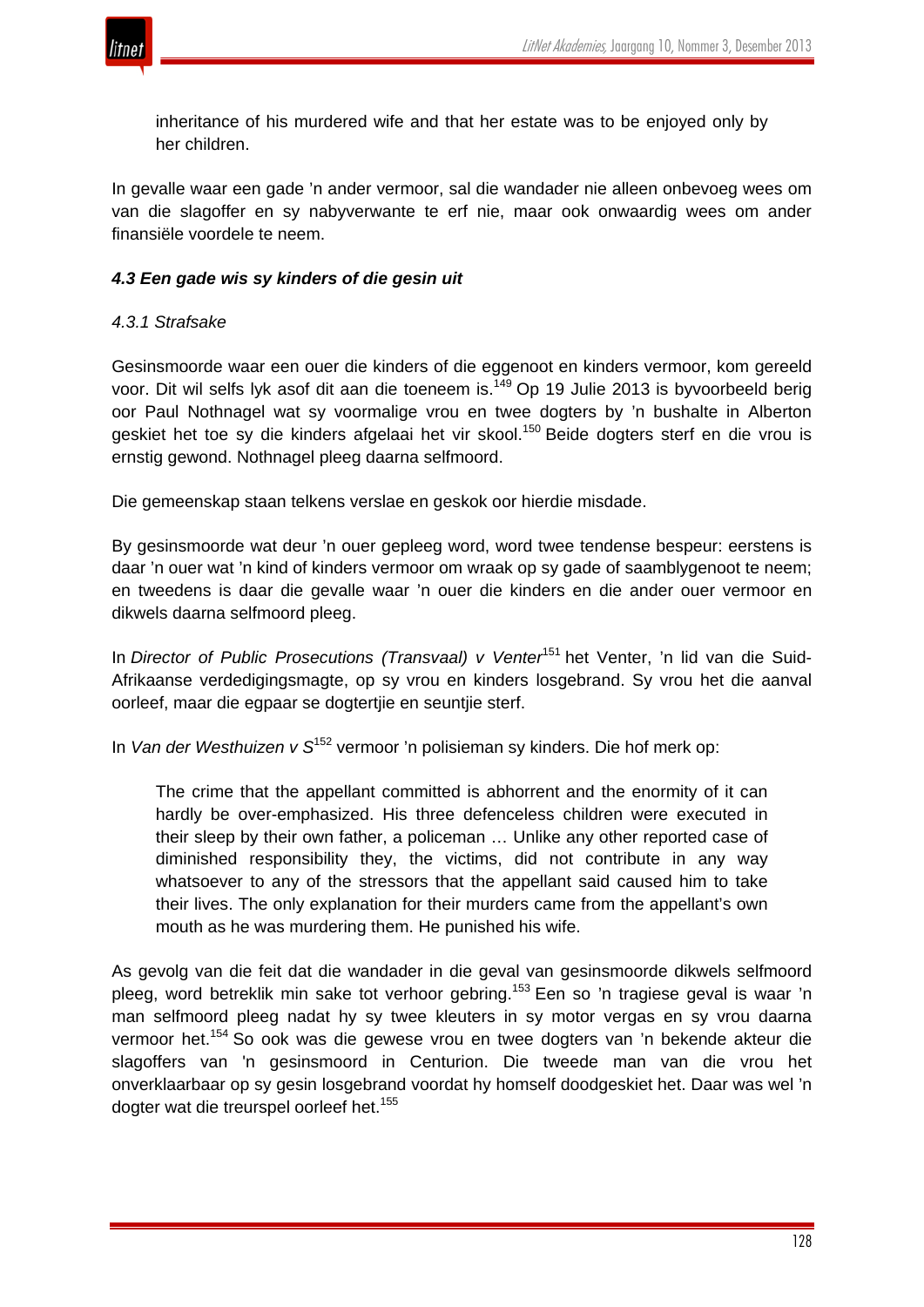

#### *4.3.2 Siviele sake*

Al word die hele gesin uitgewis, moet die erfregbeginsels steeds toepassing vind. In die geval van 'n gesinsmoord is daar juis knellende erfregtelike vraagstukke wat ter sprake kom. Die vraag na onwaardigheid om te erf het in *Ex parte Wessels and Lubbe* ter sprake gekom*.* <sup>156</sup> Die man het sy vrou, kinders, skoonma en sy eie moeder vermoor. 'n Aansoek is gebring om sy familie te verhoed om te erf.

In *Gafin v Kavin* is die bevoegdheid om te erf van 'n man wat sy vrou en kinders vermoor het, bevraagteken. Die man was egter geestesongesteld en kon erf.

In *Caldwell v Erasmus*<sup>157</sup> is 'n pa aangekla van moord op sy seun. Die slagoffer sterf intestaat en laat geld na wat hy van sy grootouers geërf het. Terwyl die pa verhoorafwagtend was, is 'n aansoek gebring dat geld uit die slagoffer se voogdyfonds aan hom betaal word. Curlewis<sup>158</sup> merk op:

But the father stands charged with having murdered his son and, if he be convicted either on this charge or even on a lesser charge of culpable homicide, or possibly even of having caused the death by negligence, it is clear that he cannot be allowed to inherit. Under our law, if we adopt the principles enunciated by the old text writers, he would be disentitled as indignus.

Die werking van die erfreg is kompleks indien een of meer lede van 'n gesin uitgewis word. Beginsels rakende gelyktydige dood<sup>159</sup> en representasie<sup>160</sup> kan die verdeling van die boedel beïnvloed. Telkens as 'n ouer 'n kind of kinders vermoor, sal die ouer onbevoeg wees om van die kind en van die kind se ander ouer te erf. Indien 'n ouer die kinders en die ander gade vermoor, is die ouer ook onbevoeg om uit die gade se boedel te erf, en indien die oorlede gade deur ouers of desendente oorleef word, is die wandader ook onbevoeg om van hulle te erf. Hierdie beginsels sal toegepas moet word selfs wanneer die wandader jare later uit die tronk ontslaan word en selfs al is daar vergifnis aan die kant van nabyverwante van die slagoffers.<sup>161</sup> Die smet bly kleef aan die dader.<sup>162</sup> Indien die een ouer eers vermoor word en die kinders later, sal die boedel van die eerste slagoffer in die latere slagoffers vestig. Indien 'n minderjarige onder die ouderdom van 16 sterf, sal die intestate erfreg in werking tree.<sup>163</sup> Die moordenaar sal onbevoeg wees om van sy kinders te erf, maar hy sal wel gerepresenteer kan word indien die intestate erfreg aanwending vind.<sup>164</sup>

#### *4.4 Kind(ers) vermoor ouer(s)*

#### *4.4.1 Strafsake*

Moord deur kinders op hulle ouers is een van talle ondenkbare scenario's wat by gesinsmoorde voorkom. Dit blyk dat konflik tussen gesinslede of finansiële gewin dikwels as motivering vir dié optrede dien.<sup>165</sup> Die 21–jarige Leslie Abrahams het twee maande voordat hy sy pa en ma vermoor het, gedreig dat hy sy pa sou skiet. Ná 'n onderonsie met sy pa oor werk, het Abrahams sy ma doodgeslaan en sy pa drie keer geskiet. Hy het R3,7 miljoen van sy ouers geërf en dit in minder as vier jaar uitgeleef.<sup>166</sup> In *S v Myburgh*<sup>167</sup> vermoor 'n man sy ma vir polisgelde. Riaz Kadwa<sup>168</sup> vermoor sy welgestelde ouers en die 18-jarige Zahid Madwa is betrokke by die moord op sy ouers, 'n egpaar van Standerton wat die klein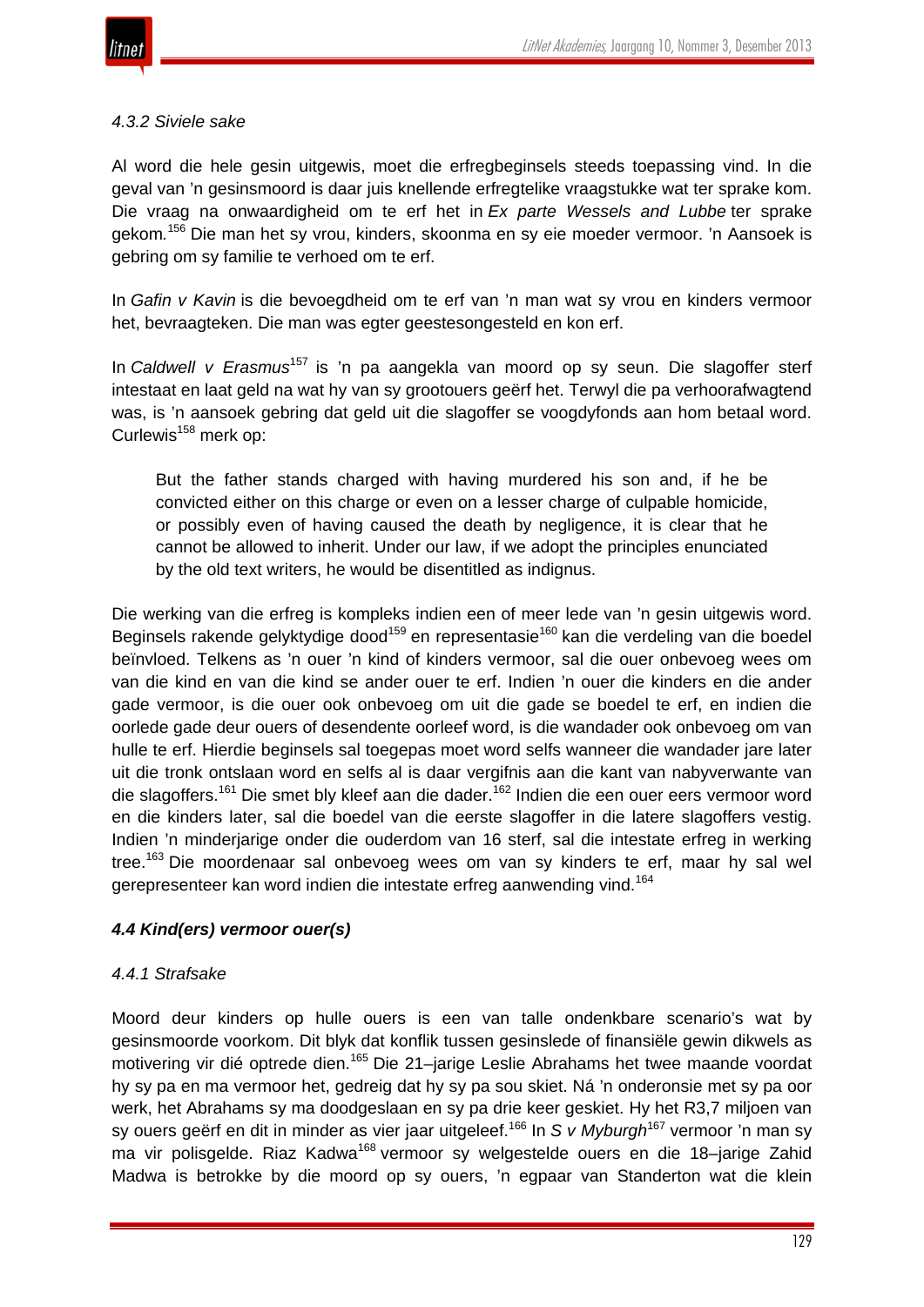

gemeenskap geskok en verslae laat.<sup>169</sup> In die Abrahams-geval sou 'n mens verwag dat die eksekuteur veral in die lig van die voorafgaande dreigemente, nie die boedel sou afhandel nie.

In *S v Lotter* is twee kinders van die Lotter-gesin skuldig bevind aan die grusame moord op hulle ouers.<sup>170</sup> As verweer het hulle aangevoer dat hulle "lacked criminal capacity to act" en dat hulle gehandel het "under duress and on instruction from another".<sup>171</sup> Hulle verwere word deur die hof verwerp.<sup>172</sup> In *S v Nursingh*<sup>173</sup> het 'n seun suksesvol tydelike geestesongesteldheid gepleit. Hy is onskuldig bevind aan moord op sy ma en op sy grootouers wat hy met 'n byl doodgekap het. Hy het beweer dat sy ma hom vir jare seksueel, emosioneel en verbaal mishandel het.<sup>174</sup> In 2012 word die aangenome seun van dominee Brits van Harrismith in hegtenis geneem in verband met die moord op sy pa. Hy beken skuld.<sup>175</sup> Sy verhoor sal eersdaags begin.<sup>176</sup> Sy ma is tydens dieselfde voorval ernstig aangerand en was vir maande kritiek in die hospitaal. Sy is intussen uit die hospitaal ontslaan.<sup>177</sup> 'n Deelsverhoorde strafsaak wat erfregtelike implikasies kan hê, is dié waar 'n minderjarige tans teregstaan op drie klagtes van moord.<sup>178</sup>

#### *4.4.2 Siviele sake*

Alhoewel daar menigmaal berig word oor kinders wat hulle ouer of familie vermoor, word siviele sake waar die bevoegdheid van kinders om van hulle vermoorde ouers, grootouers of broers en susters te erf, selde gerapporteer. In hierdie gevalle moet aspekte soos gelyktydige dood, *conjunctissimi* en representasie in ag geneem word.

In *Ex parte Meier*<sup>179</sup> word die vraag na die bevoegdheid van 'n seun om van sy pa te erf, gevra.<sup>180</sup> Die seun was egter geestesversteurd en dus ontoerekeningsvatbaar.<sup>181</sup> In 2002 is Karel Greyvenstein aan drie klagte van moord skuldig bevind. Volgens nuusberigte erken hy dat hy die enigste erfgenaam sou wees.<sup>182</sup> Hy is egter onbevoeg om van sy ouers en broer te erf en sal onbevoeg wees om van sy grootouers te erf. Die saak in die Noord-Kaapse hoë hof waar 'n minderjarige tans tereg staan op drie klagte van moord op gesinslede, het ook reeds bespiegelinge in die dagpers uitgelok oor moontlike onwaardigheid om te erf.<sup>183</sup> Die oupa (pa van die vermoorde man), wat die eksekuteur en potensiële erfgenaam van die slagoffers is, het onlangs ook gesterf.<sup>184</sup> Die boedels van die vermoordes het reeds by hul dood in 2012 oopgeval. Die volgorde van dood kan hier 'n uitwerking hê.<sup>185</sup> Afhangend van die onwaardigheid al dan nie van die aangeklaagde, sal die boedels van die slagoffers reeds in die oupa gevestig het en van die oupa af vererf. Die oupa het in sy testament ook R500 000 aan die minderjarige nagelaat.<sup>186</sup> Alhoewel die vermoorde dogter minderjarig was, kon sy wel 'n boedel nagelaat het.<sup>187</sup>

In die *Lotter*-saak het die kinders se bevoegdheid om te erf tydens 'n tussentydse aansoek ter sprake gekom.<sup>188</sup> Die hof wys hulle aansoek om hulle erfporsies te ontvang ten einde vir hulle onderhoud en regskoste te betaal, van die hand.<sup>189</sup> Hulle is ná die aansoek aan moord skuldig bevind.

Soos hier bo gesien, het Abrahams wel van sy ouers wat hy vermoor het, geërf en is eers drie jaar na die moorde skuldig bevind. Regter Maluleke bevind dat "the motive was greed, as Abrahams had inherited R3,7 million from his parents, which he spent in less than four years."<sup>190</sup> Hy was streng gesproke natuurlik outomaties onbevoeg om te erf.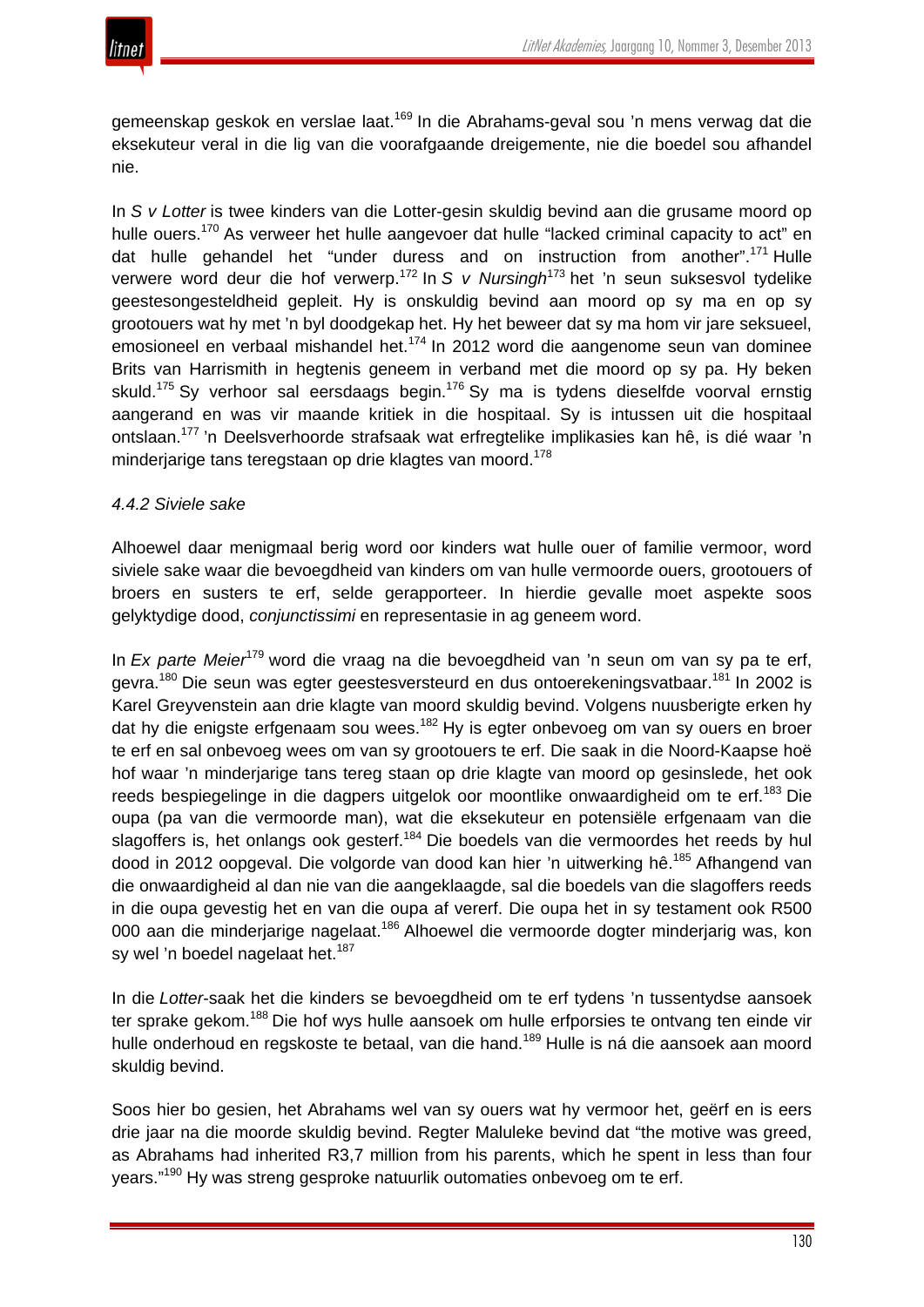



Weer eens sal vergifnis deur enige van die nabyverwante nie 'n persoon bevoeg maak om te erf nie.<sup>191</sup> Slegs indien daar 'n geldige verweer geopper word, kan dit tot gevolg hê dat die aangeklaagde bevoeg is om te erf of ander voordele te neem.<sup>192</sup>

## *4.5 Ouer vermoor sy of haar kind*

#### *4.5.1 Strafsake*

As enigiets erger kan wees as 'n kind wat sy ouers vermoor, is dit ongetwyfeld wanneer 'n ouer sy weerlose kind se dood opsetlik veroorsaak. Anders as by "uitwissing van die hele gesin" deur een van die ouers, is dié gewoonlik gevalle waar die kind sterf as gevolg van die mishandeling deur 'n ouer of ouers.<sup>193</sup> Alhoewel hierdie sake 'n mens met afgryse vervul, kan nie weggeskram word van moontlike erfregtelike gevolge van moord op 'n kind nie.

In *S v Pretorius*<sup>194</sup> dra die beskuldigde die verwyt van 'n grusame moord op 'n weerlose baba. So ook die gewese lesbiese paartjie wat aan moord skuldig bevind is nadat die een vrou se vierjarige seuntjie wreed aangerand is en sy niks gedoen het om die aanval wat haar seun se dood veroorsaak het, te keer nie.<sup>195</sup>

Zulpha Jacobs staan tereg op 'n aanklag van moord nadat haar seuntjie se liggaam in 'n vlak graf agter die skool gevind is. Jacobs het die seun as vermis aangemeld, maar sy het later erken het dat sy hom vermoor het.<sup>196</sup>

Sorgwekkend is die voorval waar 'n jong ma, vergesel van die kindjie se pa, spesiaal 'n plaagdoder<sup>197</sup> gaan koop het om haar drie maande oue babadogtertjie te vermoor.<sup>198</sup>

Nog so 'n voorval waar kindermishandeling tot die dood van 'n baba lei, is waar die ouers van 'n twee maande oue baba hom aangerand en mishandel het.<sup>199</sup>

#### *4.5.2 Siviele sake*

Alhoewel 'n mens geneig is om te dink dat 'n kind nie 'n boedel sal hê nie, gebeur dit tog, soos in die *Steenkamp*-saak. Grootouers maak dikwels voorsiening vir kleinkinders, wat tot gevolg sal hê dat 'n vermoorde kind reeds 'n boedel kan hê.<sup>200</sup> Net soos in die geval van enige afgestorwene se dood sal ook die boedel van 'n kind oopval by sy dood. Die boedel sal intestaat vererf. Ingevolge die "bloedige hand"-reël is die ouers of ouer wat 'n kind vermoor het, onbevoeg om van die kind en die kind se ander ouer te erf.

Die beginsel sal tot gevolg hê dat die 21–jarige Shipalana wat met haar man se medewete hulle drie maande oue baba vergiftig het, nooit van haar man of hy van haar sal mag erf  $nie.<sup>201</sup>$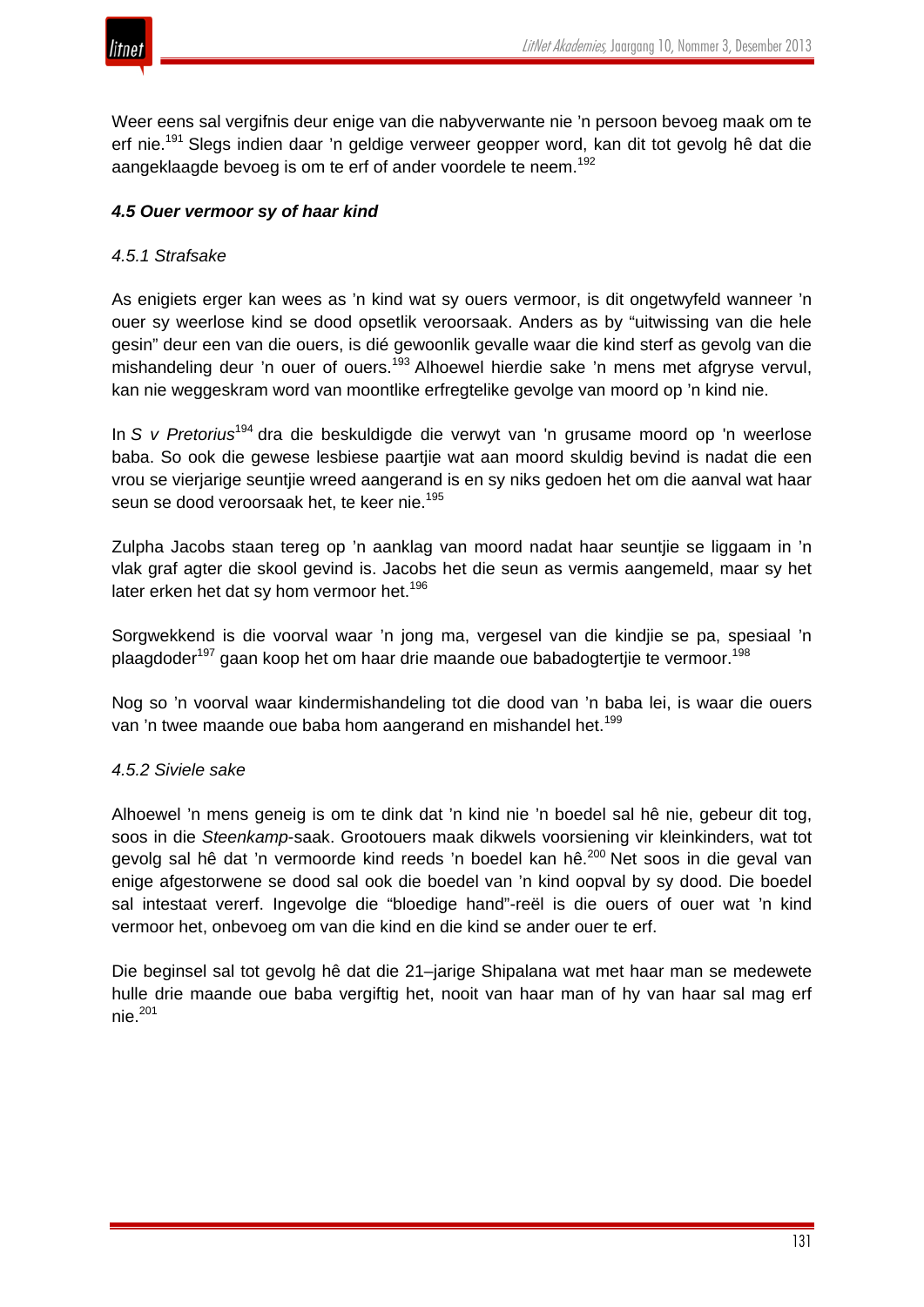

# **5. Regverdigings- en skulduitsluitingsgronde**

## *5.1 Algemeen*

Indien daar 'n regverdigings- of skulduitsluitingsgrond is vir die pleeg van die misdaad, sal die wandader vry uitgaan.<sup>202</sup> Alhoewel 'n misdaad en 'n delik of onregmatige daad groot ooreenstemming toon deurdat beide 'n wederregtelike, skuldige doen of late vereis, verskil hulle ook van mekaar veral sover dit sanksies en die bewyslas aangaan.<sup>203</sup> Die strafregtelike sanksies by moord is dikwels gevangenisstraf, terwyl die privaatregtelike sanksie onwaardigheid is. Indien 'n persoon op 'n tegniese punt onskuldig bevind word, kan hy steeds onwaardig wees om te erf.<sup>204</sup>

Curlewis<sup>205</sup> merk in dié verband op:

It is trite law that the children born out of wedlock will not necessarily be bound by the Trial Court's finding that the surviving spouse negligently caused the deceased's death. They (or in fact any other interested party) will be fully entitled to endeavour *to prove in civil proceedings that the surviving spouse in fact murdered* the deceased. In the criminal trial the State had to prove beyond reasonable doubt that the surviving spouse was guilty of murder. In civil proceedings it will only be necessary to prove this on a balance of probabilities.<sup>206</sup>

In *Danielz v De Wet* het die hof juis bevind dat die dader nie die dood van die slagoffer voorsien het nie en skuldig was aan aanranding met die opset om ernstig te beseer. Sy was steeds onbevoeg om vermoënsvoordele van die slagoffer te ontvang. Die teenoorgestelde is egter waar. Indien die wandader reeds skuldig bevind is aan moord, sal die "bloedige hand" reël gewoonlik outomaties aanwending vind.

# *5.2 Strafsake*

Die beskuldigde in 'n strafsaak sal onskuldig wees indien daar 'n regverdigingsgrond was vir die dood van die slagoffer.<sup>207</sup> In 'n strafsaak word die gedrag van 'n wandader van owerheidsweë bestraf. Die straf sal vergelding, voorkoming, afskrikking of rehabilitasie beoog.<sup>208</sup> Die regverdigingsgronde wat strafregtelike wederregtelikheid uitsluit is noodweer (selfverdediging), noodtoestand, toestemming en statutêre bevoegdheid.<sup>209</sup> Indien bewys word dat die handeling die perke van een van bogenoemde oorskry het, sal die handeling steeds wederregtelik wees.<sup>210</sup> Ook indien bevind word dat die aanvaller ontoerekeningsvatbaar was, is daar nie skuld nie en gaan die dader vry uit.<sup>211</sup> Die handeling sal steeds wederregtelik wees, 212 maar die gedrag sal verskoon word as gevolg van jeugdigheid of patologiese ontoerekeningsvatbaarheid (byvoorbeeld geestesversteurdheid of 'n geestesgebrek).<sup>213</sup> Daar sal *bo redelike twyfel* bewys moet word dat die dader toerekeningsvatbaar was toe die moord gepleeg is.<sup>214</sup> Genadedood hef nie wederregtelikheid op nie.<sup>215</sup>

Alhoewel 'n skuldigbevinding in 'n strafsaak nie 'n voorvereiste is vir erfregtelike onwaardigheid nie, gebeur dit dikwels dat daar eers gewag word met die beredderingsproses vir die uitspraak in die strafgeding. Daar kan egter nie in die strafsaak 'n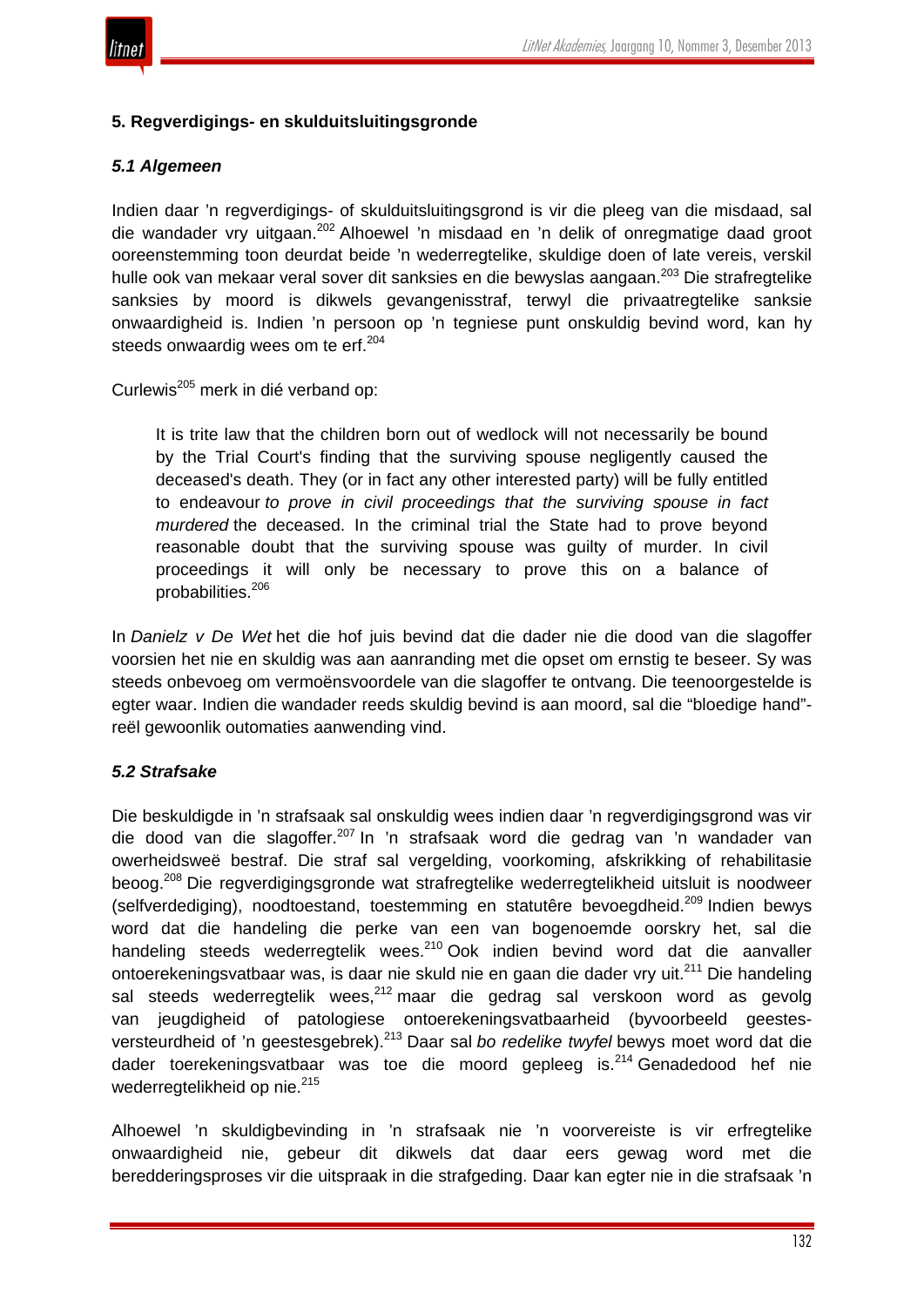

bevinding oor die bevoegdheid om te erf gemaak word nie.<sup>216</sup> Die strafsaak sal gewoonlik opgevolg moet word deur 'n siviele aansoek.<sup>217</sup> Die aansoek word gewoonlik deur medeerfgename, die familie of die eksekuteur gebring.<sup>218</sup>

'n Interessante geval doen hom voor in *S v Shaw*<sup>219</sup> waar 'n man aangekla en skuldig bevind is aan moord op sy vrou. Die appèl teen sy skuldigbevinding slaag, aangesien die staat nie sy saak bo redelike twyfel bewys het nie. Waar hy aanvanklik onbevoeg sou wees om te erf, mag hy nou bevoeg wees.<sup>220</sup>

# *5.3 Siviele sake*

Wanneer die doodsveroorsaker nie onregmatig opgetree het nie, sal die wandader wel kan erf.<sup>221</sup> De Waal en Zimmermann<sup>222</sup> noem "private defence, necessity, consent and statutory authority" as regverdigingsgronde in siviele gedinge en merk vervolgens op: "Unworthiness is judged with reference to distinctive criteria developed within the context of private law, independent of the rules applicable in criminal trial." In die geval waar die dader ontoerekeningsvatbaar of daar geregverdigde doodslag was, sal die doodsveroorsaker bevoeg wees om te erf of ander bevoordelings te neem omdat sy daad nie as skuldig of onregmatig aangemerk kan word nie.<sup>223</sup>

Twee gevalle waar die bevoegdheid om te erf in siviele gedinge aangehoor is, is eerstens *Gafin v Kavin*<sup>224</sup> waar 'n man sy vrou en twee van sy kinders doodgeskiet het. Die hof het bevind dat die man ten tye van die voorval geestesongesteld en dus ontoerekeningsvatbaar was. In die siviele geding is bevind dat hy van sy oorlede eggenoot kan erf.<sup>225</sup> Ook in *Ex parte Meier*<sup>226</sup> het die vraag ter sprake gekom of die seun van sy pa kan erf wat hy vermoor het. Aangesien hy geestesongesteldheid was, is bevind dat die seun wel bevoeg is om te erf.<sup>227</sup> In beide hierdie gevalle was die handelinge onregmatig, maar geestesongesteldheid het tot gevolg gehad dat daar nie skuld was nie.<sup>228</sup> Die bewyslas dat die ten laste gelegde daad (handeling) geregverdig is of sonder skuld geskied het, moet op *'n oorwig van waarskynlikheid* bewys word.<sup>229</sup>

Toestemming tot doodslag en vergifnis is nie geldige verwere nie.<sup>230</sup> In *Leeb v Leeb*<sup>231</sup> het die hof met verwysing na Voet opgemerk: "It is not the wish of the testator but the law itself which brings about ademption of bequests and declares the author of the killing to be unworthy; nor do things cease to have been obtained by crime because the testator did nothing at all to revoke the gift of them."

Genadedood sal ook nie as verweer geopper kan word in 'n aansoek oor die bevoegdheid al dan nie om te erf nie. <sup>232</sup> In *S v Hartmann*<sup>233</sup> het die hof bevind dat die dader geen genoegsame moorddadige opset, *dolus directus,* gehad het nie, maar daar was steeds 'n skuldigbevinding aan moord. Onlangs is Sean Davison in Nieu-Seeland skuldig bevind daaraan dat hy sy ma gehelp het om te sterf.<sup>234</sup> Dié hulpverlener sal onwaardig wees om te erf.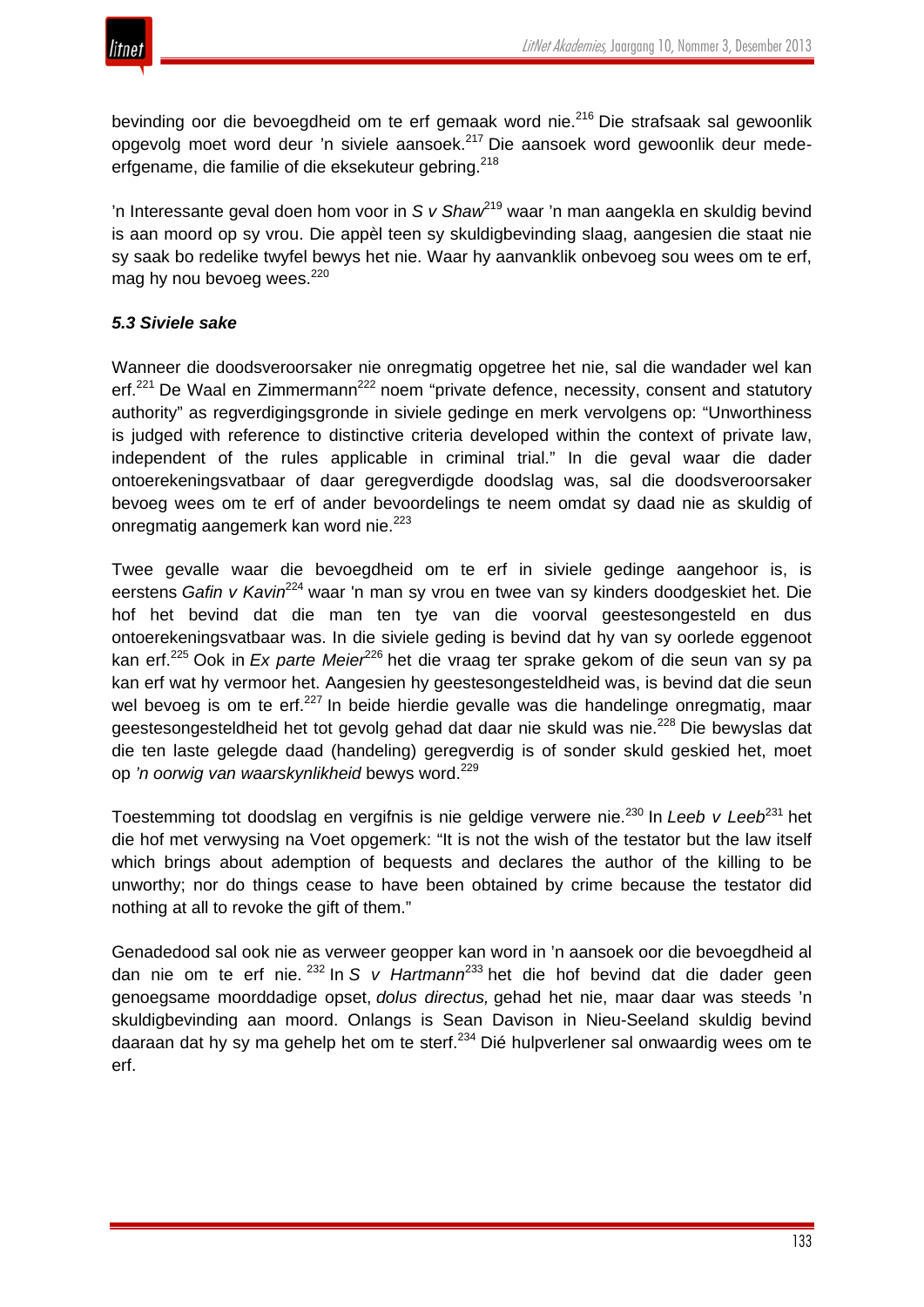

#### **6. Onderhoud en regskoste**

#### *6.1 Algemeen*

Soos hier bo aangedui is die algemene onwaardigheidsbeginsel reeds uitgebrei na onbevoegdheid om ander voordele van 'n slagoffer te neem, selfs voordele wat nie direk uit die boedel van die slagoffer toeval nie. Twee aspekte wat wel verband hou met eise teen die boedel en waaroor daar steeds onduidelikheid bestaan, is eerstens of die doodsveroorsaker onderhoud kan eis uit die boedel van sy slagoffer, en tweedens of die doodsveroorsaker daarop kan aanspraak maak dat sy regskostes uit die boedel van die persoon wie se dood hy veroorsaak het, betaal word. Beide hierdie aspekte het in die *Lotter-*saak ter sprake gekom.

## *6.2 Onderhoud*

Afhanklike kinders het in beginsel 'n onderhoudseis teen die bestorwe boedel van hul ouers.<sup>235</sup> Meerderjariges het ook in gepaste gevalle 'n onderhoudseis teen hulle ouers se boedel.<sup>236</sup> Dit is egter nie duidelik of die gemeenregtelike onderhoudsaanspraak wat 'n "afhanklike" afstammeling het, óf die statutêre eis van 'n gade ingevolge die Wet op Onderhoud van die Langslewende Gades 27 van 1990 sal verval indien die afhanklike of gade die onderhoudpligtige se dood veroorsaak het nie.<sup>237</sup>

#### *6.2.1 Onderhoudseis van kind*

'n "Afhanklike kind" wat aangekla word van moord op sy ouer of ouers, kan voor groot finansiële uitdagings te staan kom.<sup>238</sup> Die ondersoek en verhoor kan maande duur. Indien die afhanklike 'n minderjarige is, sal die kind in 'n plek van veilige bewaring of in die sorg van 'n voog geplaas word.<sup>239</sup> Daarteenoor sal 'n meerderjarige tydens die verhoor waarskynlik op borg uit wees of in aanhouding wees. In die *Lotter-*saak het die beskuldigdes (meerderjariges) 'n tussentydse aansoek teen die boedel van hulle vermoorde ouers aanhangig gemaak. Hulle voer aan dat hulle geregtig is om te erf, en hulle wil die geld vir hulle onderhoud gebruik. Hulle was in daardie stadium al vir tien maande van 'n kerk afhanklik om vir hulle toiletware in die tronk te bring. In die aansoek word beweer: "Ons is brandarm en is deur die familie verstoot."<sup>240</sup> Die vermoorde Lotter-egpaar het drie kinders gehad en laat 'n boedel van ongeveer R1,97 miljoen na. Die eis is deur die hof afgewys op grond daarvan dat hulle nie deur hulle eie misdaad verryk mag word nie.<sup>241</sup>

Daar is egter geen direkte gesag ten aansien van die "onwaardige minderjarige" afhanklike se onderhoudsaanspraak teen die boedel nie.<sup>242</sup> Du Toit<sup>243</sup> voer aan dat elke geval op sy eie meriete oorweeg sal word in die lig van die behoefte aan onderhoud, en die vermoë van die oorledene se boedel om onderhoud te betaal,.<sup>244</sup> Indien daar besluit moet word of 'n afhanklike wat sy ouer(s) vermoor het, 'n aanspraak op onderhoud het, sal die hof dit moet oorweeg aan die hand van (i) die algemene beginsels vir onderhoudseise (ii) met inagneming van die gemeenregtelike onwaardigheidsbeginsels. Du Toit meen dat daar wel 'n konflik van belange kan ontstaan tussen die las wat op die staat geplaas word aan die een kant en die aanspraak van die onderhoudsbehoeftige aan die ander kant.<sup>245</sup>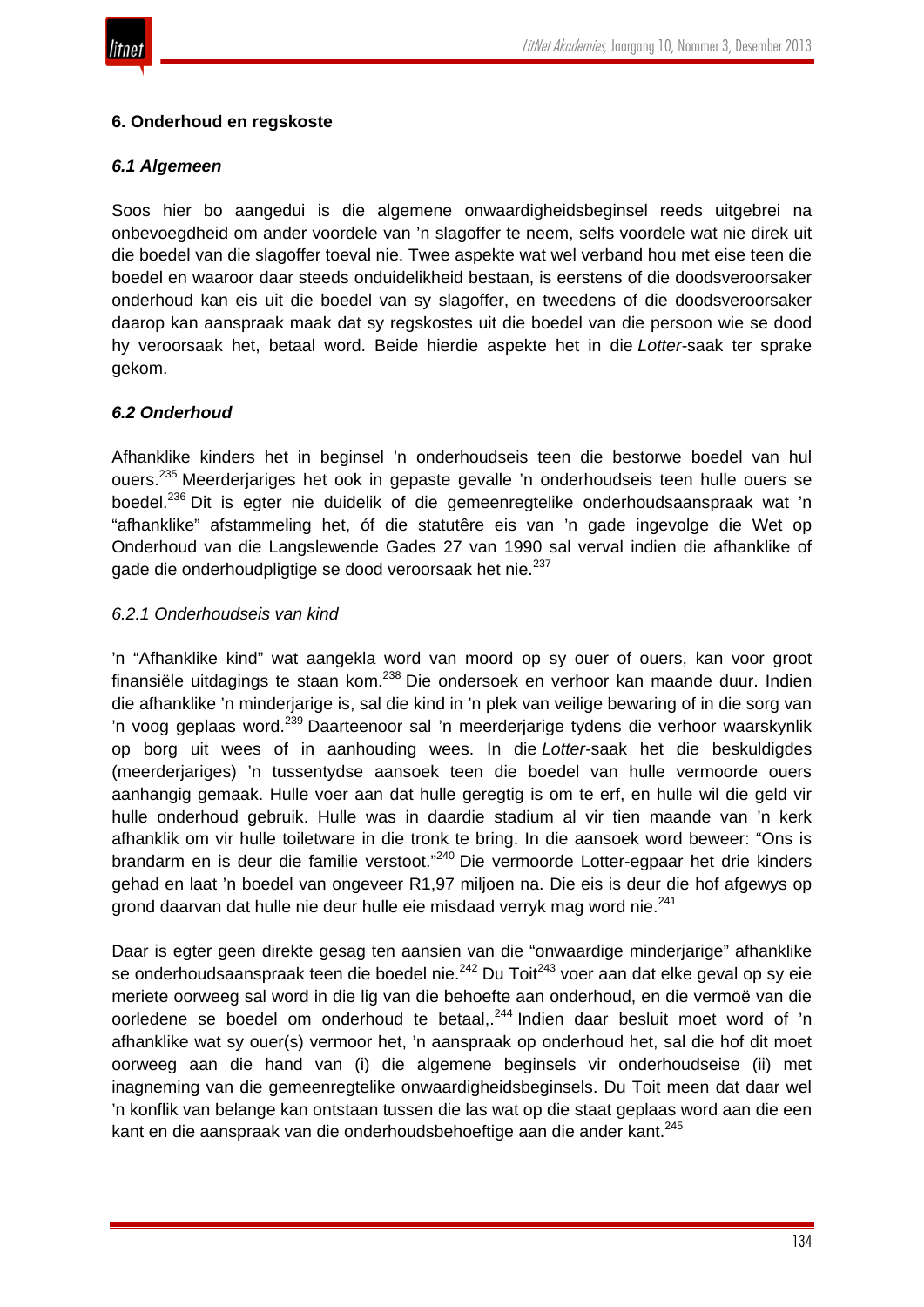

Die beginsel is egter duidelik: 'n moordenaar (selfs 'n minderjarige) sal nie enige voordeel uit die boedel van sy slagoffer mag trek nie. Indien daar bevind word dat die dood wel wederregtelik (onregmatig) deur die afhanklike kind veroorsaak is, sal die kind onwaardig wees om te erf asook om ander voordele buite om die boedel, soos versekerings- en polisgelde, te ontvang. Indien die algemene gemeenregtelike beginsel van onwaardigheid om vermoënsregtelike voordele te ontvang verder toegepas word, behoort dit ook onderhoud in te sluit, aangesien die moordenaar homself in sy eie onbenydenswaardige posisie geplaas het. Die afhanklike kind kan nie verwag om dieselfde lewenstandaard na die moord in die tronk as veroordeelde misdadiger of andersins te handhaaf nie. Indien 'n kind toegelaat word om onderhoud te eis uit die boedel van sy ouer wat hy vermoor het, sal dit die algemene beginsels van onwaardigheid dwarsboom deurdat die kind homself verryk deur die pleeg van 'n misdaad. Sodra 'n kind strafregtelik skuldig bevind en tot tronkstraf gevonnis word, sal die versorgingsplig op die staat oorgaan.<sup>246</sup>

#### *6.2.2 Onderhoudseis van gade*

Dieselfde beginsels wat by 'n onwaardige afhanklike kind geld, behoort ook ten opsigte van 'n onderhoudseis deur die "onwaardige gade" te geld. Alhoewel die basis van die eis van 'n gade die Wet op die Onderhoud van die Langslewende Gade is, bly die onwaardigheidsbeginsel se gemeenregtelike basis dieselfde.<sup>247</sup> 'n Persoon kan nie bevoordeel word as gevolg van 'n daad wat strafbaar is nie.<sup>248</sup> Daar moet in ag geneem word dat onderhoudseise wesenlik op redelikheid, billikheid en geregtigheid geskoei is.<sup>249</sup>

Corbett en ander merk op:<sup>250</sup>

While it is true that the issue is whether the surviving spouse is in need of maintenance and not whether such spouse has a right to a share in the estate, it is at least arguable that it could not have been intended by the legislature that the misconduct would never be relevant. *For example, would a spouse who murdered the deceased spouse have a claim for maintenance*?<sup>251</sup>

The difficulty is that once it is admitted that misconduct may disqualify the claim for maintenance, where is the line drawn? If misconduct is to be considered, should the criterion perhaps be public policy, so that it is only in the extreme case (as for instance where the surviving spouse murders the predeceased spouse against whose estate the claim for maintenance is made) that a claim for maintenance will not be met?

Geen gade behoort enige aanspraak te kan maak op onderhoud teen die boedel van die persoon wie se dood hy/sy veroorsaak het nie.<sup>252</sup> 'n Aansoek tot dié effek behoort nie te slaag nie.

#### *6.3 Regskoste*

Die vraag of 'n slagoffer se boedel die wandader se regskoste moet betaal, het as deel van 'n onderhoudseis teen die voogdyfonds in *Caldwell v Erasmus* ter sprake gekom.<sup>253</sup> 'n Man wat sy seun vermoor het (en verhoorafwagtend is), stel 'n eis vir onderhoud en regskoste teen die boedel van die slagoffer in.<sup>254</sup> Die aansoek is later laat vaar. In *Masakale v*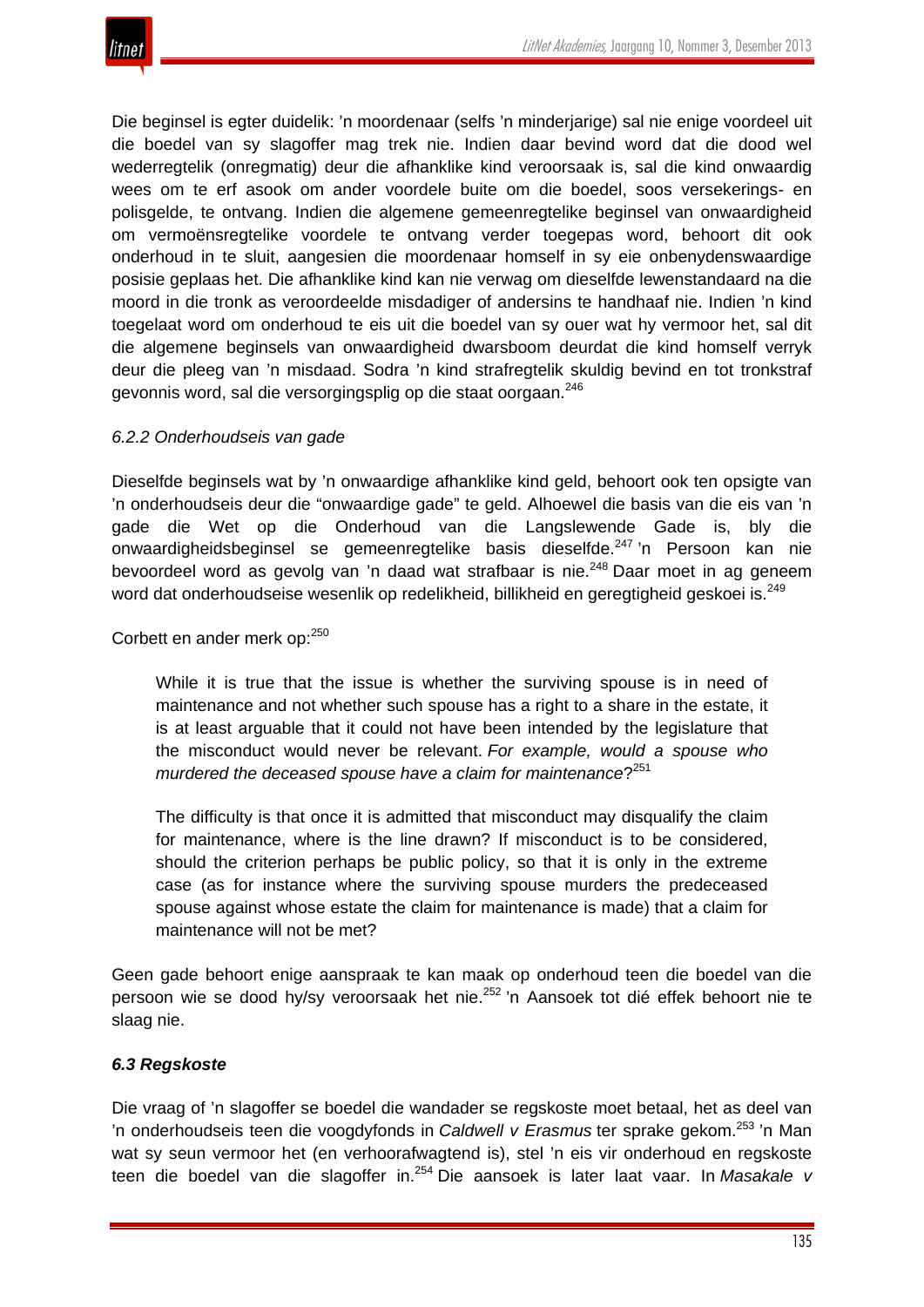*Masakale*<sup>255</sup> maak regter Maqutu van die Lesotho hoogste hof van appèl, met verwysing na die posisie van 'n verhoorafwagtende, die volgende opmerking:

In *Caldwell v Erasmus NO & Another* 1952(4) SA 43 an indigent father was in prison awaiting trial on a charge of murdering his son. He made an application for his maintenance and that of his daughter and for special diet in prison paid out of his deceased son's estate and that *his defence be funded* out of his deceased son's estate. It was argued that applicant was a mere suspect and that his innocence should be presumed. Blackwell J at page 44 observed that: - "If it should transpire that the accused is guilty of murdering his son, he would be held in law indignus and unworthy to succeed. The Roman Dutch law would appear to go even further and hold that even if the heir had 'any hand in the death of the deceased though it be only by neglect, he would be indignus'."<sup>256</sup>

Die twee kinders in die *Lotter-*saak het nie net onderhoud geëis nie, maar ook aanspraak gemaak op hulle erfporsies sodat hulle regskoste daaruit betaal kon word. Hul regsverteenwoordiger het aangevoer dat hulle onskuldig is totdat hul skuld bewys is en dat die eksekuteur sal fouteer indien hy nie die eis toestaan nie.<sup>257</sup> Soos hier bo verduidelik, is 'n skuldigbevinding egter nie 'n vereiste vir onwaardigheid in privaatregtelike sin nie. Barbeau en Umar<sup>258</sup> berig soos volg: "There was a civil application which her siblings lodged for their part of the inheritance to be used for legal fees and to hire expert witnesses which failed, and the decision of whether or not Nicolette and Hardus would inherit was pending the outcome of the trial."<sup>259</sup> Die aansoek is van die hand gewys en daar is bevind dat hulle onwaardig is om te erf én om op enige koste aanspraak te maak.<sup>260</sup>

Uit die rapportering in *Beeld<sup>e61</sup>* blyk dit dat 'n minderjarige se voog 'n dringende aansoek gebring het by die Noord-Kaapse hoë hof teen die bestorwe boedel van sy vermoorde ouers en oorlede oupa vir die betaling van toekomstige regskoste.<sup>262</sup> Daar is reeds in die pers gespekuleer oor wie aanspreeklik is vir dié regskoste nadat die oupa, wat volgens berigte borg gestaan het vir die regskoste van die minderjarige, onlangs oorlede is.<sup>263</sup> Die eksekuteur van die oupa (Steenkamp senior) se boedel staan die aansoek teen. Die voog vra dat die eksekuteur van Steenkamp senior se boedel "gemagtig en beveel word om die redelike en billike regskoste en advokaatgeld, prokureursgeld en groot uitgawes aan kundiges vir die verhoor te betaal". Alternatief word gevra dat die eksekuteurs van die Steenkamp-egpaar se boedels gelas en gemagtig word om dié koste te betaal.<sup>264</sup> In die lig van die *Lotter*-saak (alhoewel hulle meerderjarig was) sal so 'n eis na alle waarskynlikheid afgewys word, tensy bewys word dat die afhanklike kind geregtig is op onderhoud wat regskostes insluit. Dit is ondenkbaar dat daar van die eksekuteur verwag kan word om voorskotte te maak aan 'n aangeklaagde of om geld beskikbaar te stel vir regskoste voordat daar uitsluitsel gegee is oor die aanspreeklikheid van die wandader. Die beskuldigde sal van regshulp gebruik moet maak indien hy nie self oor fondse beskik nie.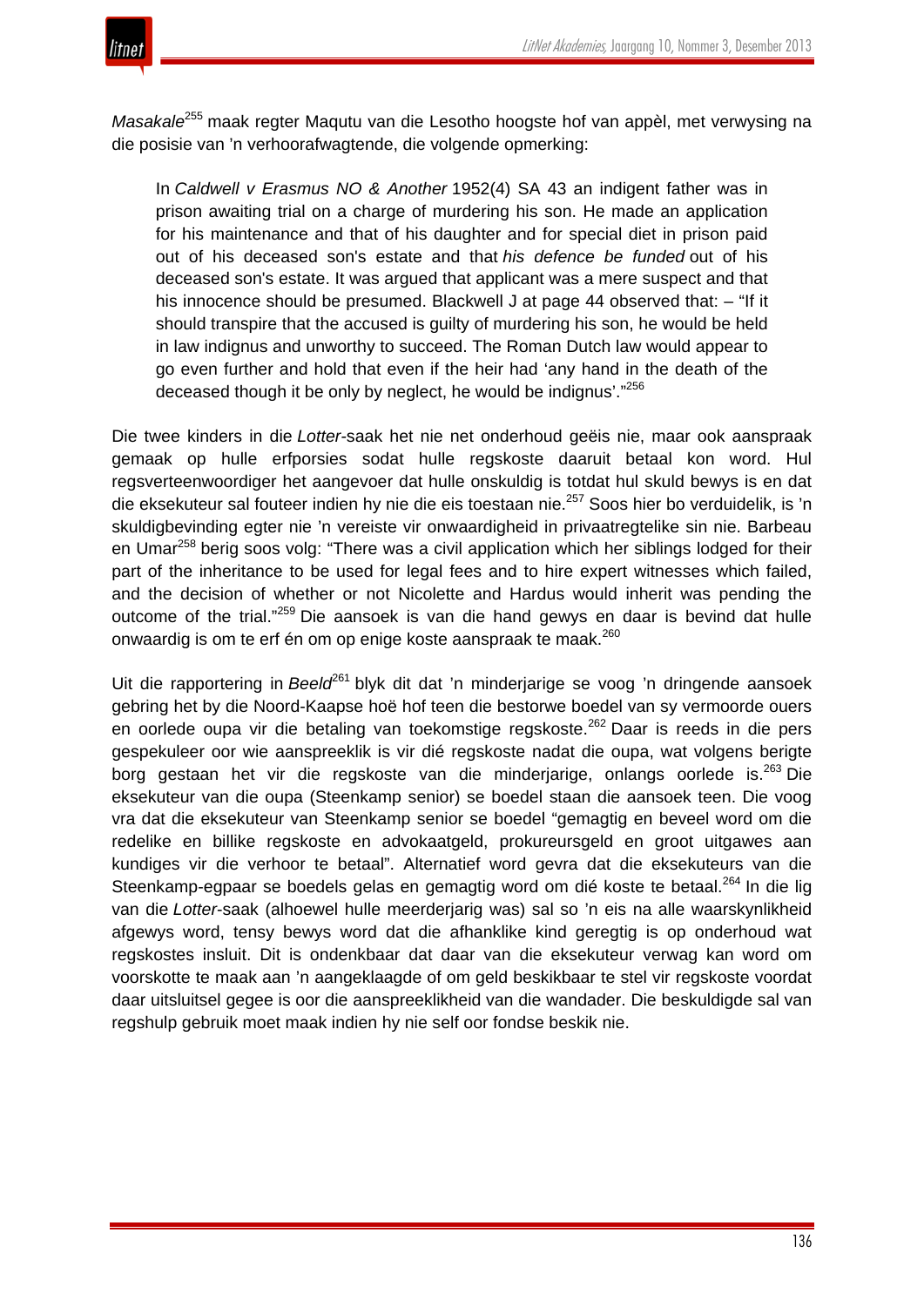

## **7. Representasie en volgorde van dood by onwaardigheid**

## *7.1 Representasie*

'n Onwaardige wandader in die Suid-Afrikaanse reg kan deur sy afstammelinge gerepresenteer word.<sup>265</sup> Indien daar egter nie afstammelinge is nie, sal die bemaking of voordeel verval en die bate sal terugval in die restant van die boedel of intestaat vererf.<sup>266</sup>

Statutêre bepalings maak voorsiening vir representasie in die geval van onwaardigheid in die testate en intestate erfreg.<sup>267</sup> Artikel 1(7) van die Wet op Intestate Erfopvolging 81 van 1987 bepaal dat indien 'n persoon onwaardig is om intestaat te erf, enige voordeel wat hy sou ontvang het indien hy nie onbevoeg was nie, vererf asof hy onmiddellik voor die dood van die erflater gesterf het, en asof hy nie onwaardig was nie.<sup>268</sup> Artikel 2C(2) van die Wet op Testamente het 'n soortgelyke bepaling. Daar is wel 'n verskil tussen die twee artikels wat 'n invloed kan hê op die uitkoms van die verdeling van 'n boedel. Artikel 1(7) verwys na 'n *onbevoegde persoon* wat gerepresenteer kan word (dus enige erfgenaam) asof hy vooroorlede is,<sup>269</sup> terwyl artikel 2C(2) verwys na 'n *afstammeling* se onwaardigheid (dus slegs afstammelinge en nie assendente of syverwante nie).<sup>270</sup> Die beginsels geld ook by repudiasie deur 'n persoon in die intestate erfreg en afstammeling in die testate erfreg.<sup>271</sup>

By gesinsmoorde waar 'n persoon en sy afstammelinge soms uitgewis word of waar die wandader selfmoord pleeg, kan die werking van representasie gekniehalter word. Daar is geen gerapporteerde Suid-Afrikaanse sake na 1992 wat handel met onwaardige persone se bevoegdheid om gerepresenteer te word nie.<sup>272</sup> Die eksekuteurs sal artikels 1(7) en 2C(2) toepas by die verdeling van die boedel indien daar onwaardige persone is. Veronderstel A, die pa van drie kinders D, E en C, vermoor eers sy oudste seun C en 'n uur daarna sy vrou B. By die oudste seun C se dood sal sy intestate boedel vererf na sy twee ouers in gelyke dele.<sup>273</sup> Sy moeder B erf die helfte van die boedel (sy het nog gelewe toe C vermoor is). Die ander helfte sou na A vererf, maar hy is onwaardig om van sy slagoffer te erf. Hy mag wel in die intestate erfreg gerepresenteer word deur sy kinders D en E. Hulle kry elkeen 'n kwart van C se boedel. Na B se dood word 'n testament gevind waarin A (die moordenaar) as enigste erfgenaam aanwys is. A is onbevoeg om van die slagoffer te erf aangesien sy 'n nabyverwant van C is, maar ook omdat hy haar vermoor het. Hy mag egter nie in die testate erfreg gerepresenteer word nie, aangesien artikel 2C(2) slegs op afstammelinge van toepassing is. Omdat die testament onuitvoerbaar is, vererf haar boedel ook intestaat. D en E sal elkeen die helfte erf, aangesien C vooroorlede is.

Die bevoegdheid van afstammelinge om by wyse van representasie te erf, het in *Crain v Crain*<sup>274</sup> in die staat van Louisiana in die VSA voorgekom. 'n Vrou het haar ouers vermoor. Sy is onwaardig om te erf, maar sy repudieer haar bevoordelings.<sup>275</sup> Haar voormalige man doen aansoek dat haar minderjarige kinders in haar plek erf. Haar broers voer egter aan dat hulle in die eerste graad verwant is en in die geval van haar repudiasie geregtig is op die bevoordeling. Die beginsels van Louisiana verskil egter van dié in die Suid-Afrikaanse reg. Representasie kan in Louisiana wel plaasvind by onwaardigheid maar nie by repudiasie nie.<sup>276</sup> Toegepas op die posisie in ons reg sou die vrou wel gerepresenteer mag word. Artikel 2C(2) bepaal dat indien 'n afstammeling (die dogter) van die erflaters (haar ouers) onbevoeg is óf afstand doen van haar bevoordeling, sal die persoon gerepresenteer word deur haar afstammelinge. In 'n ander VSA-saak, *State of Wisconsin v Eric G Koula*, <sup>277</sup> word die seun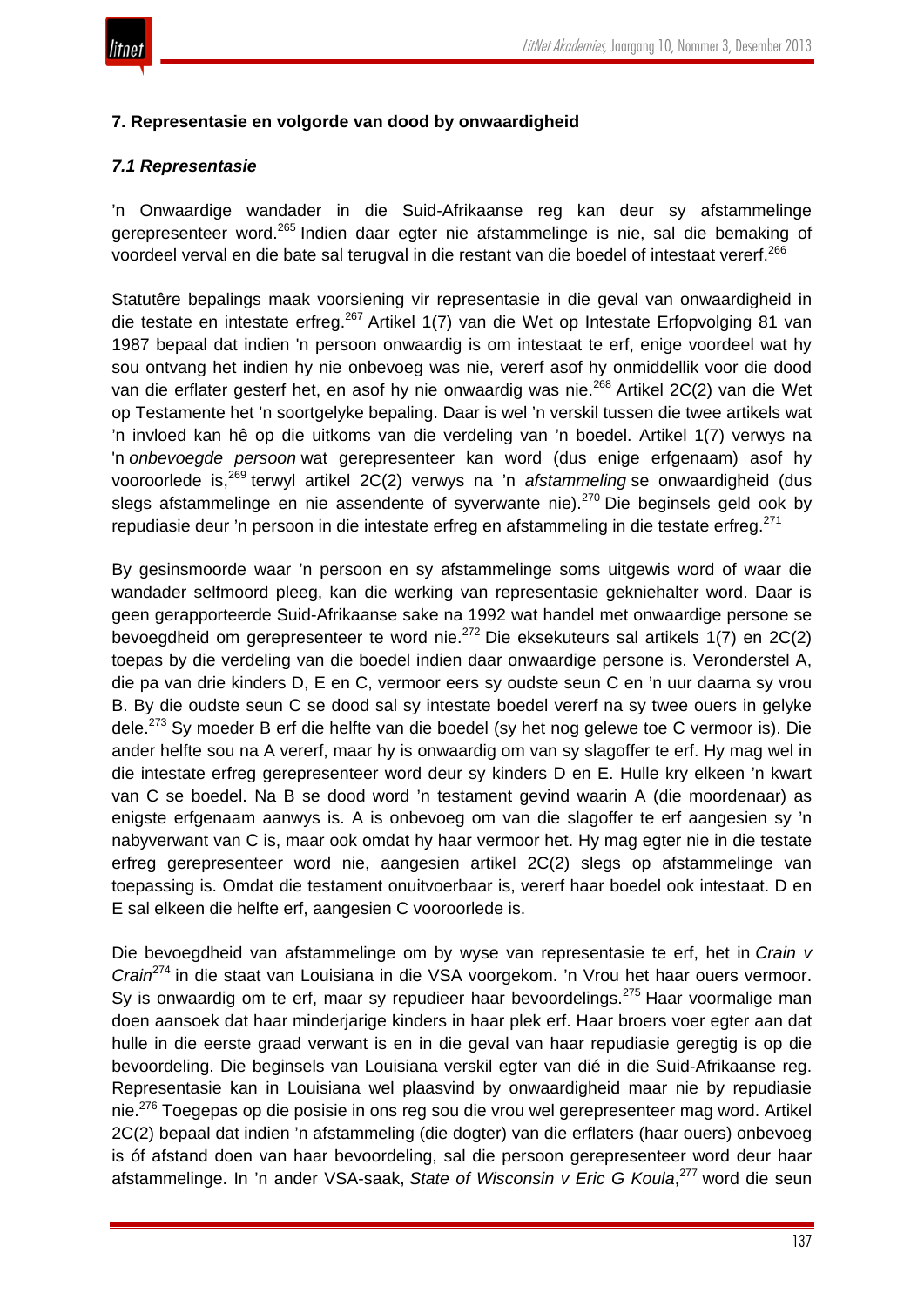van die slagoffers na 'n uitgerekte hofsaak skuldig bevind aan moord op sy ouers. Hy is onbevoeg om te erf. Daar was wel 'n bepaling in sy ouers se testament tot die effek dat die kleinkinders erf. Koula se kinders erf dus in sy plek aangesien hy onwaardig is. $^{278}$ 

# *7.2 Volgorde van dood*

By gesinsmoorde is die volgorde van dood 'n verdere belangrike aspek om in ag te neem tydens die beredderingsproses. Die belang daarvan is dat indien een persoon 'n ander oorleef, val die eerssterwende se boedel oop en kan die langslewende erf. Indien die opvolgende persoon dan sterf (die tweede slagoffer), het die regte reeds in sy boedel gevestig en sal die bates dan weer van hom af vererf. Die volgorde van dood is 'n feitevraag.<sup>279</sup> Veronderstel 'n man skiet sy vrou in die vroeë oggendure dood en sy twee stiefkinders ure later. Hy sal nie van sy vrou kan erf nie, maar haar kinders wat ten tye van die moord op hulle ma geleef het, sal van haar erf. Haar boedel val oop en setel dan in die kinders. By hulle dood 'n paar uur later sal hulle onderskeie boedels oopval en hulle erfgename aanspraak kan maak op dié boedels, wat die moeder se boedel insluit wat reeds in die kinders gevestig het. Indien hulle gelyktydig gesterf het, sal die boedels verdeel asof die een voor die ander gesterf het.<sup>280</sup>

Snyder merk in dié verband op:<sup>281</sup>

Courts generally treat unworthy heirs as though they were dead, so the gift that they would have gotten generally goes to whoever was named for the remainder (leftovers) of the estate, or to the unworthy heir's own heirs. Who receives the gift instead of the unworthy heir will be determined by the specifics of the case and by the state laws governing the issue. The children of a man convicted of murdering his parents will inherit money from their grandparents, after a probate court confirmed that the man cannot inherit from people he apparently killed.<sup>282</sup>

Die vraag na die volgorde van dood of gelyktydige afsterwe het ter sprake gekom in *Smith v Pretorius*<sup>283</sup> na die dood van Ray Gleimius en sy ma wat saam in 'n vliegtuigongeluk gesterf het. Alhoewel dit nie 'n gesinsmoord was nie, word die beginsel waar familielede gelyktydig sterf, goed geïllustreer. Gleimius se ma was sy enigste erfgenaam. Sy ma se erfgenaam was haar broer, wat aangevoer het dat Gleimius voor sy ma gesterf het, en dat sy dus eers van hom geërf het voor sy minute later self gesterf het.<sup>284</sup> Dit sou die broer die erfgenaam van beide se boedels maak. Die broer het die saak weens swak gesondheid laat vaar. Hierdie aangeleentheid het ook ter sprake gekom in die Kanadese saak *Jollimore Estate v Nova Scotia (Public Archives)*<sup>285</sup> waar die hof moes beslis of die seun wat sy ma vermoor en daarna selfmoord gepleeg het, tegnies geag word vooroorlede te wees. Die bepalings in haar testament was dat indien haar seun voor haar sterf, 'n liefdadigheidsinstansie haar boedel erf. Haar broerskinders het aangevoer dat die seun nie voor haar gesterf het nie en dat sy daarom intestaat gesterf het. Die hof het die testament uitgelê asof hulle gelyktydig gesterf het en die liefdadigheidsinstansie as die erfgenaam aangewys.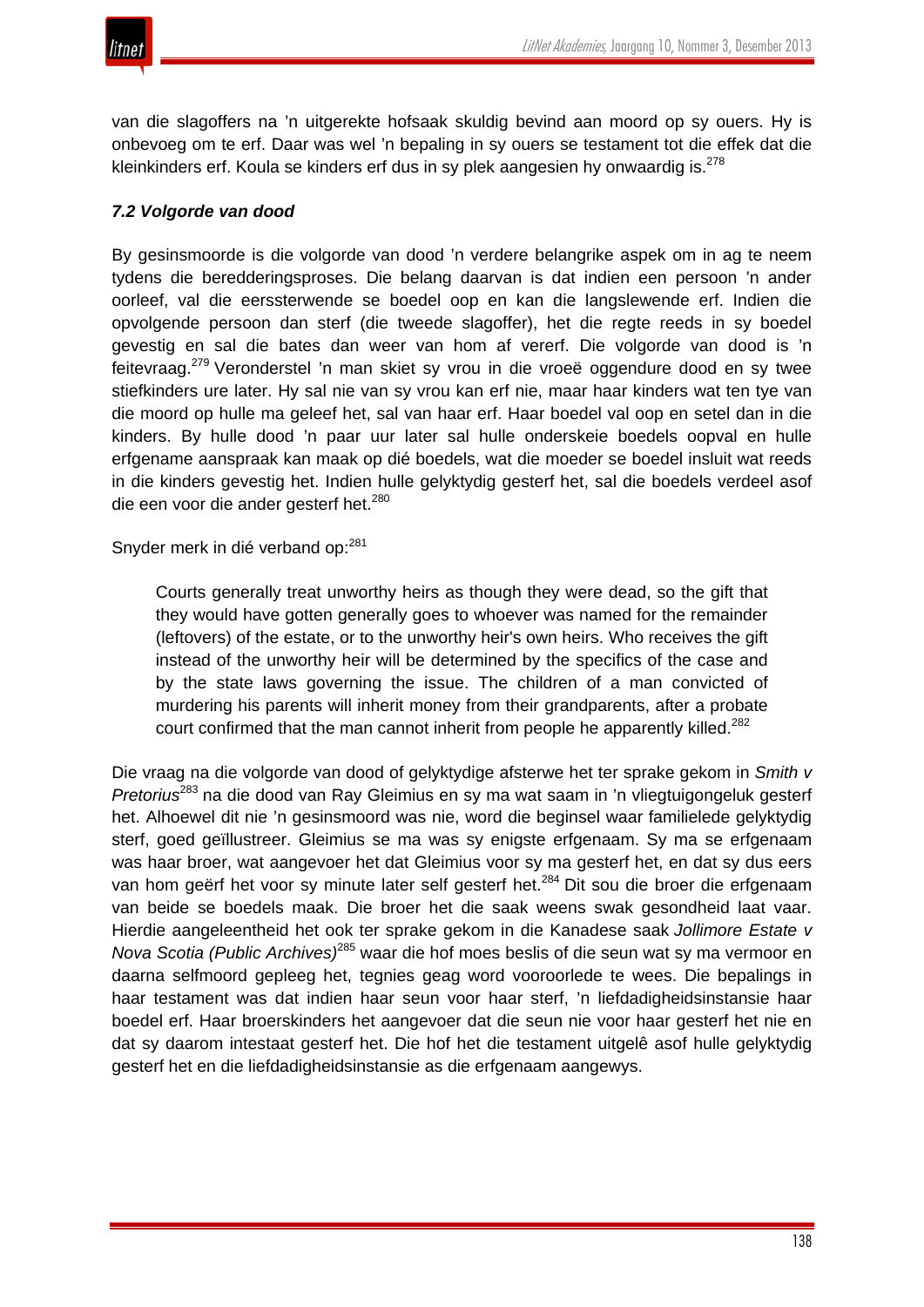

#### **8. Bereddering van vermoorde se boedel**

#### *8.1 Algemeen*

Ten einde te kan erf moet die aangewese bevoordeeldes op die tydstip wat die boedel oopval, bevoeg wees om te erf.<sup>286</sup> Die beredderingsproses neem 'n aanvang direk na die dood van die erflater. By gesinsmoorde sal die bereddering van meerdere boedels min of meer gelyktydig plaasvind. Omdat hierdie moorde gesinsverwant is, is die wandader en slagoffers dikwels potensiële erfgename van die ander slagoffers. Die eksekuteur sal by die verdeling van die boedel al die aspekte van die onwaardigheidsbeginsels toepas.<sup>287</sup>

Die kompleksiteit van die bereddering van meerdere persone se boedels kan aan die hand van die saak wat voor die Noord-Kaap hoë hof dien, en reeds hier bo ter sprake gekom het, verduidelik word. Hier sterf 'n pa, ma en hulle dogter oënskynlik gelyktydig. Daar is wel aanduidings dat die dogter langer as haar ouers geleef het. Die man en vrou laat 'n gesamentlike testament na. Die dogter sterf intestaat. Die man en vrou bemaak hul plase aan twee trusts en die trustbegunstigdes is twee minderjarige kinders. Een van die twee minderjariges was ook 'n slagoffer.<sup>288</sup> In die testament is die man se pa as eksekuteur aangewys. Daar is verdere bepalings oor die verdeling van die boedel in geval van gelyktydige afsterwe van die testateurs en daar is voorsiening gemaak vir substitusie waar die erfgename nie kan erf nie. Die dogter kan nie erf nie, aangesien sy ook gesterf het. Die eksekuteur wat as 'n substituut-erfgenaam aangewys is, sterf intussen self tydens die beredderingsproses. Sy boedel val ook oop. Sy vrou word as eksekuteur van sy boedel aangestel. Indien die oorlede eksekuteur van die eerste boedels kwalifiseer as erfgenaam van sy seun en skoondogter (waaroor daar nog nie duidelikheid is nie), het die regte ten aansien van hulle boedels reeds in sy boedel gevestig en sal van hom af vererf. Die onwaardigheidsbeginsel moet ook van toepassing gemaak word op die nabyverwante van die slagoffers en die volgorde van dood moet in die verdeling van die boedels toegepas word.

#### *8.2 Eise teen die boedel*

'n Tweede probleem waarmee die eksekuteur tydens die bereddering van 'n bestorwe boedel gekonfronteer kan word, is eise deur potensiële onwaardige erfgename. Alle eise teen die boedel van 'n afgestorwene moet deur die eksekuteur oorweeg word tydens die beredderingsproses. Begunstigdes en skuldeisers is normaalweg eers geregtig op uitbetaling (of oordrag van bates) nadat die boedelrekening ter insae gelê het.<sup>289</sup> Tydens die beredderingsproses kan die eksekuteur egter in gepaste omstandighede tussentydse onderhoud aan afhanklikes van die oorledene betaal. 'n Tussentydse eis sal net soos alle ander eise teen die boedel aanhangig gemaak word en die eksekuteur sal die verantwoordelikheid dra vir die handhawing al dan nie van die eis. Die eksekuteur mag ingevolge artikel 26(1A) van die Boedelwet 66 van 1965 in die normale loop van omstandighede wel tussentydse onderhoud aan afhanklikes betaal en dit kan net met toestemming van die meester plaasvind.<sup>290</sup> Alternatief mag die eksekuteur voorskotte aan bevoordeeldes betaal.<sup>291</sup> In die meeste gevalle mag hy voorskotte sonder enige risiko gee, en dit is in die normale loop van omstandighede goeie beleid om oorskotkontant so gou moontlik aan die bevoordeeldes te laat toekom.<sup>292</sup> Indien die eksekuteur 'n eis afwys, mag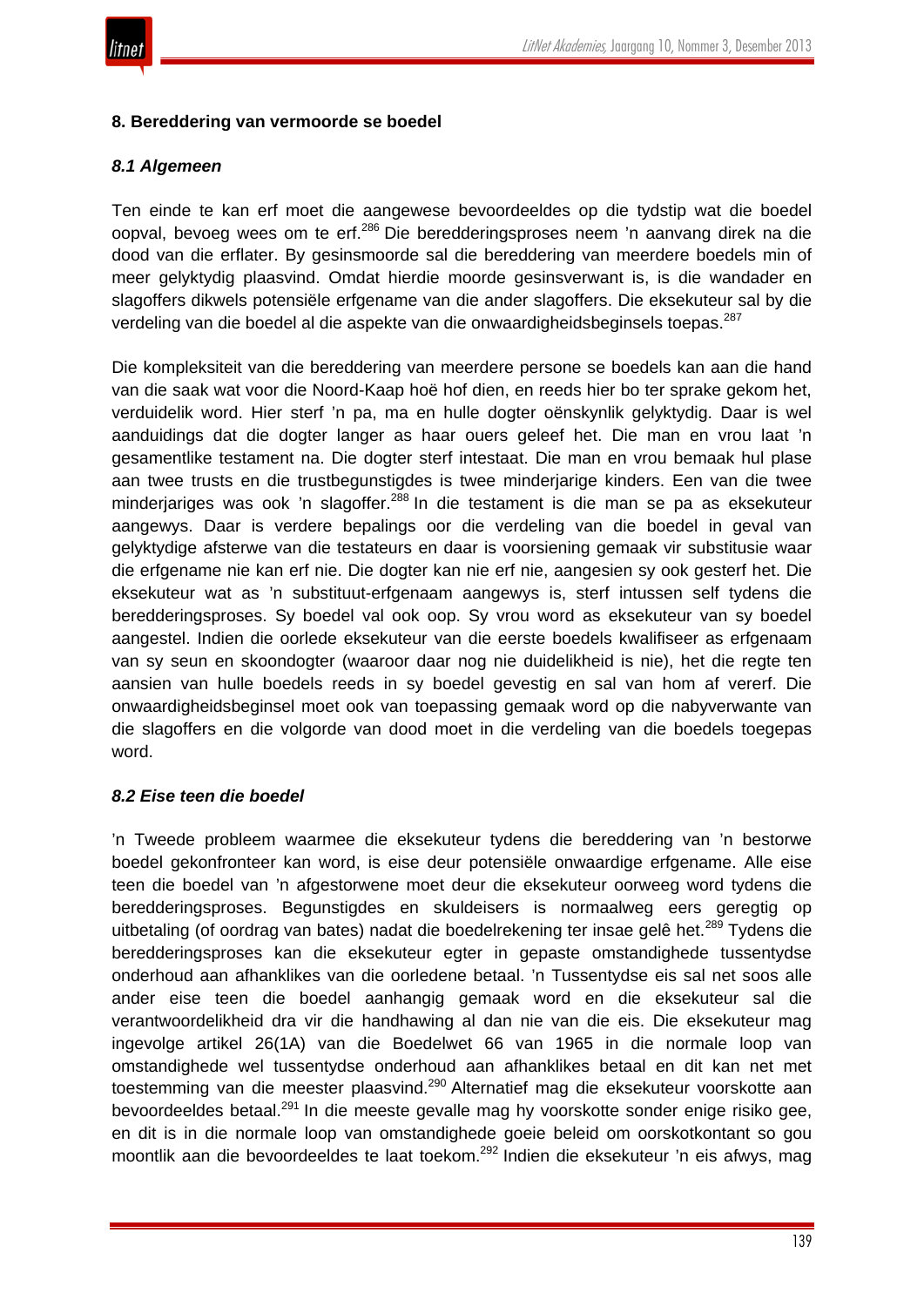

die skuldeiser 'n beroep doen op die meester om die eis toe te staan.<sup>293</sup> Indien die meester weier om die eis te erken, mag die betrokke persoon hom of haar na die hof wend.<sup>294</sup>

Indien daar bewerings van 'n gesinsmoord of gesinsgeweld is en die onwaardigheid van begunstigdes ter sprake is, moet die eksekuteur buitengewone sorg aan die dag lê voordat onderhoudseise of aansprake teen die boedel uitbetaal word. Nalatigheid in die handhawing van eise kan daartoe lei dat die staat aanspreeklikheid opdoen.<sup>295</sup> Artikel 50 van die Boedelwet handel met die gevolge van 'n verkeerde verdeling deur 'n eksekuteur.<sup>296</sup> Dit is daarom gewens dat die eksekuteur by 'n gesinsmoord wag met die finale likwidasie-endistribusie-rekening totdat daar uitsluitsel gegee is oor die bevoegdheid van aangewese begunstigdes.<sup>297</sup> Indien die eksekuteur onseker is, of indien hy gekonfronteer word met situasies wat problematies is, sal dit in belang van regsekerheid wees indien hy of die meester die hof vir 'n beslissing nader.<sup>298</sup> Indien gelde aan 'n persoon betaal is waarop hy nie geregtig is nie, kan dit deur die eksekuteur verhaal word.<sup>299</sup>

In die *Lotter*-saak is die eksekuteur met 'n tussentydse eis gekonfronteer. Die beskuldigdes het 'n aansoek gebring om geld uit hulle erfporsies te ontvang, maar die eis is deur die hof afgewys.<sup>300</sup> In die Noord-Kaap hoë hof is daar 'n dringende aansoek deur die voog van 'n minderiarige vir betaling van regskoste.<sup>301</sup> Die aangeklaagde is tans in die sorg van 'n familievriend.<sup>302</sup>

# *8.3 Huwelik binne gemeenskap van goed*

'n Derde probleem waarmee die eksekuteur dikwels tydens die beredderingsproses gekonfronteer word in gevalle waar een gade 'n ander vermoor het, is die toepassing van die huweliksgoederereg. Die praktyk was om die huweliksgoederereg en die erfreg uitmekaar te hou. Die wandader sou onbevoeg wees om van die slagoffer te erf, maar kan sy deel van die gemeenskaplike boedel behou.<sup>303</sup> Indien een gade 'n ander gade met wie hy binne gemeenskap van goed getroud was, vermoor het, was die wandader dus hoogstens op die helfte van die gesamentlike boedel geregtig.<sup>304</sup> In *Leeb v Leeb* is die aansoek om die helfte van die gemeenskaplike boedel te ontvang egter verwys vir getuienis ten einde te bepaal of daar 'n verbeurdverklaring moet wees.

Curlewis<sup>305</sup> adviseer die eksekuteur in verband met die opstel van die boedelrekening waar onwaardigheid van 'n gade voorkom, dat die gade onbevoeg is om te erf maar wel geregtig is op die helfte van die gemeenskaplike boedel:

Should the liquidation and distribution account be drawn up as suggested, then there is probably no need to apply for a declaratory order. Should the executrix (or the surviving spouse) however, persist and decide to approach the High Court for a declaratory order that the surviving spouse is entitled to inherit from the deceased, such an application will in all probability fail.

#### *8.4 Problematiek tydens die beredderingsproses*

Daar is 'n groot mate van onduidelikheid oor hoe bogenoemde vraagstukke in die praktyk deur die eksekuteur hanteer moet word. In die geval van gesinsmoorde moet die eksekuteur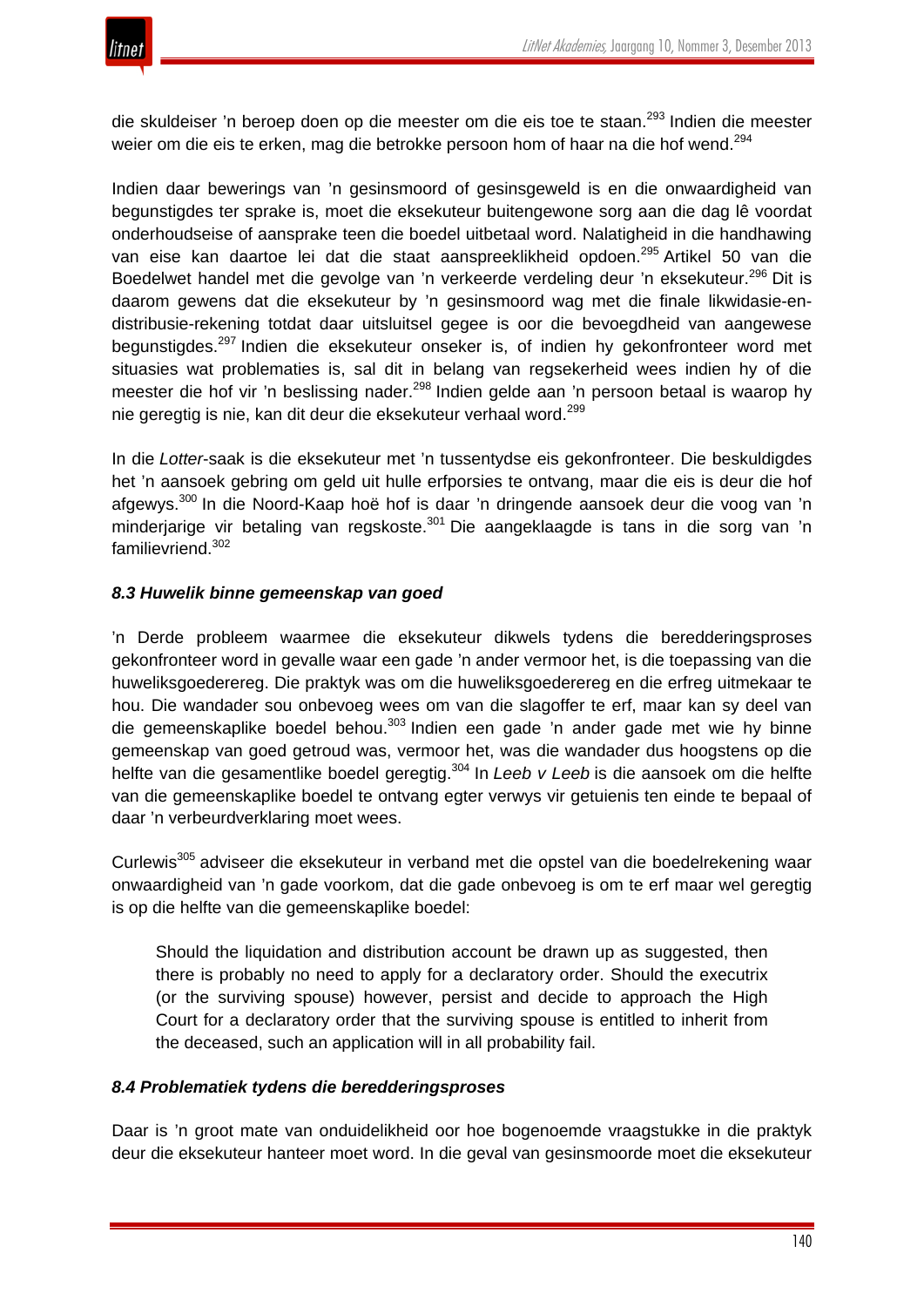

buitengewone vakkennis hê ten einde voorsiening te maak vir al die moontlikhede. 'n Gebrek aan kennis kan daartoe lei dat ongemagtigde betalings of verdelings gedoen word.

Dit blyk uit gerapporteerde siviele sake dat die wandader gewoonlik aanspraak maak op voordele uit die boedel wat die eksekuteur of die meester dan afwys.<sup>306</sup> Alternatief maak die mede-erfgename of familielede beswaar teen die bevoegdheid van die wandader om te erf.<sup>307</sup> Alhoewel die meester besware teen die afwysing van 'n eis en besware teen die likwidasie-en-distribusie-rekening kan aanhoor,<sup>308</sup> kan hy nie 'n bevinding maak rakende die bevoordeelde se onbevoegdheid om te erf nie.<sup>309</sup>

Indien ongemagtigde betalings uit die bestorwe boedel gedoen is, sal daar regstappe deur die ander erfgename of eksekuteur gedoen moet word om teruggawe af te dwing.<sup>310</sup>

## **9. Samevatting**

Dit is onteenseglik so dat die gemeenregtelike onwaardigheidsbeginsels in die Suid-Afrikaanse reg gewortel is. Die onsekerhede wat soms geopper word oor die basis van die reël kan toegeskryf word aan die persepsie wat bestaan dat die "bloedige hand"-reël se aanwending tot die erfreg beperk is. Dit is egter duidelik uit die gemeenregtelike bronne en regspraak dat die aanwending nie so beperk word nie.<sup>311</sup> Naas die spesifieke onwaardigheidsbeginsel is die algemene onwaardigheidsbeginsel wat 'n wandader verhoed om uit sy misdaad bevoordeel of verryk te word, stewig gevestig, en telkens wanneer die vraag na onwaardigheid om voordele te neem voor die hof dien, word die beginsels streng toegepas.

Die omvang en toename in gesinsmoorde laat 'n mens met 'n gevoel van magteloosheid, juis omdat die erfreg 'n sosiale en ekonomiese funksie het wat verband hou met die instandhouding en die beskerming van die gesin as 'n sosiale eenheid.<sup>312</sup> Telkens wanneer doodslag in gesinsverband plaasvind, het dit tot gevolg dat hierdie sosiale eenheid verbrokkel.<sup>313</sup> Alhoewel doodsveroorsaking en afkeurenswaardige gedrag strafregtelik swaar gestraf word, neem misdade in familieverband steeds toe. Uit 'n privaatregtelike oogpunt is die sanksie dat 'n wandader onbevoeg is om te erf, en verder onbevoeg is om andersins bevoordeel te word. Daar kan egter beswaarlik geargumenteer word dat gevangenisstraf of die onwaardigheidsbeginsel as afskrikmiddels vir gesinsmoorde dien.

Die onwaardigheidsreël behoort teoreties outomaties toepassing te vind en dit is nie moontlik om te bepaal in watter mate dit wel in die praktyk gebeur nie.<sup>314</sup> Dit is verder ook onduidelik in watter mate die onwaardigheid om van nabyverwante te erf streng toepassing vind. In die praktyk kan dit gebeur dat 'n boedel oopval en indien geen beswaar gemaak word nie, kan die boedel beredder en afgehandel wees teen die tyd dat die wandader geïdentifiseer word. In die Abrahams-geval<sup>315</sup> het die seun reeds miljoene uitgeleef voordat hy drie jaar later van die moord op sy ouers aangekla is. In *S v Maqubela*<sup>316</sup> is die boedel as intestaat aangemeld en die vrou van die oorledene is ingevolge die intestate erfreg deur die meester as eksekuteur aangestel. Nadat sy vir die moord gearresteer is, het die meester haar versoek om sekerheid te stel. 'n Vervalste testament waarin sy as erfgenaam aangewys is, is daarna by die meester ingehandig. 317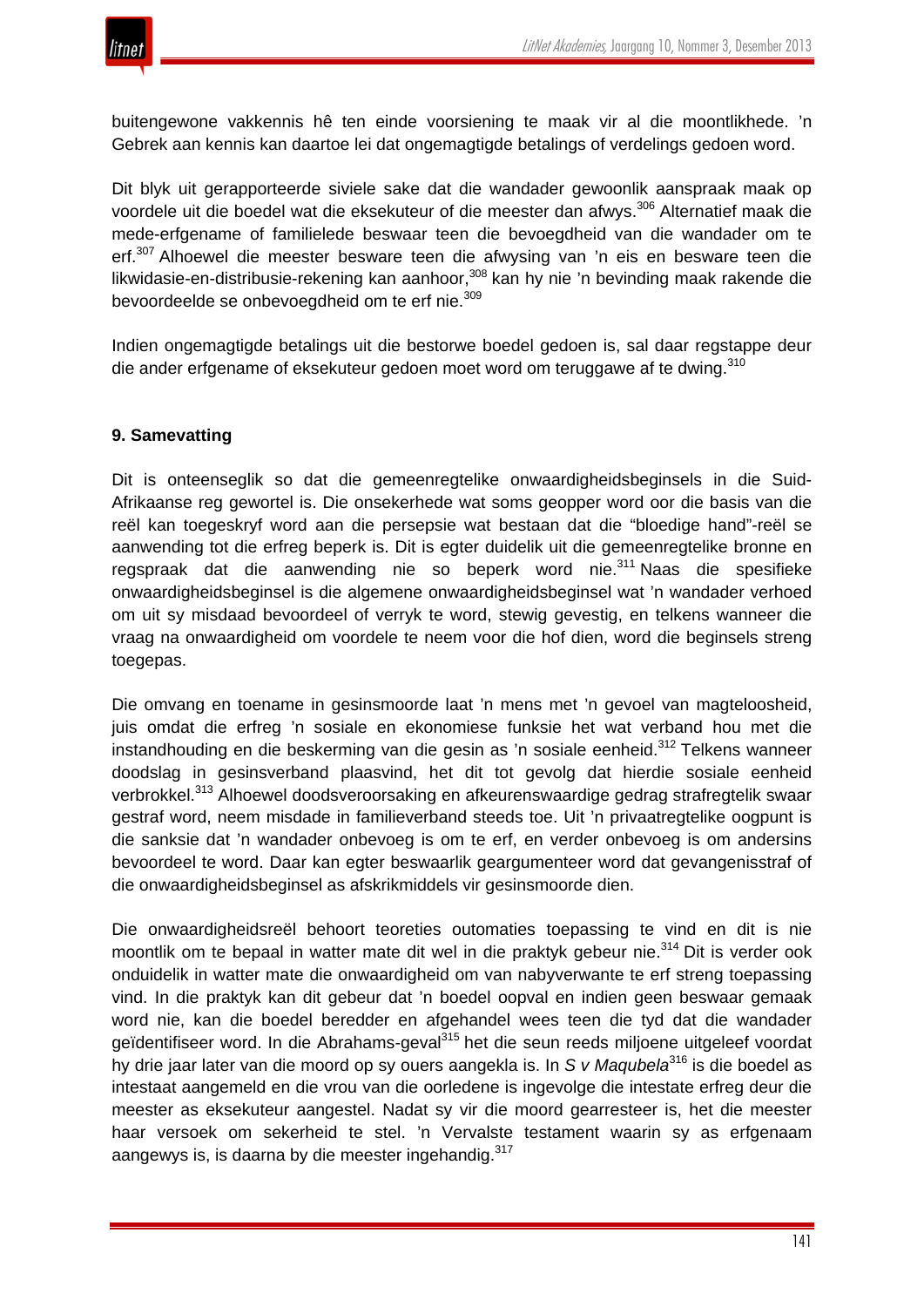

'n Mens kan slegs bespiegel wat die redes is waarom daar betreklik min toepaslike siviele sake gerapporteer word. Dit kan wees (i) dat die wandader, veral in geval van 'n gesinsmoord, dikwels selfmoord pleeg;<sup>318</sup> of (ii) dat die wandader ná die strafverhoor tot lang gevangenisstraf gevonnis is;<sup>319</sup> of (iii) dat die wandader nie aanspraak maak op die erfgeld nie of berus by die verdeling van die boedel wat hom uitsluit;<sup>320</sup> of (iv) dat die beginsels nie toegepas word nie weens 'n gebrek aan kennis oor die strekwydte van die reël en die omvang van onwaardigheid.<sup>321</sup>

Dit kom voor of die probleem nie werklik by die onwaardigheidsbeginsel lê nie, maar eerder by die toepassing daarvan tydens die beredderingsproses. Daar is etlike strafsake waar potensiële erfgename hulle aan moontlike onwaardigheid skuldig maak, maar dit is onbekend in watter mate hierdie wandaders vermoënsregtelike voordele verbeur. Veral in gesinsverband behoort die *conjunctissimi-*beginsel wye aanwending te geniet. Die probleem is dat die toepassing van die "outomatiese" reël afgewentel word na die eksekuteur wat die beredderingproses fasiliteer en die meester as toesighouer. Aangesien 'n skuldigbevinding in 'n strafsaak nie vereis word nie, laat dit die eksekuteur potensieel met ingewikkelde vrae oor die onwaardigheid van wandaders, aangesien nóg die eksekuteur nóg die meester 'n feitedispuut kan besleg.<sup>322</sup> Daar is dus geen ander uitweg vir die eksekuteur nie as om óf te wag vir die uitspraak in 'n strafsaak óf, andersins, die hof vir 'n verklarende bevel te nader.<sup>323</sup> Vraagstukke oor die toepassing van die onwaardigheidsbeginsels word tans op 'n een-vir-een-basis deur die howe hanteer.

Daar was in die verlede al verskeie oproepe om regshervorming:

- 'n Oproep om 'n meer formele formulering van die "bloedige hand"-reël in die Wet op Testamente ten einde die aanwending daarvan beter te reguleer.<sup>324</sup> Die afkeuring van die oortreder se gedrag sou hier as basis vir 'n bevinding dien.<sup>325</sup> Die Suid-Afrikaanse Regskommissie beveel aan dat 'n hof die bevoegdheid moet verkry om sowel die verwytbaarheid van 'n dader se optrede as die dader se vergifnis deur die erflater in ag te neem by beoordeling van die vraag of die dader testamentêre voordele van die slagoffer moet verbeur. Die howe moet oor hierdie bevoegdheid beskik in alle gevalle waar die dood opsetlik veroorsaak is of gepoog is om dit te doen, asook in gevalle waar die dood op nalatige wyse veroorsaak is en waarby aanranding betrokke was. Die voorstel het behels dat slégs 'n hof die gemeenregtelike beginsel oor onwaardigheid kon toepas en is gelukkig nie in wetgewing opgeneem nie. Die uitwerking van die bepaling sou wees om van die een uiterste na 'n ander uiterste te gaan en sou onnodige litigasie meebring.
- Ten aansien van die verbeurdverklaring van voordele by die huwelik binne gemeenskap van goed, 'n aanbeveling dat die Wet op Huweliksgoedere 88 van 1984 gewysig word ten einde voorsiening te maak vir 'n verbeurdverklaring van voordele in ooreenstemming met die bepaling in die Wet op Egskeidings 70 van 1979.<sup>326</sup> Die voorstel kan tot regsekerheid meewerk. Die hof kan nietemin die algemene onwaardigheidsreël as basis vir so 'n verbeurdverklaring gebruik.<sup>327</sup>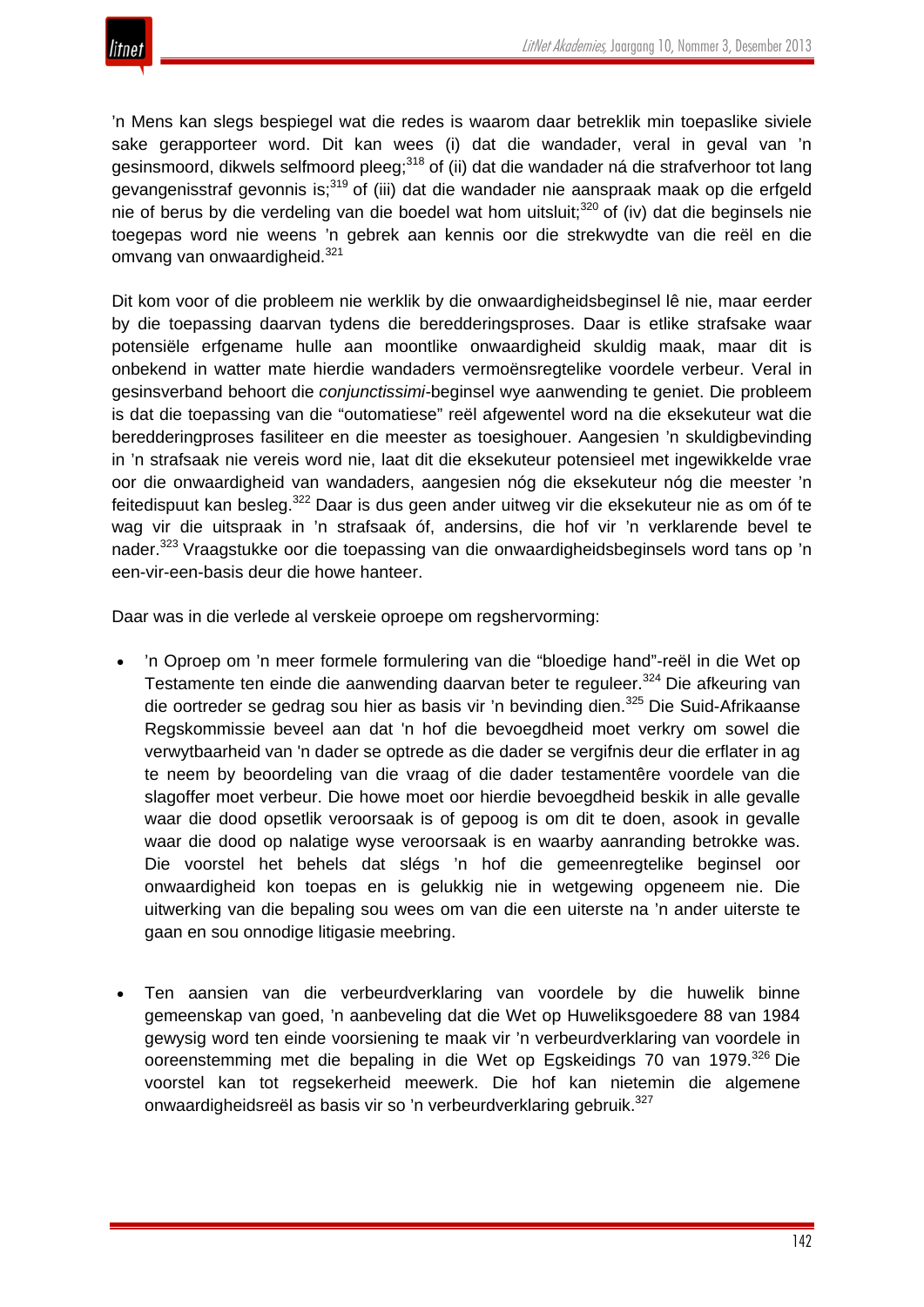

• 'n Aanbeveling deur Sonnekus dat daaraan oorweging geskenk moet word om by wyse van 'n algemene regswysigingswet voorsiening te maak vir 'n algemene "burgerlike dood"-voorskrif vir gevalle wat moontlik problematies is.<sup>328</sup> Die bepaling moet voorsiening daarvoor maak dat die hof in die toekoms bloot met verwysing na die algemene beginsel dat niemand vermoënsregtelike voordeel uit sy eie wandaad mag trek nie, kan bevind dat die gevolge van die huweliksreg of versekeringsreg nie intree nie. Die voorstel behels 'n formulering geskoei op die gemeenregtelike beginsel, maar sal nie noodwendig regsekerheid bring nie.

Die goue draad wat deur al die hierdie voorstelle loop, is dat 'n *hof* telkens moet oordeel of die onwaardigheidsbeginsel toepassing vind al dan nie. Dit is juis die situasie soos wat dit op die oomblik is. Soos hier bo genoem, lê die probleem tans nie by die basis of aanwending van die beginsel nie, maar eerder by die praktiese afdwing daarvan deur die eksekuteur van die bestorwe boedel. Die oplossing behoort te wees om die eksekuteur en die meester in die besluitnemingsproses te bemagtig sonder inmenging in die bevoegdhede van die hof. Die Regskommissie het na aanleiding van 'n voorstel wel oorweging geskenk aan die moontlikheid om artikel 32 van die Boedelwet, wat riglyne bied oor die prosedure by betwiste vorderings, uit te brei na onbevoegdheid.<sup>329</sup> Die probleme kan nie werklik opgelos word deur te kyk na 'n wysiging van die Boedelwet nie, aangesien die beredderingsproses administratiefregtelik van aard is en dit nie prakties moontlik is om die magte en bevoegdhede van die meester of die eksekuteur in dié verband uit te brei nie. Verder maak die Boedelwet reeds daarvoor voorsiening dat die hof oor enige aangeleentheid die finale seggenskap tydens die beredderingsproses het.

Die oplossing lê moontlik daarin dat gepoog moet word om 'n balans te handhaaf tussen die toepassing van die onwaardigheidsbeginsels tydens die beredderingsproses en gevalle waar daar onsekerheid is en die hof moet toetree. Die beredderingsproses sluit aspekte soos aansprake op bevoordelings, eise teen die boedel, pensioenbetalings, polisuitbetalings en die huweliksgoedereg in.<sup>330</sup>

In die lig van die talle gesinsmoorde waar onwaardigheid ter sprake behoort te kom, is die tyd waarskynlik ryp om regshervorming in die vorm van wetgewing te oorweeg. As uitgangspunt moet dien die gemeenregtelike beginsel dat 'n persoon onwaardig is om bevoordelings te neem indien hy 'n *onregmatige daad gepleeg* het. Die rasionaal bly dat 'n persoon nie deur sy eie misdaad verryk mag word of voordele mag verkry nie, ongeag of die voordele die wandader direk of indirek toeval. Deur statutêre bepalings kan 'n basis geskep word vir die eksekuteur om die beginsels wel soms outomaties toe te pas. Indien 'n wandader aanvoer dat hy geregtig is op bevoordelings van watter aard ook al, moet die dader die hof vir 'n bevel te dien effekte nader.

By die voorgestelde formulering van 'n onbevoegdheidsklousule het ek die bestaande artikel 4 en 4A van die Wet op Testamente as model gebruik. Die artikels reël tans die posisie ten aansien van bevoegdheid om te testeer en die onbevoegdheid van persone betrokke by die verlydingsproses om te erf met toepaslike uitsonderings.

Oorweging kan geskenk word aan die invoeging van 'n artikel 4B wat soos volg lui: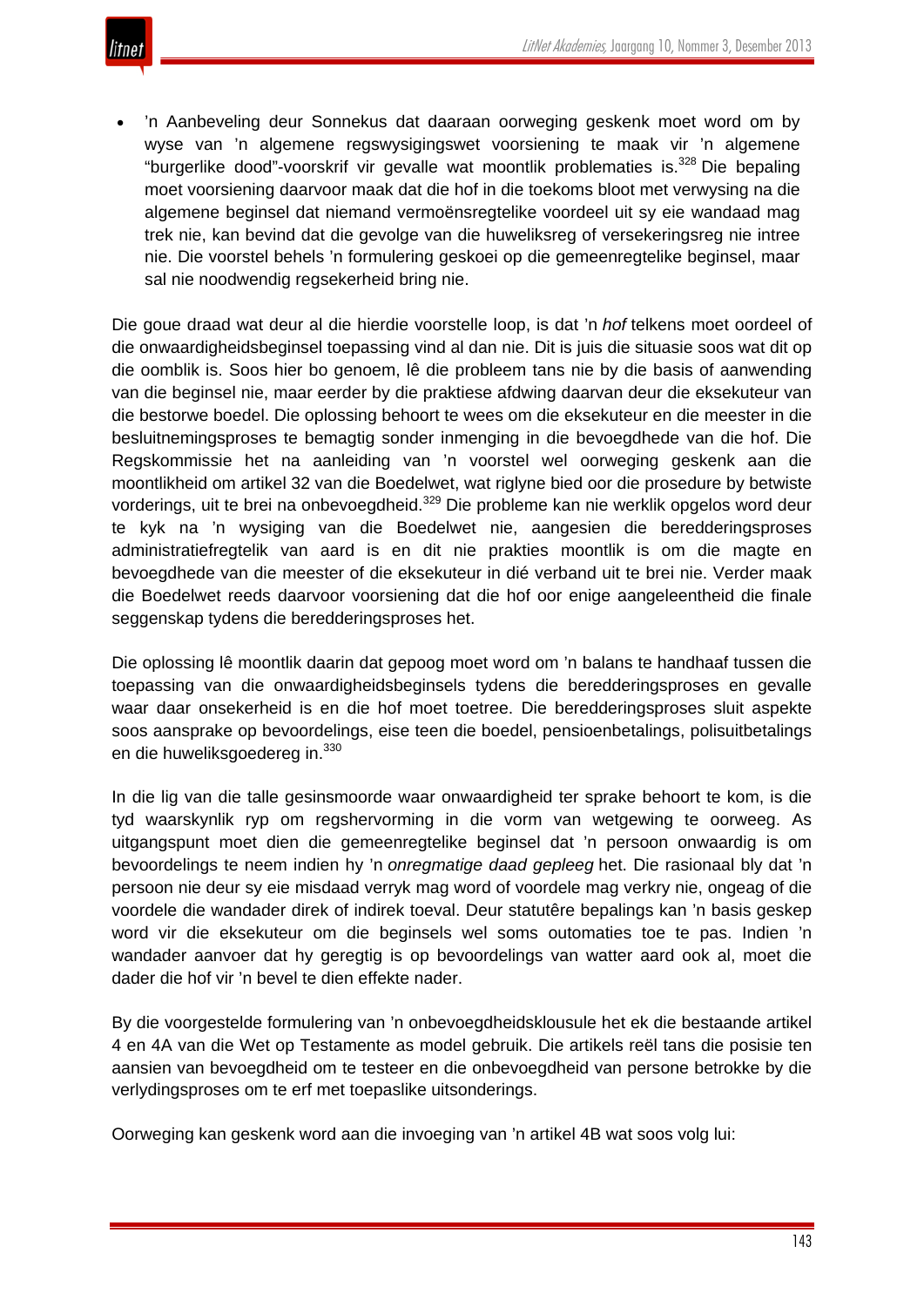

Artikel 4B: *Onbevoegdheid van persone om voordele van die oorledene te neem* −

(1) Iemand wat die dood van die erflater opsetlik of nalatig veroorsaak het of wat meegewerk het om die dood van die erflater te veroorsaak, is onbevoeg om enige voordeel uit die boedel van die oorledene te neem.<sup>331</sup>

(2) Iemand wat die dood van die erflater veroorsaak het of wat meegewerk het om die dood van die erflater te veroorsaak, is ook onbevoeg om van die ouers, kinders of gade van die erflater te erf. $332$ 

(3) Iemand wat andersins afkeurenswaardige gedrag teenoor die erflater getoon het, of wat 'n misdaad gepleeg het wat tot gevolg het dat 'n finansiële voordeel hom uit die boedel of buite om die boedel van die erflater toeval, is onbevoeg om sodanige voordeel te neem.<sup>333</sup>

(4) Ondanks die bepalings van subartikel (1)(2) en (3) –

(a) Kan 'n hof 'n persoon bevoeg verklaar om 'n voordeel te ontvang indien die hof oortuig is dat daardie persoon nie onregmatig of skuldig opgetree het nie.<sup>334</sup>

(b) Sal 'n skuldigbevinding aan 'n misdaad in 'n strafsaak wat verband hou met die dood van die oorledene of voordeel wat die persoon toeval, genoegsame bewys wees om subartikel (1) (2) en (3) in werking te laat tree.  $335$ 

(5) 'n Voordeel sluit vir doeleindes van die subartikel (1), (2) en (3) die aanwysing as eksekuteur, trustee of voog van die erflater se boedel in.

Die intestate erfreg steun sover dit onwaardigheid aangaan op die gemeenregtelike bepalings. 'n Soortgelyke bepaling kan as artikel 1(8) in die Wet op Intestate Erfopvolging ingevoeg word. Die voorgestelde bepalings is 'n bevestiging van die gemeenregtelike onwaardigheidsbeginsels, maar versterk die hand van die eksekuteur in die toepassing daarvan.

#### **Bibliografie**

Abrie, W., B. de Clerq, C.R. Graham, M.C. Schoeman-Malan en P. de W. van der Spuy. 2011. *Bestorwe boedels*. Pretoria: Proplus.

Adams, K. 2013. Va. Supreme Court affirms mentally ill killer can't inherit. *The Virginian Pilot*. 18 Maart.

http://hamptonroads.com/2013/03/va−supreme−court−affirms−mentally−ill−killer−cant−inheri t.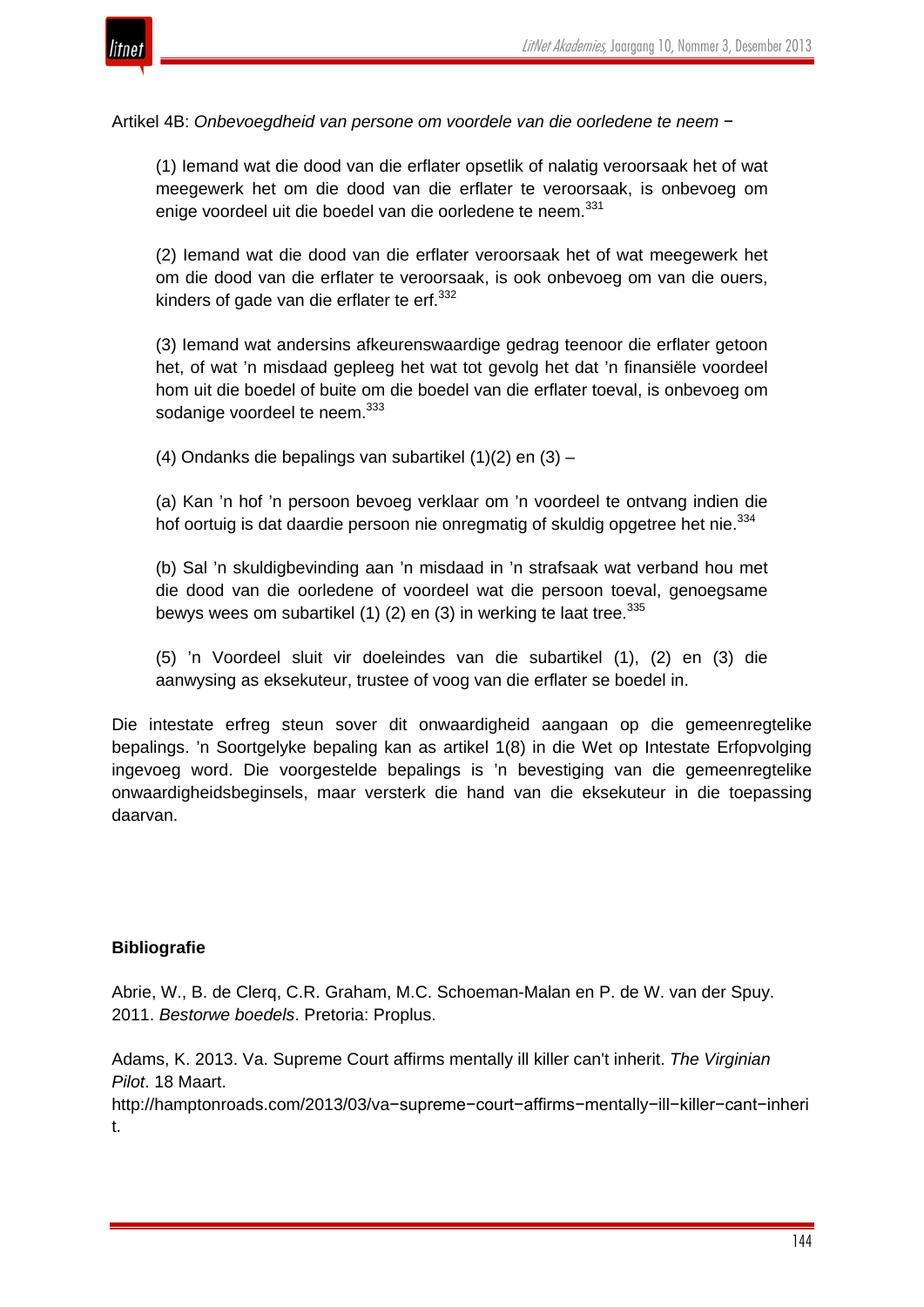

Ancestry24. Deceased estates and the law of succession. http://ancestry24.com/learning– centre/deceased–estates–and–the–law–of–succession (24 Julie 2013 geraadpleeg).

Aylwin, A. 2010. Comments on *Piché* v *Fournier:* Decision – a murderer entitled to inherit. *Trusts, Wills, Estates and Charities Bulletin*. 5 Julie.

Barbeau, N. 2009. Lotter kids war over R2m*. IOL-News*,7 Junie.

Barbeau, N. en R.S. Umar. 2012. It's not over yet: Naidoo. *Daily News*, 20 Maart.

Basson, A. 2004. Vrou wou man doodmaak met insulienhamburger, hoor hof. *Beeld,* 30 April, bl. 2.

BBC news. 1995. OJ Simpson verdict: "Not guilty". 3 Oktober. http://news.bbc.co.uk/onthisday/hi/dates/stories/october/3/newsid\_2486000/2486673.stm (15 Julie 2013 geraadpleeg).

Beeld. 2013a. Lokval vir sy gesin. 2 dogters sterf ná skote. 19 Julie. http://www.beeld.com/nuus/2013−07−19−lokval−vir−sy−gesin (19 Julie 2013 geraadpleeg).

—. 2013b. Baba sterf: Vrou glo bang. 30 Julie. http://www.beeld.com/nuus/2013–07–30– baba–sterf–vrou–glo–bang (29 Julie geraadpleeg).

—. 2013c. Griekwastad saak: Voog vra geld. 14 September. http://www.beeld.com/nuus/2013−09−14−griekwastad−saak−voog−vra−boedelgeld (18 September 2013 geraadpleeg).

Breytenbach, K. 2008. Taliep's R4m loss was "motive". *IOL-News*, 31 Julie.

Broughton, T. 2009. Lotter pair may be cut off from family money. *IOL-News*, 9 Desember.

Bruwer, P. 2012. Griekwastad–moorde: Familielid vas. *Maroela media*, 21 Augustus.

Bürger, V. 2013. Boervrou aangekla oor haar man. *Volksblad*, 25 Februarie.

Bürger, V. en M. Swart. 2012. Harrismith–moorde: Predikantseun lê bekentenis voor landdros af. *Volksblad*, 14 November.

CNN news. 1997. Jury unanimous: Simpson is liable. 4 Februarie. http://edition.cnn.com/US/9702/04/simpson.verdict1/index.html (15 Julie 2013 geraadpleeg).

Coetzee, F. 1999. Seun skuldig oor polisse ná moord op pa. Hy en ma vervals doodsertifikaat. *Volksblad*, 21 Mei.

Corbett, M.M., G. Hofmeyr en E. Kahn. 2001. *The law of succession in South Africa*. 2de uitgawe. Kaapstad: Juta.

Cronjé, D.S.P. en A. Roos. 2002. *Erfregvonnisbundel*. Pretoria: Unisa Uitgewers.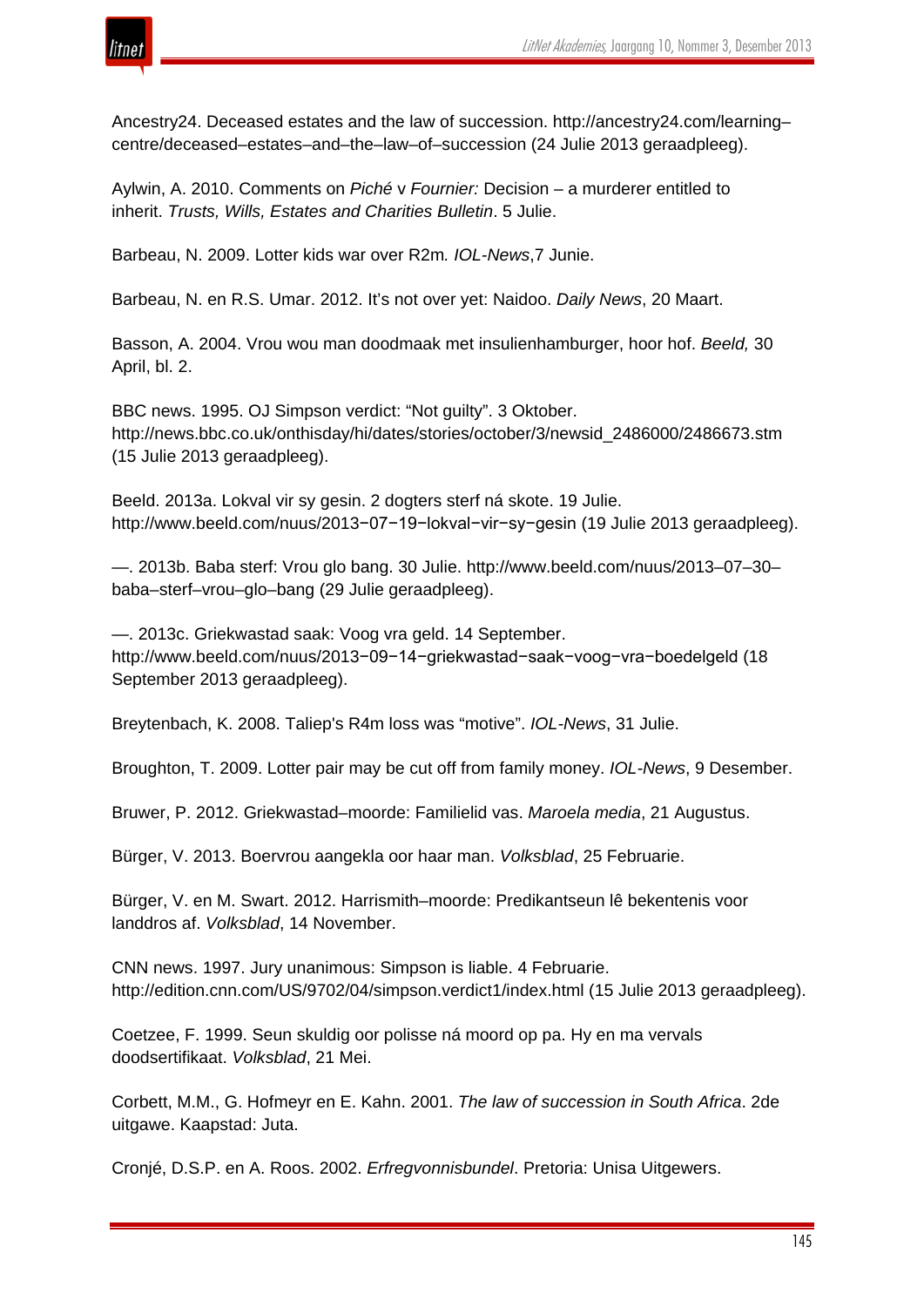

Cruywagen, V. 2013. Fight over slain music icon Taliep Petersen trust to court. *The New Age*, 6 Mei.

Curlewis, L.G. 2012. De bloedige hand neemt geen erf. *Ordenuus*. Prokureursorde van die Noordelike Provinsies. 27 Julie.

http://www.northernlaw.co.za/communication\_unit/society\_news/2012/Issue140\_Society\_Ne ws\_July\_2012.pdf(22 Februarie 2013 geraadpleeg).

De Bruin, P. 2009. "De bloedige hand en neemt geen erf". *Beeld*, 19 April.

De Lange, A. 2005. Vergifting en gesinsmoord. *Beeld*, 5 April, bl. 6.

De Nysschen, L. 2004. Oud-Bok skiet dogter per ongeluk: Sien haar in donker vir motordief aan. *Volksblad*, 24 Mei, bl. 1.

De Waal, M.J. 1997. The social and economic foundations of the law of succession. *Stellenbosch Regstydskrif,* 8(1):162–75.

De Waal, M.J. en M.C. Schoeman-Malan. 2008. *Erfreg*. 4de uitgawe. Kaapstad: Juta.

De Waal, M.J. en R. Zimmermann. 2011. The meaning and application of the bloedige hand rule in the Roman-Dutch and modern South African law of succession. In Mostert en De Waal 2011.

De Wee, M. 2010. Regtersvrou ook verkla van bedrog. *Beeld Argief*, 4 Augustus, bl.14.

Die Burger. 2013a. Seun vra of hy plaas sal erf. 27 Maart. www.dieburger.com/.../2013–03– 27–seun–vra–of–hy–plaas–erf (12Mei 2013 geraadpleeg).

—. 2013b. Wêreldreis ná moord. 12 Mei. www.dieburger.com/nuus/2013–05–12–wreldreis– n–moord (26 Junie 2013 geraadpleeg).

Du Toit, F. 2001. 'n Verdere perspektief op die sosiale en ekonomiese grondslae van die Erfreg. *Tydskrif vir Regswetenskap*, 26(1):1–18.

—. 2012. Erfregtelike onwaardigheid: Enige lesse te leer vir die Suid-Afrikaanse reg uit die Nederlandse reg? *Stellenbosch Regstydskrif,* 23(1):137–56.

European Court of Human Rights. 2009. *Velcea and Mazãre v Romania* 64301/01, 1 Desember. http:hudoc.echr.coe.int/sites/eng–press/pages/search.aspx?i=003–2951384– 3247889 (17 April 2013 geraadpleeg).

Fitzpatrick, M. 2003. Ons almal kán moor. Om te praat én te luister kan dalk net gesinsmoorde te keer. *Beeld*, 3 Julie, bl. 12.

—. 2013. Ou wonde weer oop. *Huisgenoot*, 1 Augustus, bl. 102.

Fourie, H. 2011. Vrou moor eie seun, kleinkind. *Beeld*, 20 April.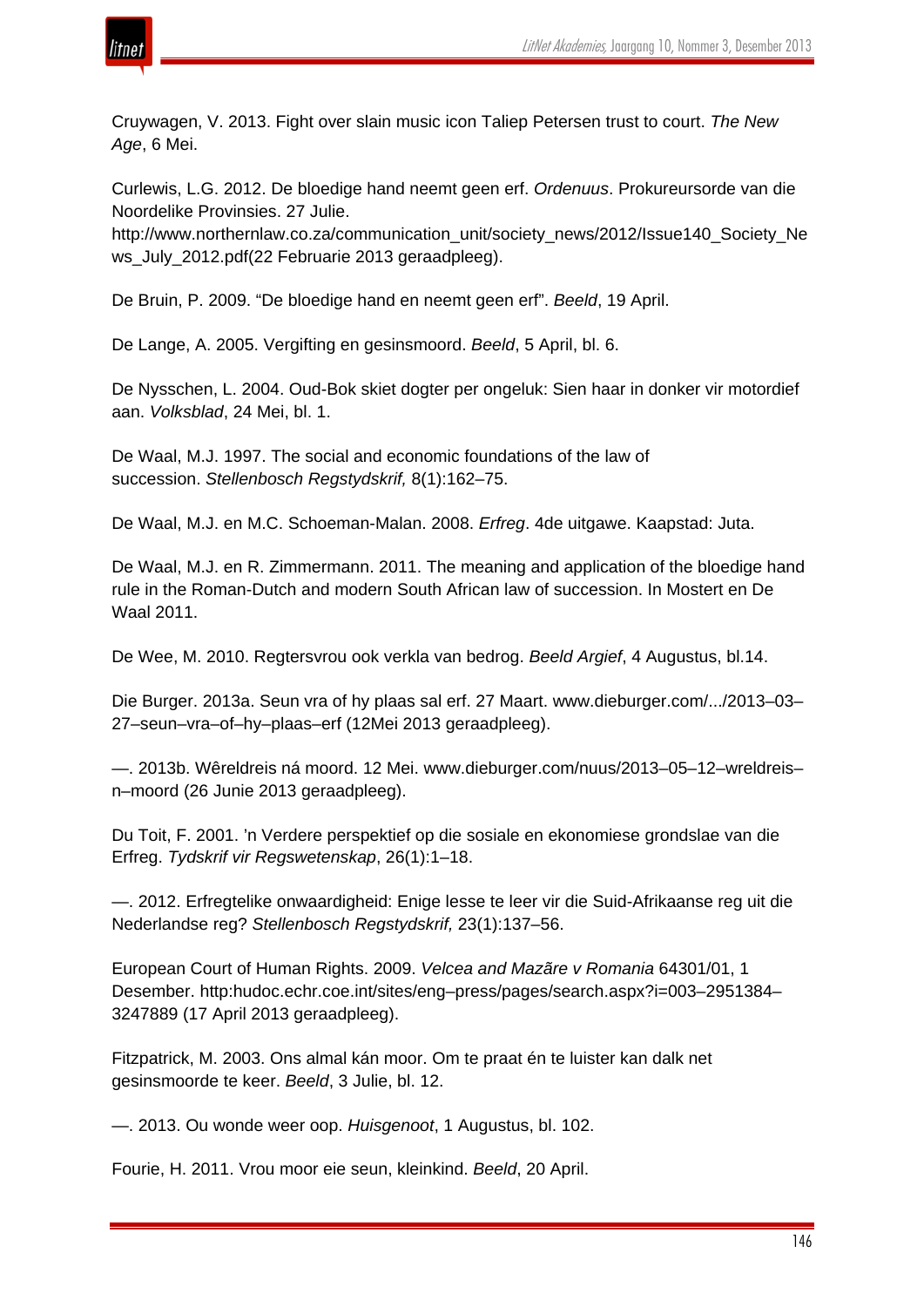

—. 2012. 2 skuldig aan moord op baba. "Ma doen niks om hom te help". *Beeld*, 14 Augustus, bl. 1.

Gunning, E. 2009. Seun skiet glo sy pa dood in Stilbaai. *Die Burger*, 4 Desember.

Havenga, P. 2006. Murder for insurance: Policy pays out "life". *Fundamina*, 12(2):52–70.

Hindustan Times. 2010. Indian youth charged for arranging parents murder. 1 September. http://www.hindustantimes.com/Indians–Abroad/IndiansAbroadnews/Indian–youth–charged– for–arranging–parents–murder/Article1–594711.aspx (22 Julie 2013 geraadpleeg).

Huisgenoot. 2010a. Kind vas oor moord op sy ouers. 3 September. http://huisgenoot.com/nuus/kindvasoormoordopsyouers (20 Maart 2013 geraadpleeg).

—. 2010b. Gesinsmoorde: 3 ma's praat oor hartseer. 2 Desember. http://huisgenoot.com/nuus/gesinsmoorde–3–mas–praat–oor–hartseer (1 Augustus 2013 geraadpleeg).

Jansen, J. 2012. BBC wys nuwe videomateriaal van voor Dewani-moord. *Rapport*, 24 Maart.

Joffe, H. 2009. The bloody hand cannot inherit. *The Step Journal*, Maart 2009. http://www.stepjournal.org/journal\_archive/2009/march\_2009/the\_bloodyhand\_cannot inherit (17 April 2013 geraadpleeg).

Jones, M. 2011b. No jail for man who helped his mom die. *Cape Times*, 25 November.

Jonker, I. 1997. Man "sal niks erf" as hy Pta-miljoenêr vermoor het. *Beeld Argief*, 30 Augustus, bl. 3.

—. 1998a. Poppie Smook moet 25 j. sit. "Het nie berou oor man se dood". *Beeld Argief*, 5 Augustus.

—. 1998b. Man sit lewenslank weens huurmoord, Minnaar "was soos pa vir hom". *Beeld Argief*, 28 Oktober, bl. 6.

Jordaan, M. 2009. Meer gesinsmoorde dalk in feestyd gepleeg. *Rapport*, 19 September.

Jungen, A. 2013a. Koula's kids to inherit \$740K. *La Crosse Tribune*, 28 Maart.

—. 2013b. Koula blocked from dead parents' assets. *La Crosse Tribune*, 18 April.

Kahn, E. 2003. *Bloody hand!: Wills and crimes*. Siberink: Kaapstad.

Kemp, C. 2012. "Dis g'n gewone moord". *News24*. 9 April. http://afrikaans.news24.com/Suid–Afrika/Nuus/Dis–gn–gewone–moord–20120409 (10 Junie 2013 geraadpleeg)

—. 2013a. GW-stad: Vrae oor regskoste. *Volksblad*, 26 Julie.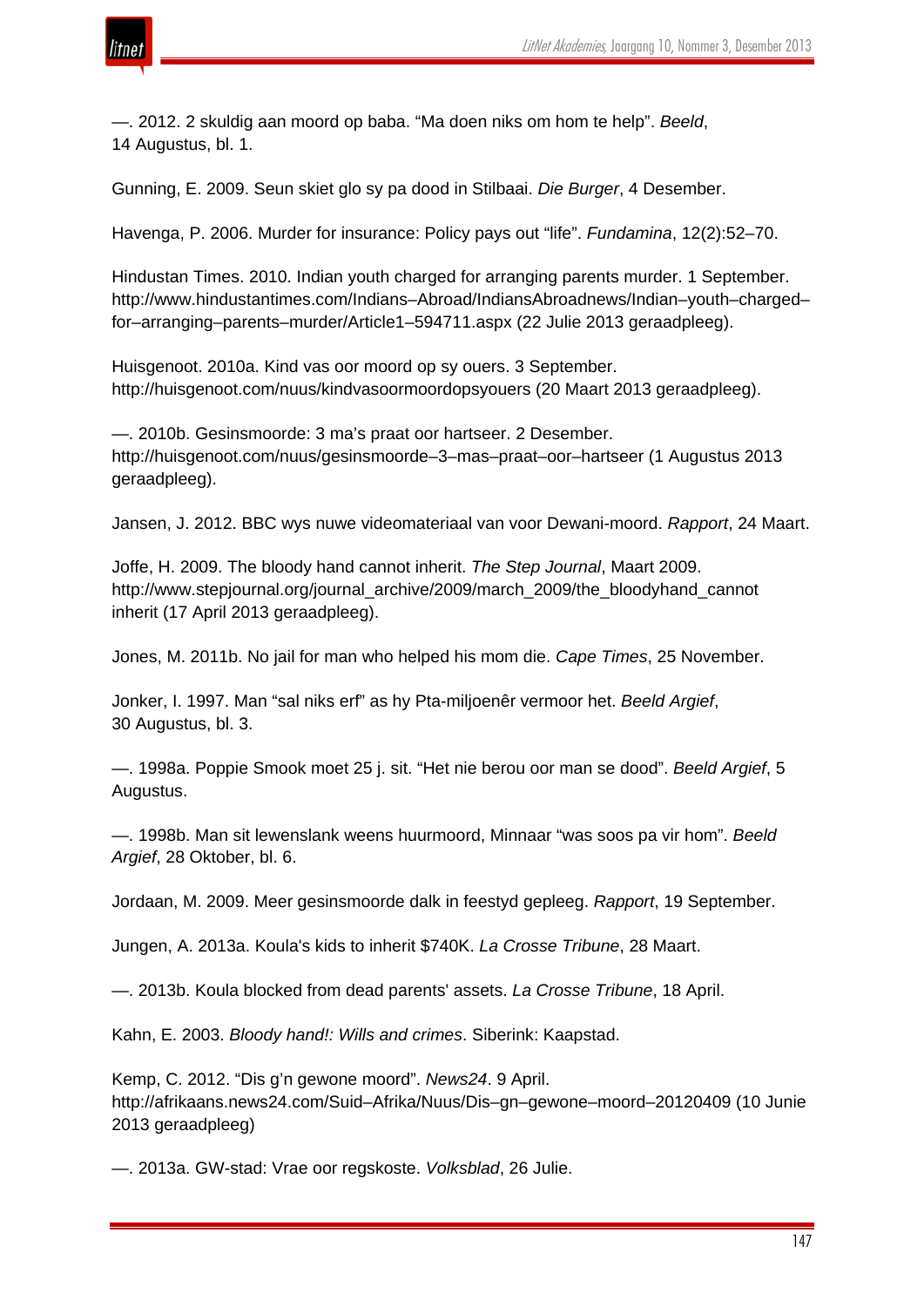

—. 2013b. Don Steenkamp erf R500 000 van oupa. *Beeld*, 13 Augustus.

Keppler, V. 2004. Maak "bang ouers" tydbom-kinders groot? *Rapport*, 29 Augustus, bl. 23.

Knoetze, D. 2012. My duty to help people die – Davison. *IOL-news*, 2 November.

Lategan, D.M.D.V. 2010. "Bloedige hand"-beginsel in gevalle van nalatige doodsveroorsaking en boedelbeplanning. Ongepubliseerde LLM–verhandeling, Noordwes-Universiteit.

Legal briefs. 2013a. Man charged with murdering grandmother faces additional rape charge. Uitgawe 3297, 18 Junie.

—. 2013b. Policeman tells of murders of mother and daughters. Uitgawe 3323, 24 Julie.

—. 2013c. 17-year-old boy accused of stabbing his father to death. Uitgawe 3322, 23 Julie.

—. 2013d. 14-year-old boy who allegedly hacked his mother, two siblings, and his grandmother to death. Uitgawe 3321, 22 Julie.

Liebenberg, D. 2009. Ouermoord: Seun, dogter wil vir regshulp uit boedel betaal. *Beeld*, 29 Mei.

—. 2011. Moord op ouers was lank, pynlik. *News24*, 26 Oktober.

—. 2012. Vrou vas wat wou moor om te erf. *Beeld*, 29 Oktober.

Lombaard, S. 2012. Pa wat dogter per ongeluk skiet: strafbaremanslag-saak geopen. *Maroela media*, 19 Mei. http://maroelamedia.co.za/blog/nuus/pa-wat-dogter-perongeluk-skiet-strafbaremanslag-saak-geopen/ (17 Augustus 2013 geraadpleeg).

Louw, A. 2002. Akteur "stukkend" ná skokmoorde. *Volksblad*, 4 Julie.

Louw-Carstens, M. en H. Fourie. 2012. Kotzé–slagoffer vertel van seun se dood. *News24*, 14 Januarie.

Mail & Guardian. 2013. Judge Maqubela's murder trial postponed. 6 Augustus. http://mg.co.za/article/2013−08−06−judge−maqubelas−murder−trial−postponed (12 Augustus 2013 geraadpleeg).

Malan, M. 2012. Lottermoordenaars se sus praat oor haar pyn. *Rapport*, 17 Maart.

Matthee, J.L. 2009. Die mishandelde vrou in die strafreg: 'n regsvergelykende ondersoek. *Potchefstroom Elektroniese Regsblad*, Vol 12(4):215–45.

Meyer, L. 2001. Gesiene man aangekla ná moord op sy geliefde vrou. *Rapport*, 8 Desember.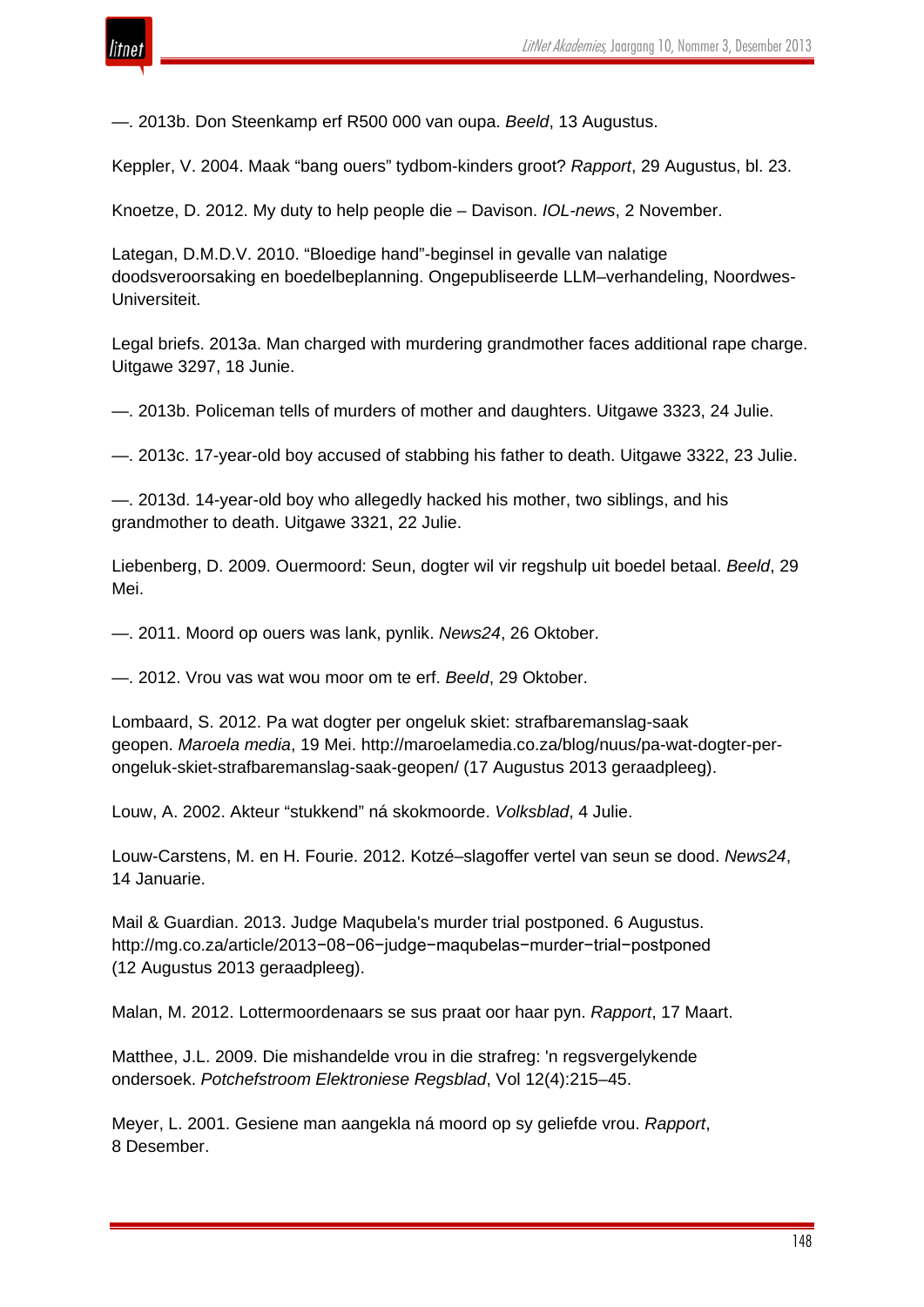

Mircea, D.B. 2011. Approaches on the settlement of inheritance by right of representation under the new civil code. 10 September. *Romanian Review of Private Law*, 5(1). Beskikbaar by http://papers.ssrn.com/sol3/papers.cfm?abstract\_id=1921165 (17 Augustus 2013 geraadpleeg).

Morkel, D. 2013. Killer dad jailed for 12 years. *Legalbrief.* 19 Junie. http://www.legalbrief.co.za/article.php?story=20130616131958806 (19 Junie 2013 geraadpleeg).

Mosamo, S. 2013. Teen axe murder case postponed. *Eye witness news*, 27 Mei.

Mostert H. en M.J. de Waal. 2011. *Essays in Honour of CG van der Merwe*. Durban: Lexis Nexis.

Mulder, N. 2002a. Broer skiet broer ná ouermoord. *Beeld Argief*, 30 Julie.

—. 2002b. Verdagte in gesinsmoord sou erf. *Beeld*, 2 Augustus.

Neethling, J. en J.M. Potgieter. 2010. *Neethling-Potgieter-Visser Deliktereg*. 6de uitgawe. Durban: LexisNexis.

Nel, C. 2011. Ruby Marais se straf ligter gemaak. *Die Burger*, 23 Desember.

News24. 2009. Lotters' court bid dismissed. 30 Oktober. http://www.news24.com/SouthAfrica/News/Lotters–court–bid–dismissed–20091030 (30 Julie 2013 geraadpleeg).

—. 2011a. Jong ma in tronk na sy baba vergiftig. 12 Oktober. http://m.news24.com/nuus24/Suid-Afrika/Nuus/Jong–ma–in–tronk–na–sy–baba–vergiftig– 20111012 (6 Augustus 2013 geraadpleeg).

—. 2011b. Vrou en kinders moor pa. 27 Julie. http://afrikaans.news24.com/Suid-Afrika/Nuus/Vrou–en–kinders–moor–pa–20110727 (14 Mei 2013 geraadpleeg).

—. 2012a. Paartjie vas ná seun (5) se dood. 13 November. http://afrikaans.news24.com/Suid-Afrika/Nuus/Paartjie–vas–na–seun–5–se–dood– 20121113 (28 Januarie 2013 geraadpleeg).

—. 2012b. Man "hou gevaar in" nadat hy sy ouers vermoor. 18 Januarie. http://152.111.1.88/argief/berigte/beeld/2012/10/19/B1/4/pvwlester.html (23 April 2013 geraadpleeg).

—. 2012c. Riebeeckstad – man gestraf na moord op vrou. 4 September. http://afrikaans.news24.com/Suid-Afrika/Nuus (23 April 2013 geraadpleeg).

—. 2012d. Welkom man sit lewenslank vir gru-moord. 13 Desember. http://afrikaans.news24.com/Suid-Afrika/Nuus/Welkom–man–in–tronk–na–moord–op– suster–swaer–20121213 (23 April 2013 geraadpleeg).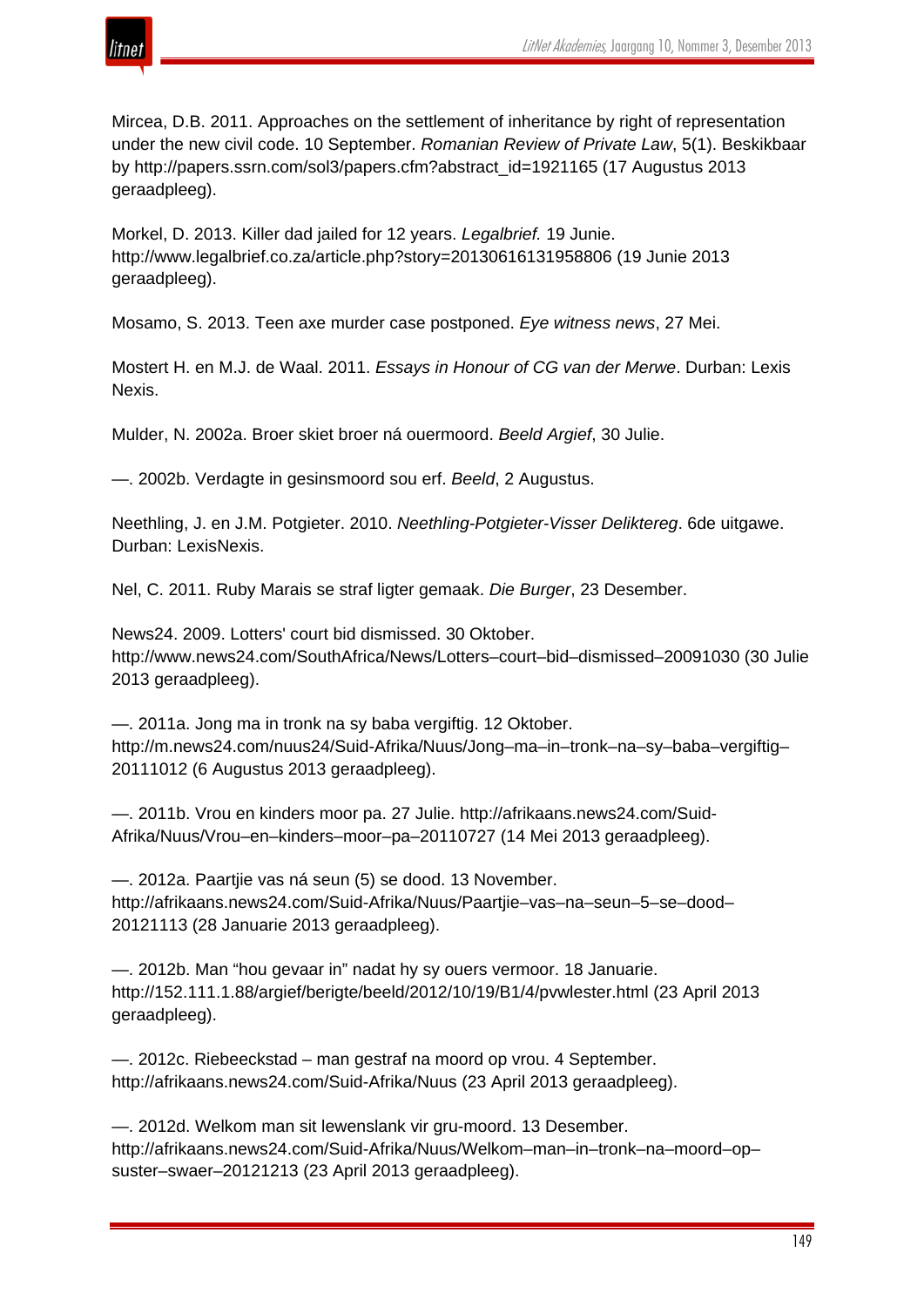

—. 2012e. Seun weer in hof vir moord op predikant-pa. 12 Desember.

http://afrikaans.news24.com/Suid-Afrika/Nuus/Seun–weer–in–hof–vir–moord–op–predikant– pa–20121212 (23 April 2013 geraadpleeg).

—. 2012f. Pastoriemoord: Seun beken skuld. 15 November. http://afrikaans.news24.com/SuidAfrika/Nuus/PastoriemoordSeunbekenskuld20121115 (23 April 2013 geraadpleeg).

—. 2013a. Alleged killer dad "hated" baby. 7 Junie. http://afrikaans.news24.com/Suid-Afrika/Nuus/Ma–kinders–vas–oor–moordkomplot–2013 (28 April 2013 geraadpleeg).

Niedermayer, R. en T. Butler. 2012. Preventing an N.S. killer from benefiting from a will. *Step Inside,* 11(1):8.

Otto, H. 2011. 15 j. vir ma wat baba vermoor. *Beeld*, 12 Oktober.

—. 2013a. Oordosis vir 2: Ma 'n "zombie". Bejaarde getuig teen sy dogter. *Beeld*, 3 Februarie, bl. 6.

—. 2013b. Ouers verskyn weer ná dood van seuntjie (5). *Volksblad*, 13 Februarie.

Peters, S. 2013. Man sues after jailed for wife's murder. *IOL news*, 11 Junie.

Phaliso, S. en Y. Naidoo. 2009. Taliep Petersen's insurance payout contested by family. *West Cape News*, 24 Julie.

Pidd, H. 2013. Man who killed parents for £230,000 estate was "ultimate ungrateful son". *The Guardian*, 27 Maart.

Pretorius, J. 2013. As 'n pa sy dogters skiet. *Beeld*, 22 Julie. Prince, L. 2007a. Die volle waarheid oor Petersen se boedel. *Die Burger*, 18 Mei, bl. 12.

—. 2007b. Crossbow killer gets strict parole. *News24*, 14 September.

Rapport. 1998. Boedel moet opdok vir onderhoud. 16 Augustus, bl. 4. http://152.111.1.87/argief/berigte/rapport/1998/08/16/4/15.html (19 April 2013 geraadpleeg).

SA Law. 2011. Intestate Inheritance Law. Ongedateer. http://www.justanswer.com/south−africa−law/5eb7f−intestate−inheritance−law.html (16 September geraadpleeg).

—. 2012. Murdered mother last year arrested. 11 Junie. http://www.justanswer.com/southafricalaw/6s2w4sistermurderedmotherlastyeararrested.html (15 Mei 2013 geraadpleeg).

Sapa. 2012. Time for SA to discuss euthanasia. 4 Mei. http://www.iol.co.za/news/south– africa/time–for–sa–to–discuss–euthanasia–1.1289463 (14 Mei 2013 geraadpleeg).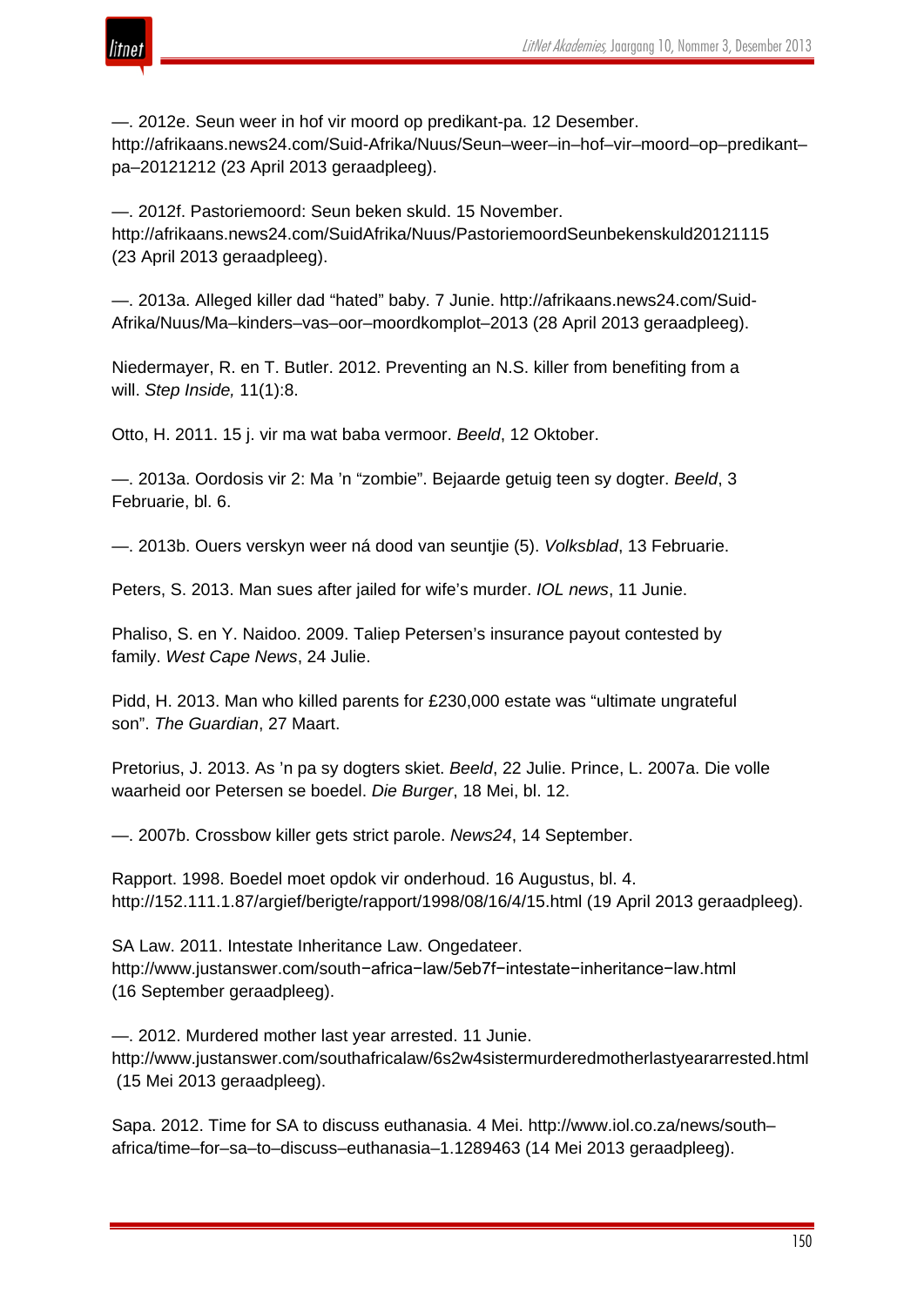

—. 2013. Verdediging sluit saak teen Thandi Maqubela. 20 Augustus. http://www.ofm.co.za/article/135328/Verdediging−sluit−saak−teen−Thandi−Maqubela (22 Augustus geraadpleeg).

Sarie. 2009. Ek ontmoet my pa se moordenares. Augustus. http://www.sarie.com/lewe– liefdes/eie–stories/ek–ontmoet–my–pa–se–moordenares–1. (25 Julie 2013 geraadpleeg).

SARK (Suid-Afrikaanse Regskommissie). 1991. *Hersiening van die erfreg*. Verslag. Projek 22. Pretoria.

Schoeman, M.C. 1992. Bevoegdheid van persone om erfregtelik bevoordeel te word. *De Jure,* 24(1):38.

—. 1994. Nalatige doodsveroorsaking: statutêre hervorming van die erfreg? *Tydskrif vir Hedendaags Romeins-Hollandse Reg*, 57(1):114.

Scholtz, H. 2013a. Iets het ons Paul laat knak. *Huisgenoot*, 1 Augustus.

—. 2013b. Griekwastad: Vermoorde Deon betaal 16–jarige se regskostes. *Huisgenoot*, 25 April.

Scholtz, H. en H. Wondergem. 2011. Hartseer, woede ná pa sy hele gesin uitwis. *News24*, 14 Augustus.

Schroder, H. 2011. Geweld: vroue swyg. *Worcester Standard*, 1 Desember.

Schroeder, F. 2013. Squabble over Taliep's R5.3m trust. *IOL-News*, 4 Mei.

Slabbert, N. 2012. Skietvoorval laat vrou en aangenome seun dood. *Pretoria Noord*, 27 Maart.

Smit, K. 2007. Kadwa "recoiled from dying dad". *Beeld*, 14 April.

Snyder, P.A. 2013. Grandchildren will inherit instead of father in murder case. *Heirs & Beneficiaries.* 29 Maart. http://www.estatebiz.net/blog/2013/03/grandchildren–will–inherit– instead–of–father–in–murder–case.shtml (16 April 2013 geraadpleeg).

Snyman, C.R. 2012. *Strafreg.* 6de uitgawe. Durban: LexisNexis.

Sonnekus, J.C. 1997. Verwaarlosing, representasie en onbevoegdheid in die intestate erfreg. *Tydskrif vir Hedendaagse Romeins-Hollandse Reg*, 60(1):504–9.

—. 2010. Onwaardigheid vir erfopvolging én versekeringsbegunstiging. *Tydskrif vir die Suid-Afrikaanse Reg*, (1):175–85.

Sonnekus, J.C. en J.C. van der Walt. 1992. Die nalatige bloedige hand – voor die Hof én die wetgewer. *Tydskrif vir die Suid-Afrikaanse Reg*, (1):147–54.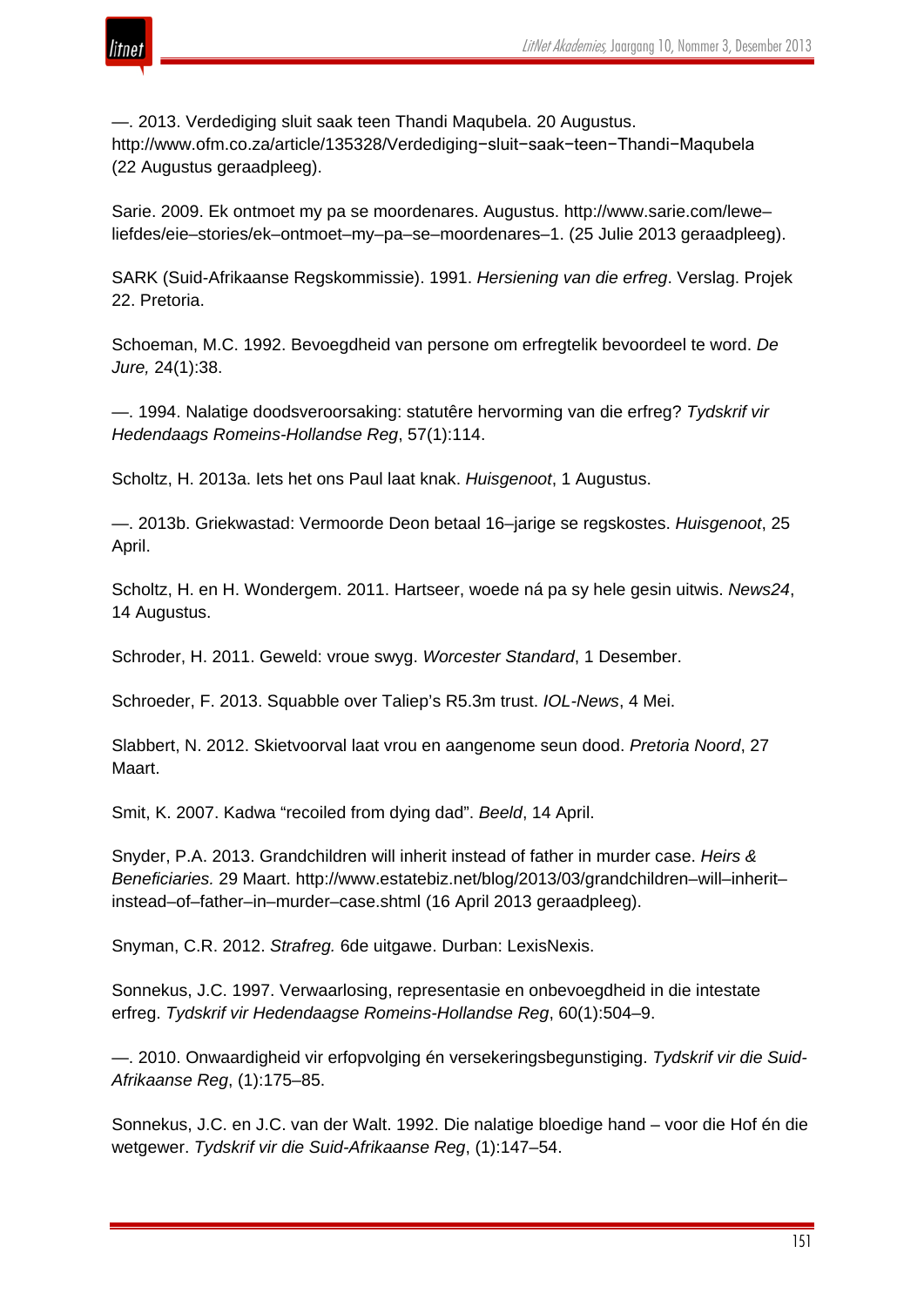

Steenkamp, J. 2012a. Don erf alles. *Rapport*, 6 Augustus.

—. 2012b. Leraar-seun pas uit tronk. *Rapport*, 11 November.

—. 2013a. Don sr. veg om sy lewe. *Rapport*, 27 Julie.

—. 2013b. Wie betaal nou? *Rapport*, 3 Augustus.

Stoica, V. 2012. General considerations on matters of unworthiness estate. 24 November. *Journal of Criminal Investigation*, 5(1). http://ssrn.com/abstract=2255999. (19 April 2013 geraadpleeg).

Strydom, N. 2011. Pa moor kinders, vrou pleeg selfmoord. *Maroela media*, 13 Augustus.

—. 2012. Ma wat glo kind vermoor se saak uitgestel. *Maroela media*, 16 Februarie.

—. 2013. Vrou vas na moord op haar man. *Maroela media*, 7 Februarie.

Swanepoel, M. 2010. Stofpad na menswees: Vrou praat ná die moord op haar man. *Sarie*. November.

Swart, M. 2012. Harrismith: Skokwending. *Volksblad*, 9 November.

Swart, P. 1998. Gierige vroue moor hul mans ál meer. *Rapport*, 1 November, bl. 17.

Tancred, E. 2005a. Bolandse "Rooi Moer" 'n "maniak"– Sy vrou was vir hom "'n trofee". *Rapport*, 25 September, bl. 4.

—. 2005b. "Rooi Moer" kry 10 j. oor moord. *Rapport*, 22 Oktober.

Tempelhoff, E. 2006. Moordenaar. *Beeld*, 17 Junie.

The Law Commission. 2003. *The forfeiture rule and the law of succession*. Consultation Paper No. 172. 30 September. Londen: TSO.

The Times of Malta. 2012. Husband who killed wife unworthy of inheritance. 21 April. http://www.timesofmalta.com/articles/view/20120421/local/Husbandwhokilledwifeunworthyofi nheritance.416376 (19 April 2013 geraadpleeg).

Toerien, H. 2012a. Nuuskommentaar: Stille uitroep om hulp en gesinsmoorde. *Maroela media*. 23 Januarie.http://www.koerant.co.za/?p=7086 (18 April 2013 geraadpleeg).

—. 2012b. Nuuskommentaar: Misdaadstatistiek en persepsies daarvan. *Maroela media*, 21 September. http://maroelamedia.co.za/blog/nuus/nuuskommentaar–misdaadstatistiek–en– persepsies–daarvan/ (1 Mei 2013 geraadpleeg).

Umar, R.S. 2011. Lotters killing "purely financial". *IOL-News*, 1 November.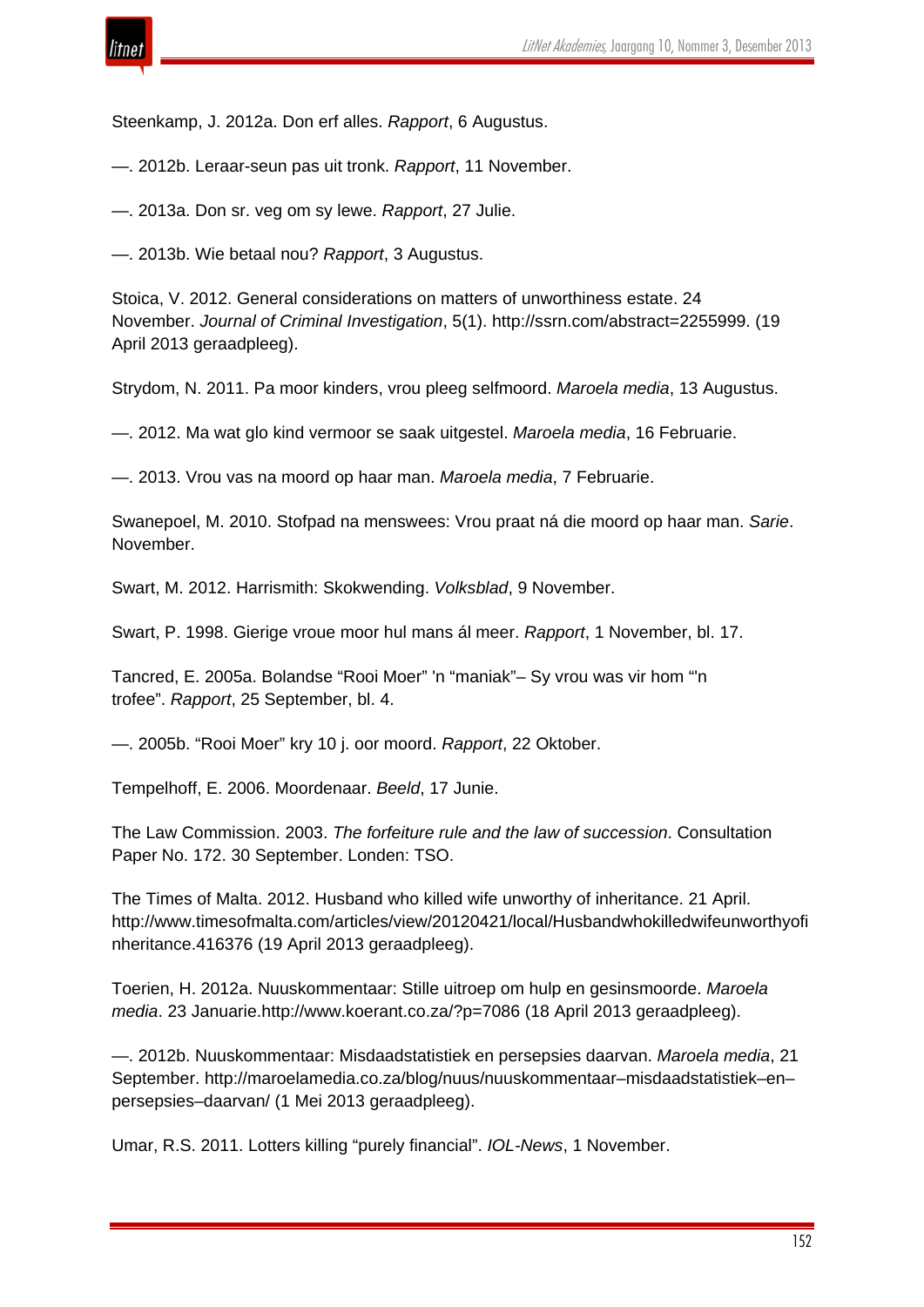

—. 2013. Mental check for matricide accused. *IOL-News*. 19 Junie.

Van Buul, S. 2009. Man skuldig aan dubbele moord op eksvrou, skoonma. *Beeld Argief*, 9 Maart, bl. 4.

Van der Berg, A.F. 2006. Die reg van die individu op beskerming teen alle vorme van misdaad en die regsplig van die staat wat daaruit voortvloei. Ongepubliseerde LLMverhandeling. Noordwes-Universiteit.

Van der Merwe, J. 2013. Mesmoord: Vrou straks aangekla. *Volksblad*, 22 Januarie.

Van der Merwe, N.J. en C.J. Rowland. 1990. *Die Suid-Afrikaanse erfreg*. 6de uitgawe. Pretoria: J.P. van der Walt.

Van der Walt, J.C. en J.C. Sonnekus. 1981. Die nalatige bloedige hand – neem dit erfenis? *Tydskrif vir die Suid-Afrikaanse Reg*, (1):30–45.

Van der Westhuizen, F. 1997. Du Toit het reuse-skuld só afgelos, erfgeld laat miljoenêr glo kop bo water hou. *Beeld*, 22 Augustus.

Van Heerden, S. 2012. Paartjie in hof oor hulle kind glo mishandel, vermoor. *Maroela media*, 13 November.

—. 2013. Griekwastad-moord: Seun erf R23 miljoen. *Maroela media*, 24 April.

Van Leeuwen, S. 1732. *Het Rooms-Hollands-Regt*. Amsterdam.

Van Rooyen, M. 2012. Moordenaar kan nie erf, sê die reg. *Volksblad*, 23 Augustus.

—. 2013a. Don erf R23 miljoen en ouers se wapens. *Beeld*, 23 April.

—. 2013b. Jare lange hoftwis oor erfporsie op 'n einde. *Volksblad*, 18 Februarie, bl. 2.

—. 2013c. Vermoor vir erfporsie? Moontlike motief vir pastorie-moord. *Volksblad*, 5 Augustus.

Van Wyk, P. 2010. Lewenslank vir moord op ouers. *Beeld*, 3 September.

—. 2012. Man "hou gevaar in" nadat hy sy ouers vermoor. *Beeld*,19 Oktober, bl. 1.

Venter, Z. 2012. Baby Wade murderers to be sentenced. *IOL-News*, 14 Augustus.

Viljoen, B. en H. Otto. 2013. Meisie (11) vlug uit moordhuis. *Volksblad*, 7 Januarie.

Voet, J. 1698–1704. *Commentarius ad Pandectas*. Den Haag.

Volksblad. 2013. Weduwee stel eis in. 9 Mei. http://www.volksblad.com/nuus/2013–05–09– weduwee–stel–eis–in (18 Julie 2013 geraadpleeg).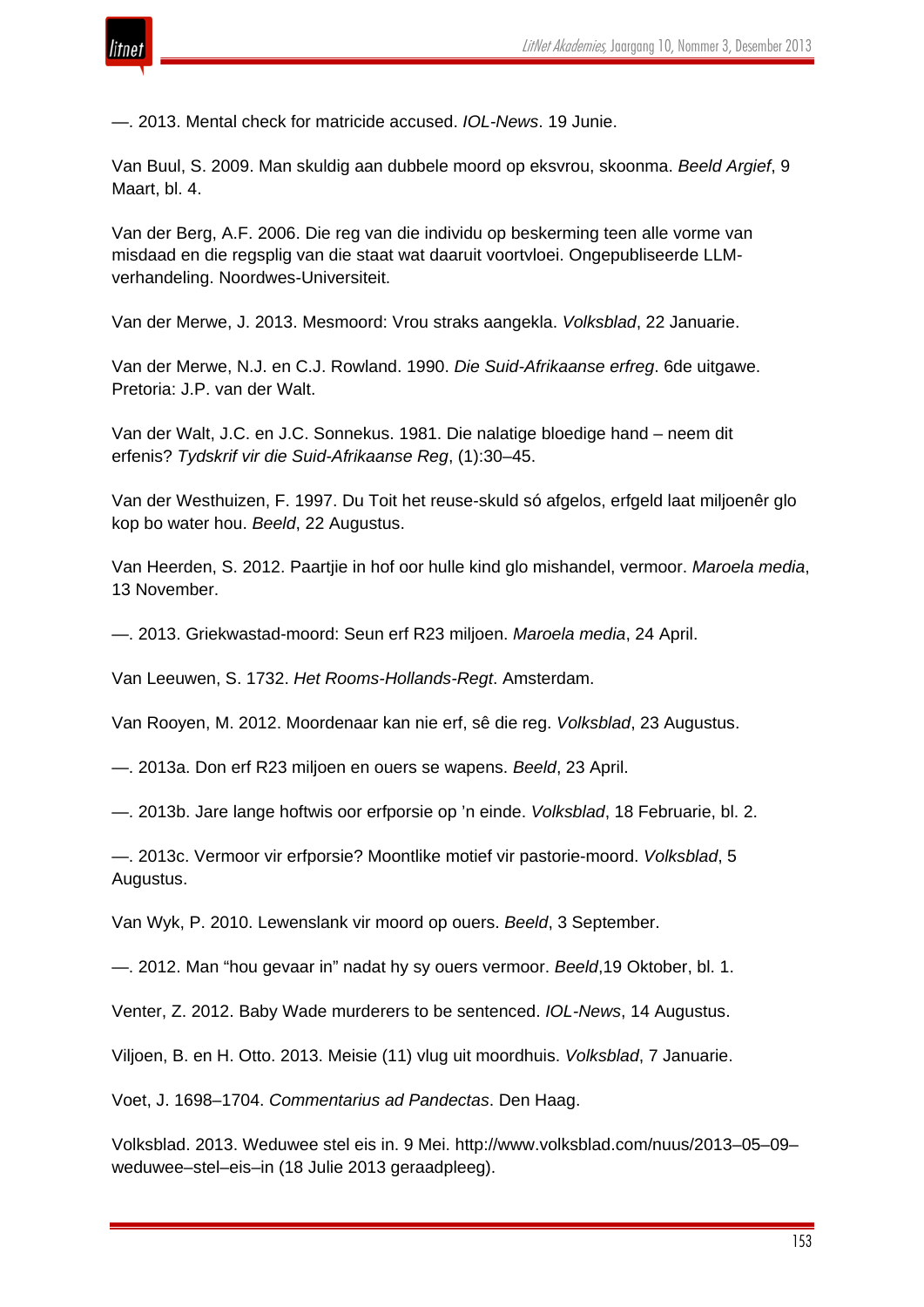

Williams, J. 2012. Violence in intimate relationships: "Till death do us part". *Women's Legal Centre*.http://www.wlce.co.za/morph\_assets/themelets/explorer/violence\_against\_women/G eneral/Violence in Intimate relationships.pdf (26 Junie 2013 geraadpleeg).

Zwecker, W. 1990. Pa vermoor uit genade, hoor hof. *Beeld Argief*, 16 Oktober.

—. 2013. Gesinsmoord in Alberton: Ek het die skote gehoor. *Beeld*, 19 Julie.

## **Eindnotas**

 $1$  Jordaan (2009); Keppler (2004:23) wat aanvoer dat kinders en volwassenes in Suid-Afrika al gedesensiteer is vir geweld. Vgl. Pretorius (2013) wat berig: "As 'n pa sy dogters skiet" en n. 12 hier onder.

 $2$  Vgl. Liebenberg (2011) i.v.m. die Lotter-moorde; Van Heerden (2012) i.v.m. 'n paartjie wat hulle kind mishandel en vermoor; Bruwer (2012) i.v.m. die Griekwastad-moorde; Zwecker (2013) i.v.m. 'n pa wat sy twee dogters doodskiet; News24 (2013a) berig: "Alleged killer dad 'hated' baby".

<sup>3</sup> Schroder (2011) waar aangevoer word dat gesinsgeweld diep in die Suid-Afrikaanse gemeenskap gewortel is en traumatiese newe-effekte op die slagoffers het. Sien ook Keppler (2004:23); Matthee (2009); Jordaan (2009); Pretorius (2013).

<sup>4</sup> Keppler (2004:24). Jordaan (2009) voer aan dat gesinsmoorde selde in die hitte van die oomblik gepleeg word en dikwels lank vooruit beplan word.

 $5$  Snyman (2012:465).

<sup>6</sup> Sien Toerien (2012a en 2012b) se artikel: "Stille uitroep om hulp en gesinsmoorde"; De Lange (2005:6) wat verwys na die program *3rd Degree* wat op e.tv gebeeldsaai is met die titel "Behind close doors" en waar berig word oor drie gesinsmoorde wat binne drie weke gepleeg is.

<sup>7</sup> *S v Petersen* [2008] ZAWCHC 64, waar sy vrou saamgesweer het om hom te vermoor.

<sup>8</sup> Jansen (2012). 'n Uitleweringsaansoek dien tans in Brittanje. Sien *The Government of South Africa v Shrien Dewani*). Vgl. http://www.politicsweb.co.za/politicsweb/ view/politicsweb/en/page7 (5 Augustus 2013 geraadpleeg).

<sup>9</sup> *S v Lotter* [2012] ZAKZDHC 50.

 $10$  Wyle ds. Brits se aangenome seun het reeds op die klag van moord en aanranding verskyn. Sien ook Swart (2012); News24 (2012e) wat berig oor dié seun wat skuld beken.

<sup>11</sup> Louw-Carstens en Fourie (2012); Sien ook *Beeld* (2013a).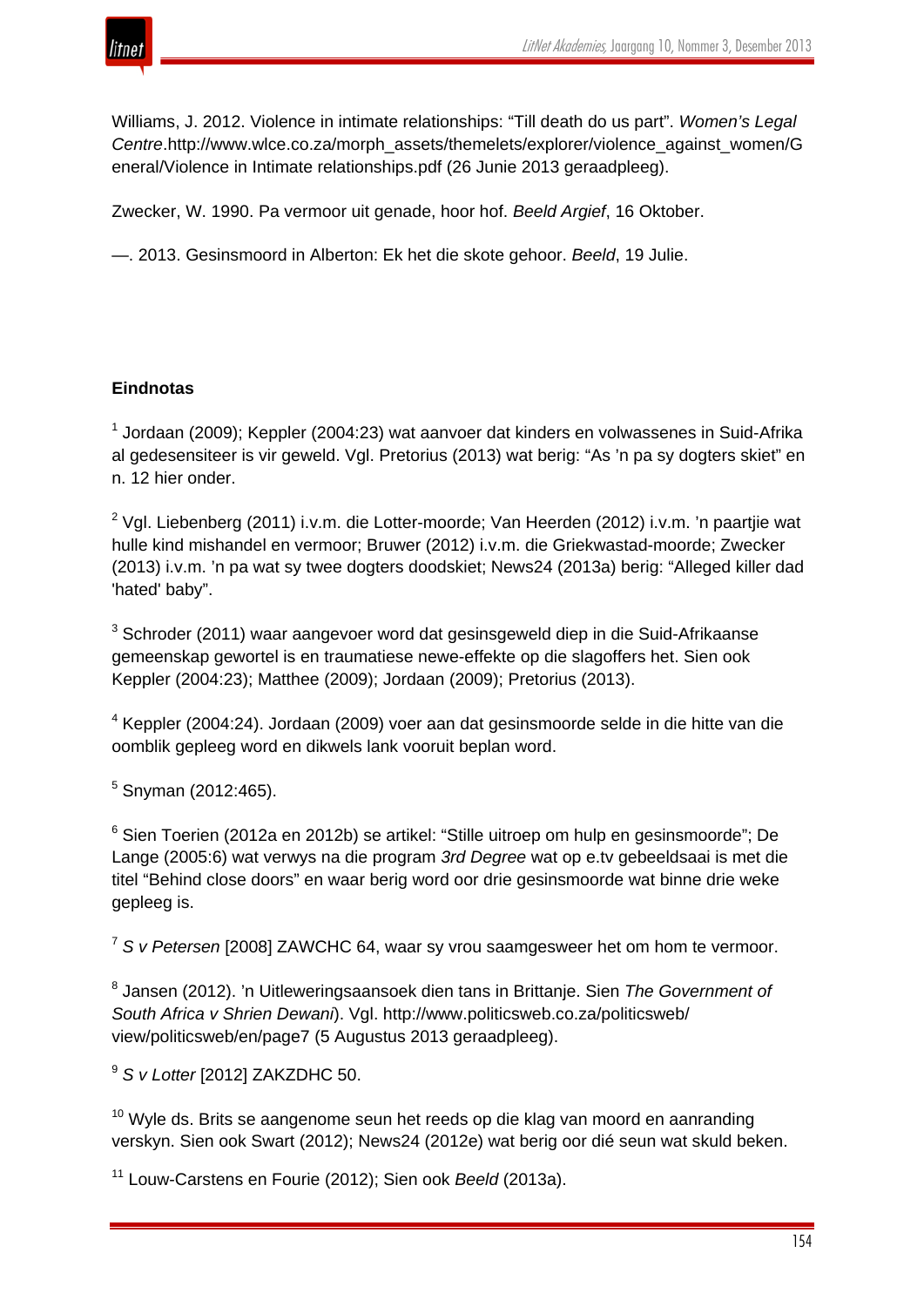

<sup>12</sup> Pretorius (2013) oor die traumatiese uitwerking van so 'n daad.

<sup>13</sup> Bruwer (2012); Kemp (2012). Die saak is slegs deels verhoor.

<sup>14</sup> Swart (1998:17) noem gierigheid as motivering vir moord deur vroue op hul mans en verwys na die volgende vroue: Smook; Worstman; Chatburn en Leeb wat elk vir 25 jaar tronk toe gestuur is en Du Toit vir 20 jaar*.*

<sup>15</sup> Jordaan (2009) noem wraak deur een ouer op 'n ander ouer; Toerien (2012b) verwys na ekonomiese omstandighede en depressie; Umar (2011) bespreek die Lotter-moorde as "Lotters killing 'purely financial'". Sien ook News24 (2013a) wat berig oor die pa van 'n vermoorde baba wat gevoel het die baba ontneem die ouers van hulle jeug.

<sup>16</sup> Vgl. verder Jonker (1997); *S v Maqubela* (Wes-Kaapse hofrol 12 Desember 2011); en *S v Manyape* (saaknr. 159/97 (T)) waar dr. Sabadia huurmoordenaars gekry het om sy vrou te ontvoer en te vermoor vir polisgeld; *Du Toit v Standard General Insurance Co Ltd* 1994 1 SA 682 (W) waar Du Toit polisgeld verbeur omdat daar bewerings was dat hy by sy vrou se dood betrokke is.

<sup>17</sup> Neethling en Potgieter (2010:7) vir die ooreenkomste en verskille tussen die strafreg en deliktereg.

<sup>18</sup> Van der Berg (2006); Neethling en Potgieter (2010:7).

<sup>19</sup> Neethling en Potgieter (2010:3).

 $20$  Abrie e.a. (2011:110 e.v.); Boedelwet 66 van 1965.

<sup>21</sup> De Waal en Schoeman-Malan (2009:7, 11−2, 122).

<sup>22</sup> De Waal (1997:164, 166); Fitzpatrick (2003:12).

 $23$  Ook bekend as "de bloedige hand neemt geen erffenis". Vgl. De Waal en Zimmermann (2012:169, 175).

 $24$  Sien n. 32 hier onder.

<sup>25</sup> Vir 'n omvattende en deeglike bespreking van die gemeenregtelike beginsels vgl. *Ex Parte Steenkamp and Steenkamp* 1952 1 SA 744 (T) 752; Sonnekus (1997:504 e.v.); Sonnekus (2010:175 e.v.); De Waal en Zimmermann (2011:162 e.v.); Du Toit (2012:137 e.v.).

<sup>26</sup> Vgl. par. 6 hier onder.

<sup>27</sup> *Taylor v Pim* (1903) 24 NLR 484, 491; *Pillay v Nagan* 2001 1 SA 410 (D) 424.

<sup>28</sup> Vgl. die Domat-beginsel hier onder n. 88.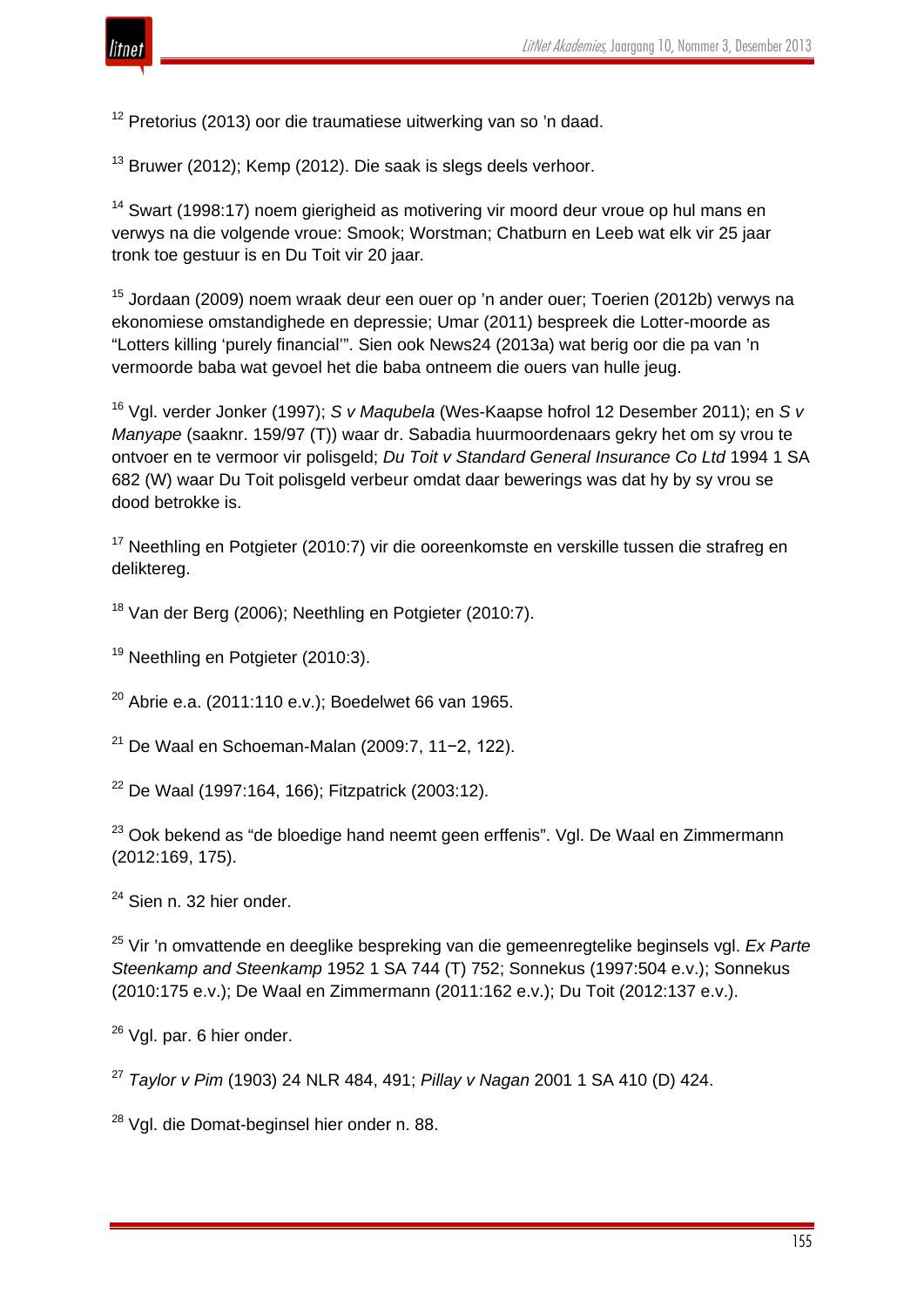

<sup>29</sup> Vgl. *S v Rautenbach* [2013] ZAGPJHC 105: "The taking of the life of another person is an act that is justly scorned by society. Society demands that the offender in such a case is appropriately punished." 'n Skuldigbevinding word nie noodwendig opgevolg met 'n siviele geding nie. Vgl. *S v Ferreira* 2004 2 SASV 454 (HHA); *S v Engelbrecht* 2005 2 SASV 42 (W); *S v Marais* 2010 12 BCLR 1233 (KH); *S v Petersen; S v Lotter.*

 $30$  Vgl. i.v.m. erfregtelike gevolge vir moordenaars Jonker (1997); Mulder (2002); Van Rooyen (2012 en 2013a).

<sup>31</sup> *Ex parte Wessels and Lubbe* 1954 2 SA 225 (O); *Ex parte Vonzell* 1953 1 SA 122 (K); *Nell v Nell* 1976 3 SA 200 (T); *Casey v The Master* 1992 4 SA 505 (N); *Leeb v Leeb* 1999 2 All SA 588 (N)*; Danielz v De Wet* 2009 6 SA 42 (K); *Makhanya v Minister of Finance* 2001 2 SA 1251 (D); *Marais v Botha* 2008 ZAWCHC 111.

<sup>32</sup> Vir deeglike ontleding hiervan vgl. Voet 34.9.6; *Casey v The Master* 510G; Van der Walt en Sonnekus (1981:37); Schoeman (1994:114 e.v.); Sonnekus (1997:504 e.v.); Joffe (2009); Sonnekus (2010:177); Lategan (2010); De Waal en Zimmerman (2011:173−8); Du Toit (2012:137 e.v.); Curlewis (2012:4).

 $33$  De Waal en Zimmermann (2011:185); Sonnekus (2010:175 e.v.); Havenga (2006:51, 60, 65 e.v.); *Makhanya v Minister of Finance*.

<sup>34</sup> De Waal en Zimmermann (2011:186 e.v.); Havenga (2006:57, 60, 65; *Danielz v De Wet*; Kahn (2003:39–57);*Du Toit v Standard General Insurance Co Ltd*; *Hoare v S* 2005 JOL 15646 (T) vir sameswering om haar man te vermoor deur sy vrou, stiefseun en 'n gehuurde moordenaar vir polisgeld.

<sup>35</sup> Sake wat handel met die huweliksgoederereg sluit in *Ex parte Wessels and Lubbe*; *Ex parte Vonzell* 126B–E;*Nell v Nell*; *Casey v The Master* 506I–J waar bevind is dat die gade onbevoeg is om te erf, maar wel geregtig is op die helfte van die boedel ingevolge die huweliksreg. Daarteenoor is in *Leeb v Leeb* beslis dat die voordele verbeur kan word. Sien ook Sonnekus (2010:177); De Waal en Zimmermann (2011:178 n. 63, 182 e.v.).

<sup>36</sup> Vgl. ne. 33−5 hier bo; Van der Walt en Sonnekus (1992:36 e.v.).

<sup>37</sup> Eie vertaling. Sien Van Leeuwen3.3.9; Voet 34.9.

<sup>38</sup> Knoetze (1998:783); De Waal en Zimmermann (2011:178).

 $39$  Voet 34.9.6 verwys na opsetlike of nalatige doodsveroorsakers wat onbevoeg is om bevoordelings (i) *donatio mortis causa*, of (ii) enige ander regte (aansprake) te neem. *Ex parte Steenkamp and Steenkamp* 752; *Ex parte Wessels and Lubbe*; *Ex parte Vonzell* 126 B–E; *Nell v Nell*; *Casey v The Master* 506I–J.

 $40$  Voet 34.9.6 verwys na die onbevoegdheid van (i) erfgename of (ii) legatarisse om voordele te neem. *Ex parte Steenkamp and Steenkamp* 752; *Makhanya v Minister of Finance.*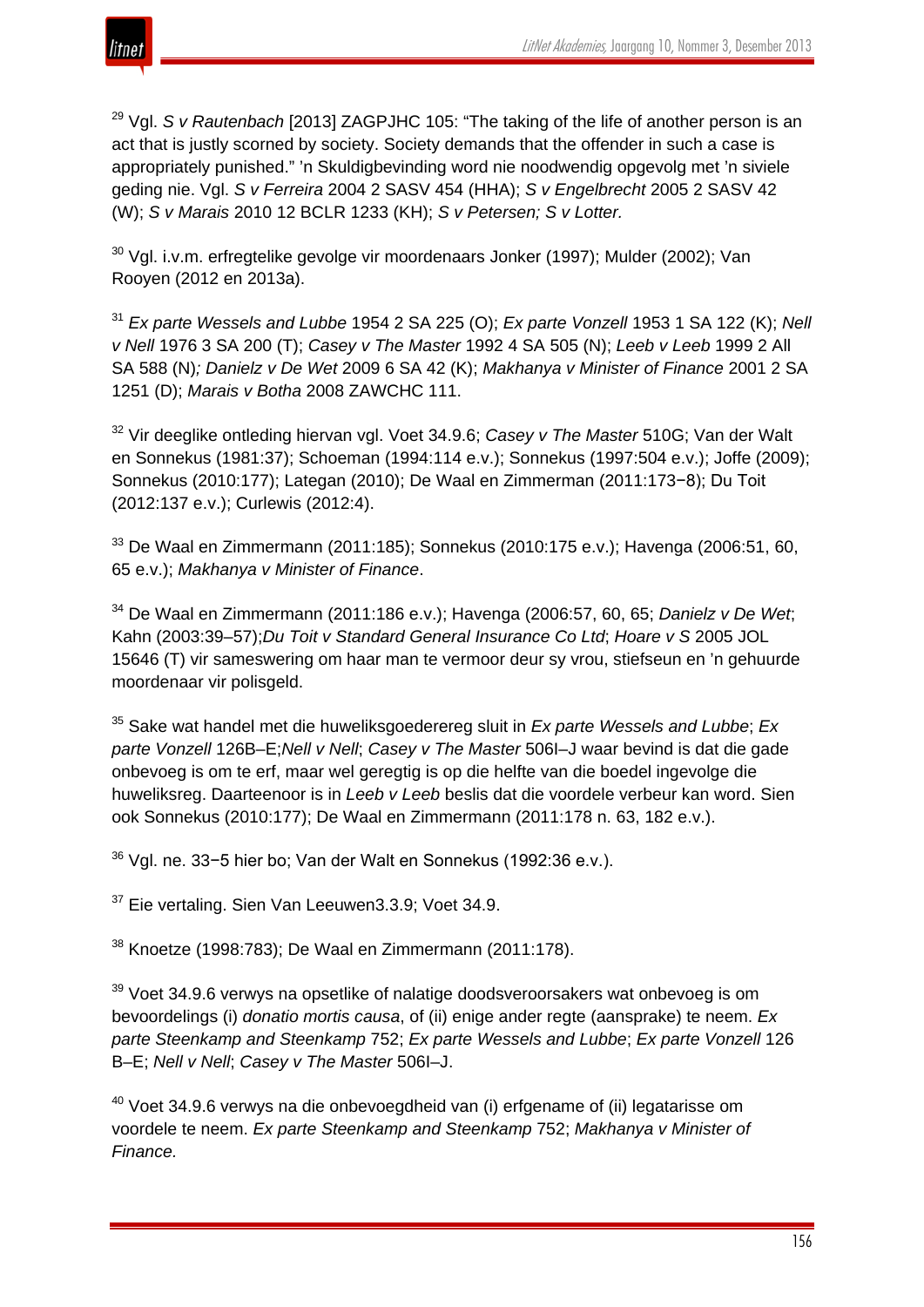

<sup>41</sup> Die "bloedige hand" was gemeenregtelik slegs een van verskeie gronde wat onwaardigheid om te erf tot gevolg gehad het. Vgl. Knoetze (1998:784); De Waal en Zimmerman (2011:173) vir 'n volledige bespreking van die gemeenregtelike gevalle.

 $42$  2011:174. Terselfdertyd voer hulle aan dat die reël as 'n "flexible device" aangewend kan word om onwaardigheid na nuwe gevalle buite die erfreg uit te brei.

<sup>43</sup> De Waal en Zimmerman (2011:174 n. 41).

<sup>44</sup> Snyman (2012:465). Sien ook *S v Rautenbach*.

<sup>45</sup> De Waal en Zimmermann (2011:183).

<sup>46</sup> Sien Kahn (2003) *Bloody hand! Wills and crimes*.

<sup>47</sup> *Gafin v Kavin* 1980 3 SA 1104 (W) 1107.

<sup>48</sup> *Ex parte Steenkamp and Steenkamp*; *Ex parte Wessels and Lubbe*; *Ex parte Vonzell*; *Nell v Nell*; *Casey v The Master.*

 $49$  2012:138 met verwysing na Sonnekus (2010:177).

<sup>50</sup> Voet 34.9.6. So sal persone wat saamwoon, en die een vermoor die ander, nie van mekaar kan erf nie. Sien Jonker (1997) waar 'n jong man sy minnaar vermoor het om van hom te erf. Vgl. ook *Thomas v Clover.*

<sup>51</sup> Sien *S v Petersen* en *S v Marais* waar die onderskeie vroue saamgesweer het om hul mans te vermoor.

<sup>52</sup> SARK (1991, par. 4.5) verduidelik dat poging tot moord nie onderskei kan word van moord nie, aangesien die dader steeds die bedoeling gehad het om 'n ander dood te maak, maar nie suksesvol was nie. Sien ook *S v Laubscher* <sup>1988</sup> 1 All SA 378 (A); News24 (2013c).

<sup>53</sup> *Ex parte Steenkamp and Steenkamp* 748C; *Ex parte Vonzell* 126; *Nell v Nell* 702; *Gafin v Kavin* 1107B–C; *Ex parte Meier* 1980 3 SA 154 (T) 156; Corbett e.a. (2001:83); *Danielz v De Wet* vir aanranding met die opset om ernstig te beseer wat tot die dood gelei het*.*

 $54$  Van der Merwe en Rowland (1990:104 n. 95); Corbett e.a. (2001:82); De Waal en Zimmermann (2011:177).

<sup>55</sup> Voet 34.9.1; Van Leeuwen 3.3.9. Die erfgenaam word gediskwalifiseer selfs waar die dood onvoorsienbaar was: *Danielz v De Wet* 47J, 48A, 49I, 50A.

 $56$  Sien die bespreking in par. 1.3.2 en 2.3.

<sup>57</sup> Corbett e.a. (2001:82). *Ex parte Steenkamp and Steenkamp* waar 'n pa van sy kind kon erf.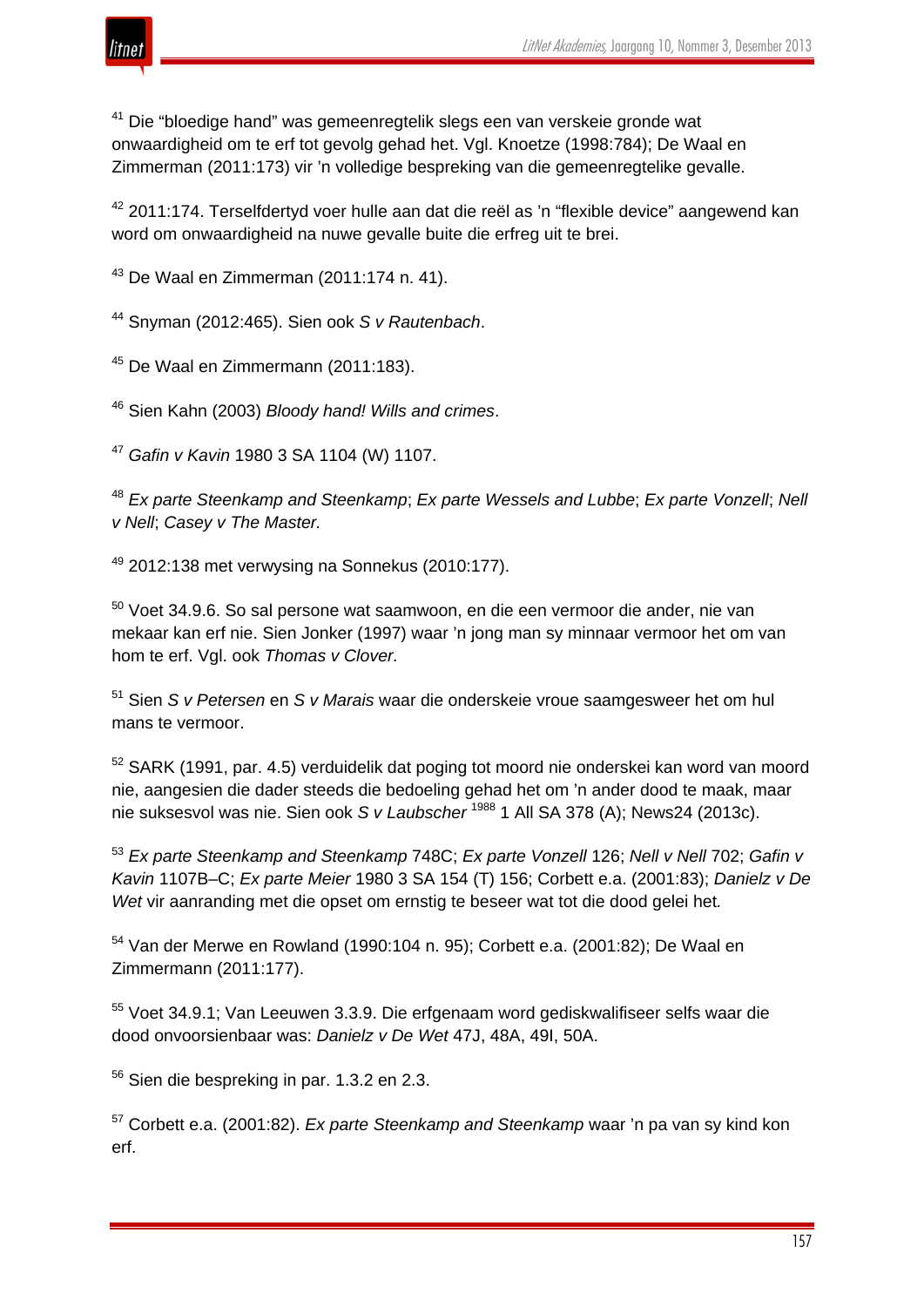

<sup>58</sup> Van der Merwe en Rowland (1990:105) meen dat die beginsel dat die nalatige doodsveroorsaker onbevoeg is om te erf nie uitgebrei sal word na *conjunctissimi* nie. Hulle haal geen gesag vir die standpunt aan nie.

<sup>59</sup> *Ex parte Steenkamp and Steenkamp*; *Caldwell v Erasmus* 1952 4 SA 43 (T); *Gafin v Kavin*; Corbett e.a. (2001:81); De Waal en Schoeman-Malan (2008:124); De Waal en Zimmerman (2011:173).

 $60$  De Waal en Zimmermann (2011:177): "The basis for the disqualification is, once again, the fact that the deed constitutes an extreme form of injustice towards the de cuius."

<sup>61</sup> *Ex parte Steenkamp and Steenkamp* waar 'n kindjie van die grootouers geërf het.

<sup>62</sup> *Ex parte Steenkamp and Steenkamp* 749, 752 waar daarop gewys word dat *conjunctissimi* nie broers, susters of kleinkinders van die slagoffer insluit nie.

<sup>63</sup> *Marais v Botha; Thomas v Clover*.

<sup>64</sup> Die reël is toegepas selfs al het die oorledene (*de cuius*) niks geërf nie. Vgl. *Ex parte Steenkamp and Steenkamp*. Sien verder par. 2.3 hier onder.

 $65$  [1988] 1 All SA 378 (A). Sien ook News24 (2013b) wat berig oor 'n pa wat sy gesin vergiftig. Die man word aangekla van moord op sy agt maande oue baba en poging tot moord op sy vrou en vyfjarige seuntjie; Scholtz en Wondergem (2011) i.v.m. die hartseer en woede ná 'n pa sy hele gesin uitwis het.

<sup>66</sup> SARK (1991, par. 4.14). Vgl. Van Wyk (2010) waar Lester Abrahams tot lewenslange gevangenisstraf gevonnis is nadat hy sy ouers vermoor het. Sy ouma het hom oënskynlik vergewe. Sien ook News24 (2012b).

 $67$  Cronjé en Roos (2001:181). Vgl. egter Aylwin (2010).

<sup>68</sup> Sien Jonker (1998a); Meyer (2001); Sarie (2009); Swanepoel (2010); SA Law (2011).

<sup>69</sup> Neethling en Potgieter (2010:4); De Waal en Zimmermann (2011:176). Sien ook *Ex parte Steenkamp and Steenkamp* vir die kousale verband tussen die misdaad en gevolg/voordeel.

 $70$  Voet 34.9.7; Van der Merwe en Rowland (1990:105); SARK (1991: par. 4.17); Corbett e.a. (2001:82); Neethling en Potgieter (2010:5).

<sup>71</sup> Voet 34.9.7; *Taylor v Pim*; *Pillay v Nagan* 423; De Waal en Schoeman-Malan (2008:119); De Waal en Zimmermann (2011:174).

<sup>72</sup> BBC (1995) "OJ Simpson verdict: 'Not guilty'".

<sup>73</sup> CNN (1997) "Jury unanimous: Simpson is liable".

74 Vgl. par. 5 hier onder.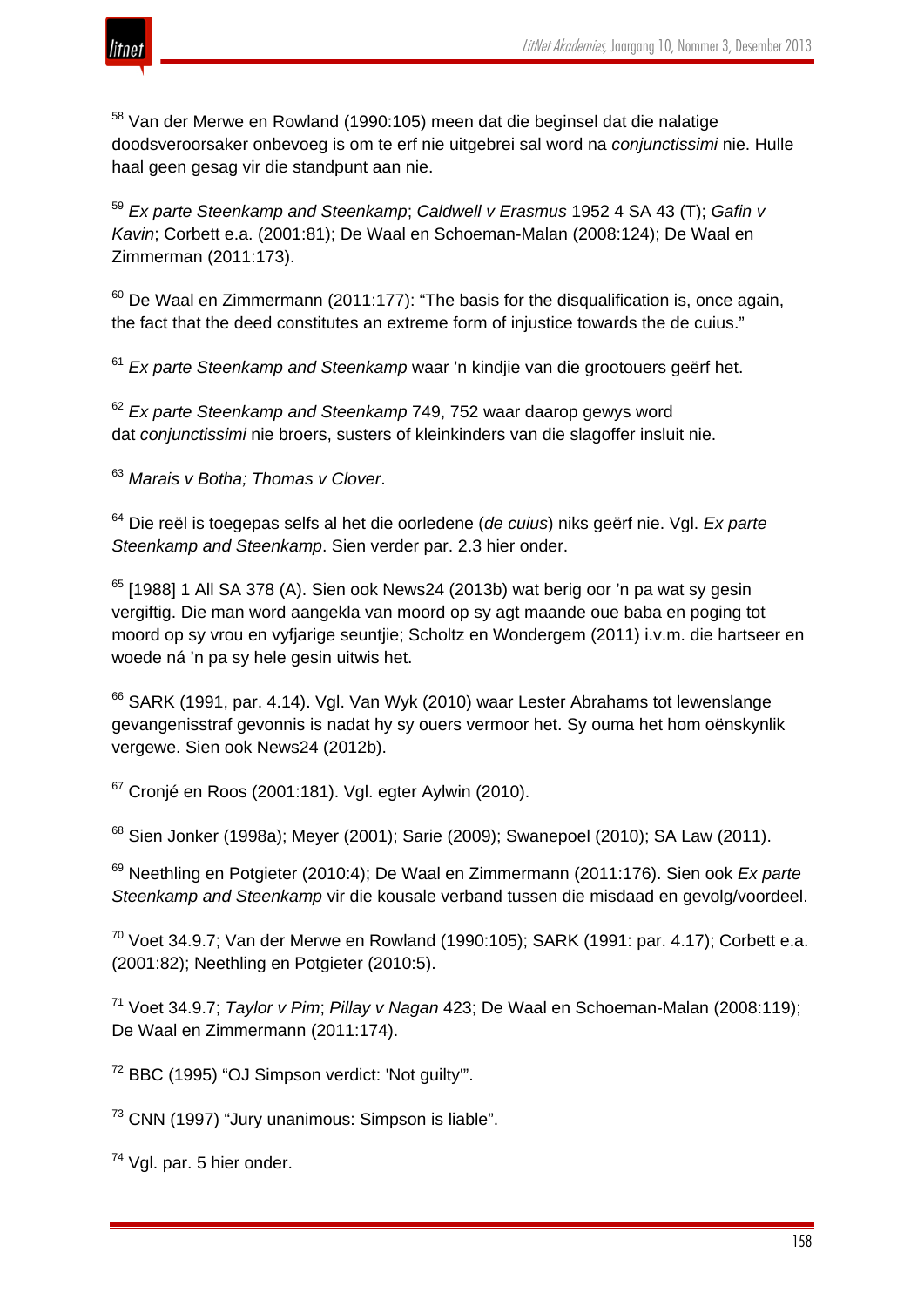

<sup>75</sup> Vir ontoerekeningsvatbaarheid sien De Waal en Zimmerman (2011:175); Snyman (2012:163, 467).

<sup>76</sup> Knoetze (1998:787); De Waal en Zimmermann (2011:169 e.v.).

<sup>77</sup> De Waal en Zimmerman (2011:189); Du Toit (2012:139).

 $78$  Voet 34.9.33. Sien ook Havenga (2006:70) wat opmerk: "The wider principle that holds that no one should be allowed to benefit from his or her own wrongdoing must be firmly established." Sien ook Van der Merwe en Rowland (1990:106).

<sup>79</sup> Vgl. *Taylor v Pim*; *Pillay v Nagan* 423. 'n Mens sou kon redeneer dat poging tot moord en aanranding met die opset om ernstig te beseer wat nie lei tot dood nie, hieronder ingesluit is.

<sup>80</sup> Dit sluit in dat die wandader ook nie 'n skenking met die oog op die dood, of enige ander voordeel wat verband hou met die wandaad, mag ontvang nie. Voet 34.9; Cronjé en Roos (2002:187). Vir verdere uitbreiding van die reël sien hier bo ne. 34–6.

 $81750E$ .

 $82$  Knoetze (1998:787); Neethling en Potgieter (2010:4); News24 (2012e, f).

<sup>83</sup> SARK (1991, par. 4.3) verwys na gevalle waar daar nie doodsveroorsaking was nie.

<sup>84</sup> *Leeb v Leeb; Danielz v De Wet*; *Makhanya v Minister of Finance*; *Marais v Botha*.

<sup>85</sup> *Ex parte Steenkamp and Steenkamp* 752F–G. Sien ook Neethling en Potgieter (2010:5, 216–8).

<sup>86</sup> Sien *Taylor v Pim* 492−4; *Pillay v Nagan* 424; *Casey v The Master* 510G: "both principle and public policy dictates". Volgens De Waal en Zimmerman (2011:190) het die howe 'n basis geskep met 'n sg. "gemeenskaplike openbare belang"-basis. Du Toit (2012:138) verwys na "teen die openbare-beleidsnorme indruis". Sien verder die Brits Colombiasaak *Re Homes Estate* 2007 BCSC 51: "And in this case, a testator had left his estate or part of his estate to all of his nieces and nephews. And one of these nieces was married and her husband was claiming her share. Conveniently he had killed her and was now trying to profit from it. The Court quite justly denied his entitlement to her share by applying the general rule of public policy that a person cannot benefit from a crime."

<sup>87</sup> *Ex parte Steenkamp and Steenkamp* 753; Knoetze (1998:783); Cronjé en Roos (2001:187); Sonnekus (2010:177); De Waal en Zimmerman (2011:177).

<sup>88</sup> Voet 34.9.3, 34.9.6. Vgl. Van der Merwe en Rowland (1990:106); Knoetze (1998:785); De Waal en Zimmermann (2012:169 e.v.). Die beginsel is bekend as die "Domat gloss" en steun op die beginsel van goeie maniere en regverdigheid. Vgl. *Danielz v De Wet* par. 38: "The grounds are not static and the common law should be developed to include those grounds that presently offend the *boni mores* of society." In *Taylor v Pim* 492−4, word Domat 493 aangehaal: "The causes which may render the heir unworthy of the succession are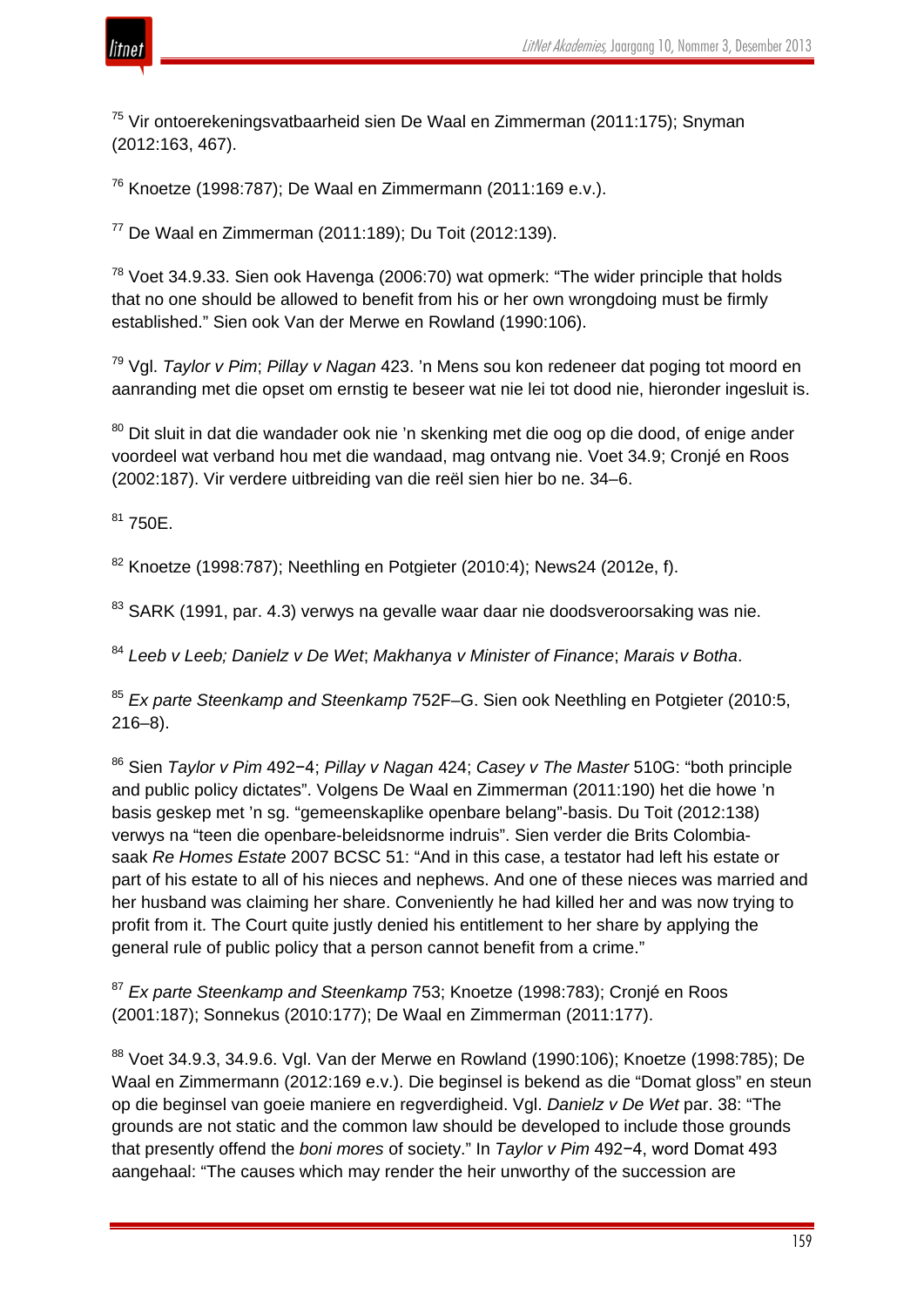

indefinite, and the discerning of what may or may not be sufficient to produce this effect depends on the quality of the facts and circumstances. But if there should happen any other case where good manners and equity should require that an heir should be declared unworthy, it would be just to deprive him of the inheritance."

<sup>89</sup> *Ex parte Steenkamp and Steenkamp;* Knoetze (1998:784); SARK (1991, par. 4.3).

<sup>90</sup> Sonnekus (2010:176).

 $91$  2010:179. Hy steun in dié verband op die Nederlandse en Engelse reg. Sien ook die verwysing na *D* 24.3.10.1 en *D* 47.2.12.1 wat bepaal dat niemand 'n vorderingsreg verkry op grond van eie afkeurenswaardige gedrag nie.

 $92$  Vgl. hier bo ne. 33–5; SARK (1991, par. 4.3).

93 Sien die bespreking hier onder par. 6.2.

<sup>94</sup> *Caldwell v Erasmus*; *Ex parte Vonzell* 125; Van der Walt en Sonnekus (1981*:*35); Sonnekus en Van der Walt (1992:147).

<sup>95</sup> Swart (1998:17) berig: "Gierige vroue moor hulle mans ál meer". Sien ook Meyer (2001); Van Wyk (2012); Strydom (2013).

 $96$  Sien Mulder (2002) vir 'n drievoudige gesinstragedie. Fourie (2011) berig oor 'n vrou wat haar seun en kleinkind vermoor. Sy rapporteer vervolgens: "Dié voorval is die derde gesinsmoord in minder as 'n week." Vgl. verder Legal briefs van 21−25 Julie 2013 waar elke dag van die week oor 'n ander gesinsmoord berig is.

 $97$  Legal briefs (2013a–d).

98 SARK (1991, par. 4.7) sê selfs dat die wandader onwaardig is totdat die teendeel bewys is. Vgl. Van der Walt en Sonnekus (1981:30 e.v.).

99 SARK (1991: par. 4.8). Vgl. ook Beeld (2013c).

<sup>100</sup> Sien die sake in n. 31 hier bo.

<sup>101</sup> Sien Liebenberg (2012) i.v.m. die argumente in die Lotter-kinders se aansoek.

 $102$  Swanepoel (2010) wat berig oor die vrylating van 'n moordenares. Sien ook Prince (2007b); Sarie (2009) vir Chatburn se vrylating.

<sup>103</sup> Burgers en Swart (2012). In *Marais v Botha* par. 6 bevind die hof dat die redes vir die moord "calculated murder, financial greed and gain" was. Vgl. verder Umar (2009) vir die *Lotter-*saak; Swart (1998:17).

<sup>104</sup> De Waal en Zimmerman (2011:173); Corbett e.a. (2001:81); *Caldwell v Erasmus*; *Gafin v Kavin*; *Ex parte Meier*.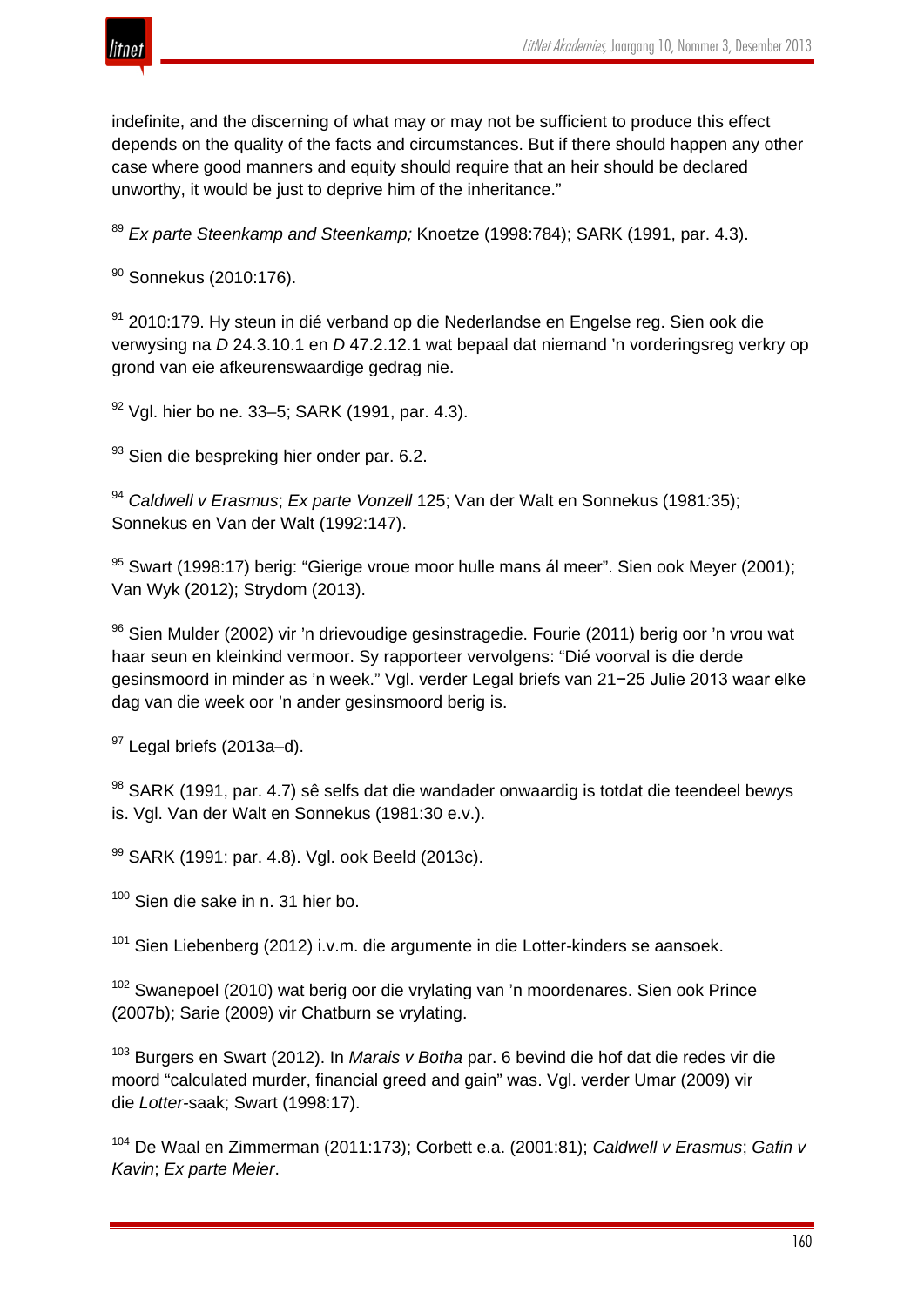

<sup>105</sup> Die probleem kan selfs nog groter wees as van hierdie misdade nie soms gefnuik word nie. News24 (2013c) berig oor 'n ma, kinders en twee sluipmoordenaars wat 'n komplot smee om haar man te vermoor. Sien ook Liebenberg (2012) waar 'n vrou beplan het om haar verloofde en sy suster te vermoor sodat sy kon erf.

<sup>106</sup> Gades kan ook gades wees ingevolge die Civil Union Act 17 van 2006 of die Wet op die Erkenning van Gebruiklike Huwelike 120 van 1998. Vgl. ook News24 (2012d) waar 'n man sy suster en swaer vermoor; Slabbert (2012) wat berig oor 'n voorval waar die vrou en aangenome seun deur haar man doodgeskiet is.

<sup>107</sup> *Bosch v The State* [2001] BWCA 4; [2001] 1 BLR 71 (CA); *S v Mapeyi* [2012] ZAWCHC 256; Swart (1998:17) berig oor vroue wat hulle mans vermoor. Vgl. in die algemeen Van der Westhuizen (2002); Basson (2004:2); Tancred (2005a en b); Van der Merwe (2013); Bürger (2013); Kemp (2013a).

 $108$  Kahn (2003:37 e.v.).

<sup>109</sup> 2008 2 SASV 355 (K). Sien Breytenbach (2008) wat berig oor die motief vir die moord.

<sup>110</sup> Sien ook *Die Burger* (2013b) waar berig word oor 'n geval waar die lang arm van die gereg 'n man wat sy vrou agt dae ná hulle troue vermoor en in die tuin begrawe het, ingehaal het. Die man het die moord vir twee jaar geheim gehou. Sy vrou het ná haar ma se dood £150 000 (omtrent R2 miljoen) geërf. Hy het reeds meer as £65 000 (omtrent R910 000) van die erfgeld bestee toe die polisie hom aangekeer het.

<sup>111</sup> *S v Ferreira*; *S v Petersen*; *S v Marais*; *Danielz v De Wet; S v Maqubela* (deels verhoorde saak). Sien ook Basson (2004:2) en Bürger (2012) wat berig oor die oënskynlike selfmoord van 'n bekende en welgestelde bokteler van die dorp wat 'n onverwagse wending geneem het.

<sup>112</sup> Jonker (1998). In haar artikel "Geweld: Vroue swyg" voer Schroder (2011) aan dat gesinsgeweld geslag-spesifiek is deurdat dit meestal geweld deur mans teenoor vroue behels. Vgl. ook Williams (2012).

<sup>113</sup> 2004 2 SASV 454 (HHA); sien ook *S v Wiid* 1990 1 SASV 561 (A); *S v Arnold* 1995 3 SA 256 (K); *S v Henry* 1999 1 SASV 13 (HHA); *S v Mnisi* 2009 2 SASV 227 (HHA).

<sup>114</sup> Lg. het die vraag laat ontstaan of niepatologiese ontoerekeningsvatbaarheid (die mishandelde-vrou-verskynsel) as verweer naas noodweer erken moet word. Matthee (2009); Williams (2012).

<sup>115</sup> 2010 12 BCLR 1233 (KH). Sien *Marais v Botha* [2008] ZAWCHC 111 vir die siviele saak. Botha se vonnis is intussen verminder na 20 jaar: Nel (2011). Sien ook Malan en Sauer (2004).

<sup>116</sup> 1998:17.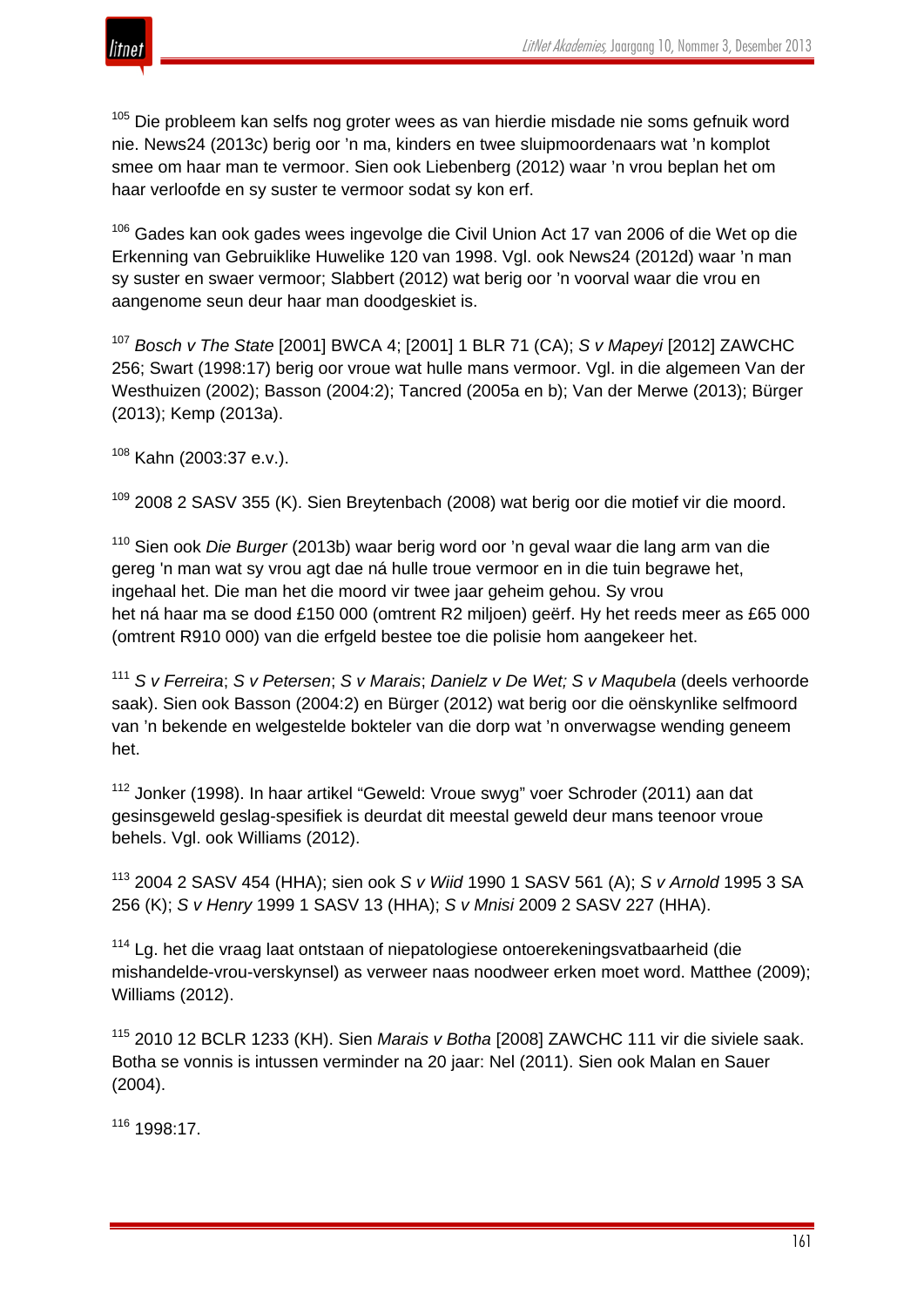

<sup>117</sup> Die moord is in 1993 gepleeg, maar het eers jare later op die lappe gekom nadat Lombard 'n vriend daarvan vertel het.

<sup>118</sup> Dit is egter nie altyd die geval dat 'n vrou self die moord pleeg en dan die verweer opper nie: vgl. *S v Marais*; *S v Ferreira* vir sameswering.

<sup>119</sup> 2005 2 SASV 42 (W). Twee vroue wat ook self die daad volvoer het, is Kidson wat haar man vermoor het en Leeb wat haar man doodgeskiet het om sy versekeringsgeld te bekom. Vgl. Swart (1998:17).

<sup>120</sup> Die hof sal die moontlikheid of feit dat sy mishandel is, by vonnisoplegging in ag neem. *S v Henry*; Basson (2004:2); Schroder (2011).

 $121$  'n Verweer van provokasie of selfverdediging sal nie stand hou indien die vrou die moord beplan het nie.

<sup>122</sup> 472g, 472h. Sien *Osland v The Queen* [1998] HCA 75; 197 CLR 316; 159 ALR 170; 73 ALJR 173.

<sup>123</sup> 2010 1 SASV 411 (HHA).

<sup>124</sup> *S v Viljoen*; *Ex parte Vonzell*; *Nell v Nell*. Vgl. ook Van der Westhuizen (2002).

<sup>125</sup> Sien Tancred (2005a en b) wat berig "Bolandse 'Rooi Moer' 'n 'maniak'– Sy vrou was vir hom ''n trofee'".

<sup>126</sup> [2002] 4 All SA 10 (HHA); Viljoen en Otto (2013); News24 (2012c).

<sup>127</sup> Sien ook *Beeld* (2013a) waar berig word oor Nothnagel wat sy twee kinders skiet en daarna homself. Sien verder *Horn v Horn* 1995 1 SA 48 (W); Viljoen en Otto (2013); Scholtz en Wondergem (2013) waar die man selfmoord pleeg.

<sup>128</sup> Van Buul (2009) waar 'n man lewenslank tronk toe gestuur word ná moord op sy vrou en skoonma. Vgl. Swart (1998:17) vir strawwe opgelê vir vrouemoordenaars; Otto (2012); Van der Westhuizen (2002) waar 'n man tot huisarres gevonnis is nadat hy sy vrou doodskiet het.

<sup>129</sup> *Taylor v Pim*; *Ex parte Wessels and Lubbe*.

<sup>130</sup> *Danielz v De Wet*; *Marais v Botha*; *Leeb v Leeb.*

<sup>131</sup> *Du Toit v Standard General Insurance Co Ltd.* Sien die berig deur Van der Westhuizen (1997) in dié verband.

 $132$  Hy word vyf jaar nadat sy vrou wreed vermoor is en hy miljoene aan polisbetalings geëis het, aangekla en skuldig bevind aan moord en vervalsing van haar testament. Sien Kahn (2003:39 e.v.) vir 'n volledige bespreking van dié moordsaak.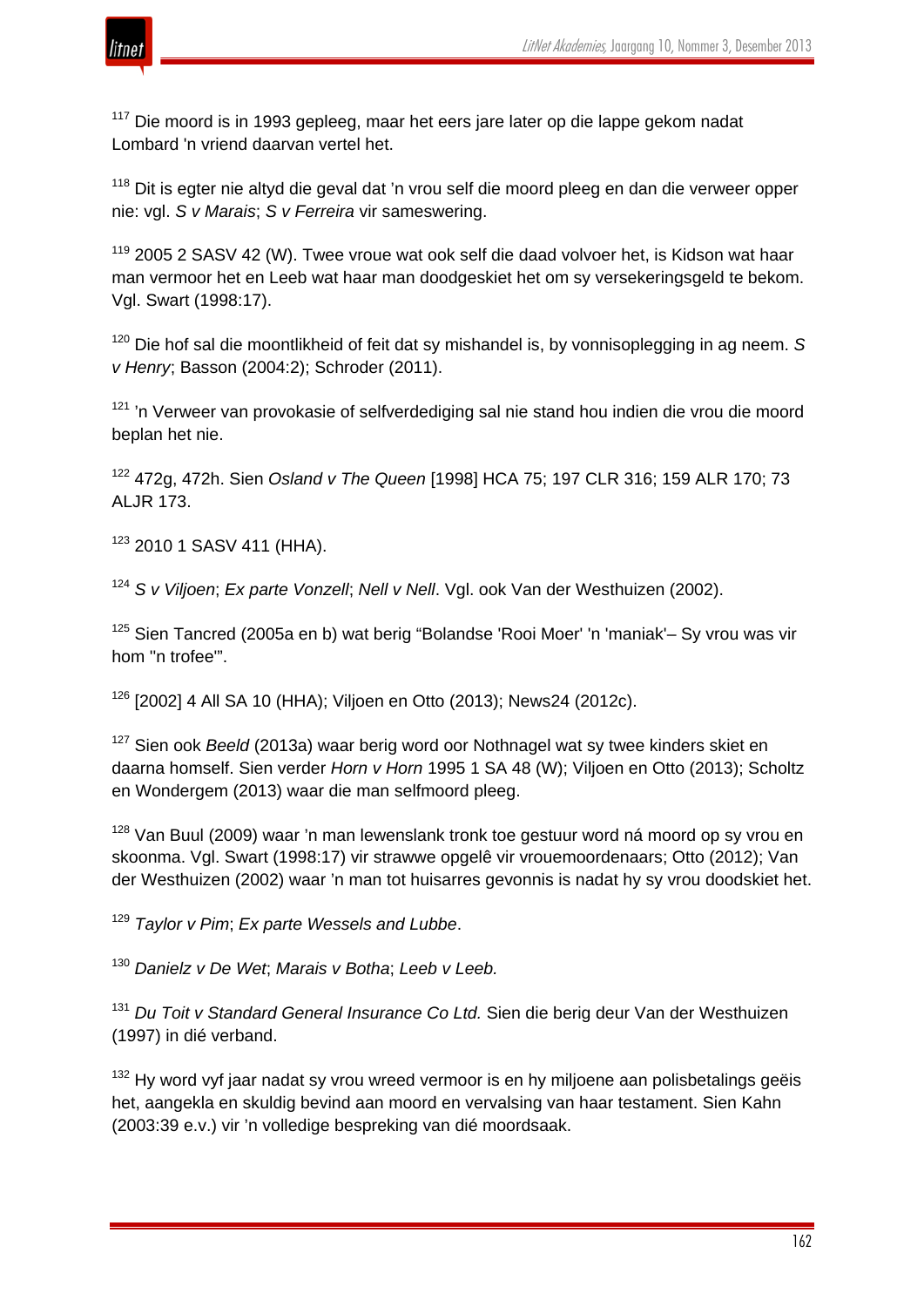

<sup>133</sup> Uit 'n privaatregtelike oogpunt sal dit steeds beteken dat die boedels oopval: *Ex parte Wessels and Lubbe*. Die dader het die vrou en hulle kinders vermoor en daarna selfmoord gepleeg. Sy familie is nie bevoeg om van die erflater te erf nie, aangesien hy onwaardig is. Die oorledene se helfte verdeel tussen haar intestate erfgename en sy helfte tussen sy afstammelinge. Die beginsels is in alle siviele sake streng toegepas. Sien Cronjé en Roos (2002:182–98) vir 'n bespreking van toepaslike sake.

<sup>134</sup> 2009 6 SA 42 (K). Sien Sonnekus (2010:175) vir 'n volledige ontleding van dié hofsaak. Vgl. verder Joffe (2009); Curlewis (2010:4); De Bruin (2009) wat rapporteer: "De bloedige hand en neemt geen erf" met verwysing na *Danielz v De Wet.*

135 2001 2 SA 1251 (D).

<sup>136</sup> Sien die volledige bespreking deur Havenga (2006:60 e.v.); Cronjé en Roos (2002: 181).

<sup>137</sup> 1999 2 ALL SA 588 (N). Vgl. ook in die algemeen Stoica (2012); Cronjé en Roos (2002:201).

<sup>138</sup> *Ex parte Wessels and Lubbe*; *Ex parte Vonzell* 126B–E; *Nell v Nell*; *Casey v The Master* 506I–J.

<sup>139</sup> Die saak het heelwat bespreking uitgelok: sien Du Toit (2012:137 e.v.); De Waal en Zimmerman (2011:173−8). Voor *Leeb v Leeb* is algemeen aanvaar dat die vrou wel geregtig is op haar deel van die boedel in die geval van 'n huwelik binne gemeenskap van goed. Vgl. Joffee (2009); Sonnekus (2010:175); Curlewis (2010:5).

<sup>140</sup> De Waal en Schoeman-Malan (2008:128−9).

<sup>141</sup> Par. 11.

<sup>142</sup> Eie kursivering.

<sup>143</sup> 2002 3 SA 85 (N) 92C–E.

<sup>144</sup> Prince (2007a). Daar moet op koerantberigte in hierdie verband gesteun word. Sien Cruywagen (2013); Schroeder (2013).

<sup>145</sup> Phaliso en Naidoo (2009). Vgl. ook Cruywagen (2013): "And Effendi has taken instructions from prison from his jailbird mother via her attorney to spearhead a court application … This ugly row has prompted Taliep's sister … to speak out about this matter and she lashed out at convicted killer Najwa for calling the shots behind bars."

<sup>146</sup> Vervanging deur my eie woorde.

<sup>147</sup> Vgl. *Ex parte Steenkamp and Steenkamp* (die meester); *Ex parte Vonzell* (eksekuteur); *Taylor v Pim* (suster van die oorledene); *Gafin v Kavin* (eksekuteur). In geval van onsekerheid kan die eksekuteur die hof nader vir 'n verklarende bevel of, in gepaste omstandighede, by wyse van 'n tussenpleitgeding toetree.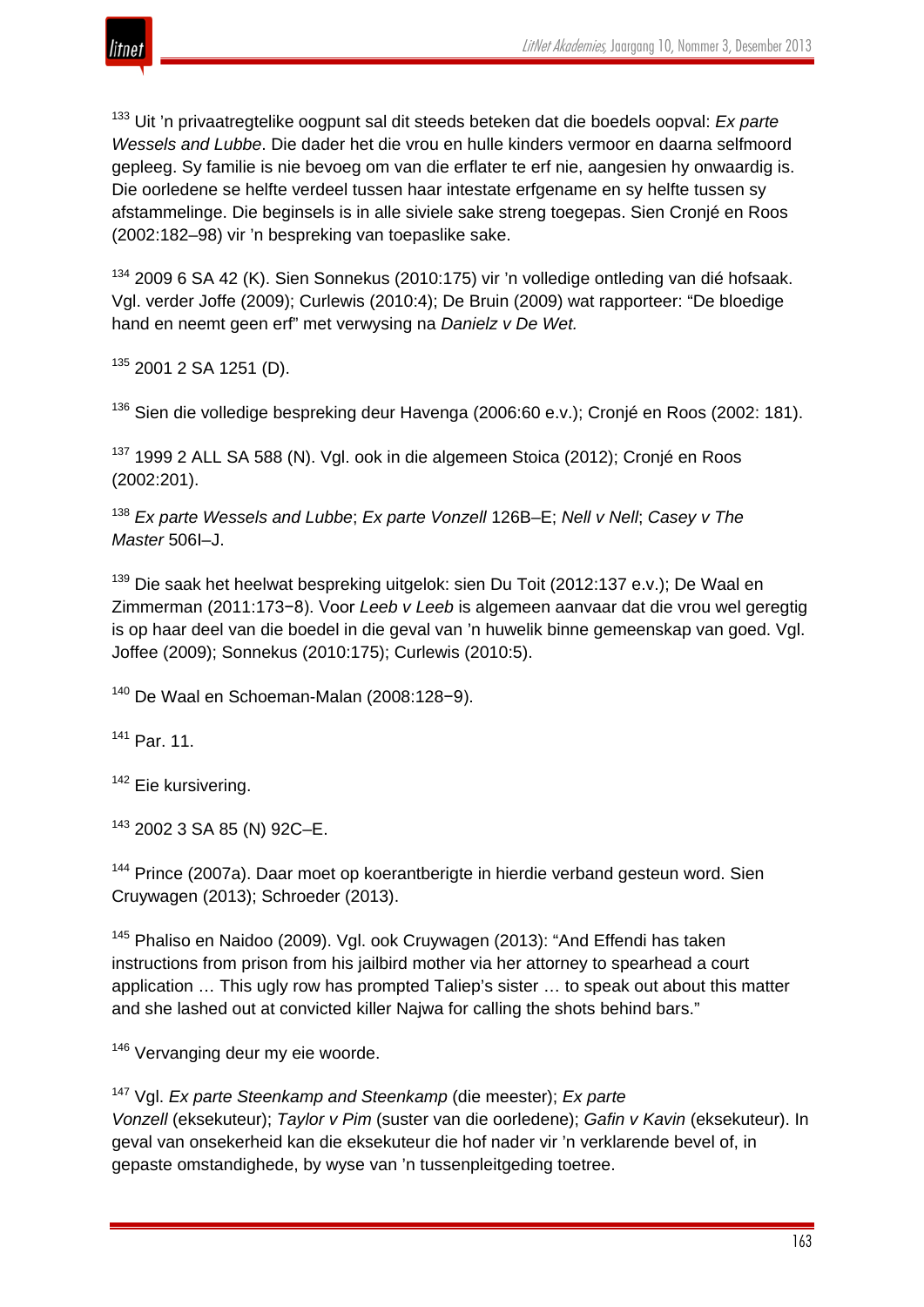

<sup>148</sup> *The Times of Malta* (2012); sien ook Stoica (2012); News24 (2011b).

<sup>149</sup> Vgl. Slabbert (2012) wat rapporteer oor 'n voorval waar 'n vrou en haar aangenome seun doodgeskiet is; De Lange (2005:6) wat berig oor drie gesinsmoorde wat binne drie weke gepleeg is. Huisgenoot (2010b) berig "Gesinsmoorde: 3 ma's praat oor hartseer"; Fourie (2011); Pretorius (2013).

<sup>150</sup> Beeld (2013a); Zwecker (2013).

<sup>151</sup> [2008] 4 All SA 132 (HHA). In *Gafin v Kavin* skiet die man sy vrou en twee kinders dood en wond 'n derde kind. Vgl. ook *Horn v Horn* 1995 1 SA 48 (W) en News24 (2013b) wat berig oor 'n pa wat sy gesin vergiftig.

<sup>152</sup> [2011] ZASCA 36 par. 94; De Lange (2005:6); Malan (2012); Scholtz (2013:6–8).

<sup>153</sup> Vgl. ook Morkel (2013).

<sup>154</sup> Strydom (2011). Sien ook Fourie (2011) i.v.m. 'n vrou wat haar eie seun en kleinseun vermoor.

<sup>155</sup> Louw (2002); Jordaan (2009); Pretorius (2013); Scholtz (2013:6–8); Fitzpatrick (2013:102); *Horn v Horn*; *Velcea and Mazãre v Romania* 64301/01 wat voor die Europese hof vir menseregte dien.

<sup>156</sup> 1954 2 SA 225 (O). Die beginsels wat hier bespreek word, het gehandel oor die posisie in die intestate erfreg soos toegepas voor die inwerkingtreding van die Wet op Intestate Erfopvolging.

 $157$  1952 4 SA 43 (T).

 $158$  (2012:5).

<sup>159</sup> Bekend as *commorientes*. Sien De Waal en Schoeman-Malan (2008:12). Vgl. SA Law (2010).

<sup>160</sup> Sien die bespreking in par. 7 hier onder.

<sup>161</sup> *Ex parte Wessels and Lubbe;* SARK (1991, par. 4.14, 23) beveel aan dat die hof wel verwytbaarheid en vergifnis in ag moet neem. Die voorstelle is nie aanvaar nie.

<sup>162</sup> Vgl. Knoetze (1998:783).

<sup>163</sup> *Caldwell v Erasmus*.

 $164$  Sien die bespreking hier onder par. 8 oor representasie van 'n onwaardige persoon in art. 1(7) van die Wet op Intestate Erfopvolging. 'n Minderjarige onder die ouderdom van 16 kan nie 'n testament verly nie.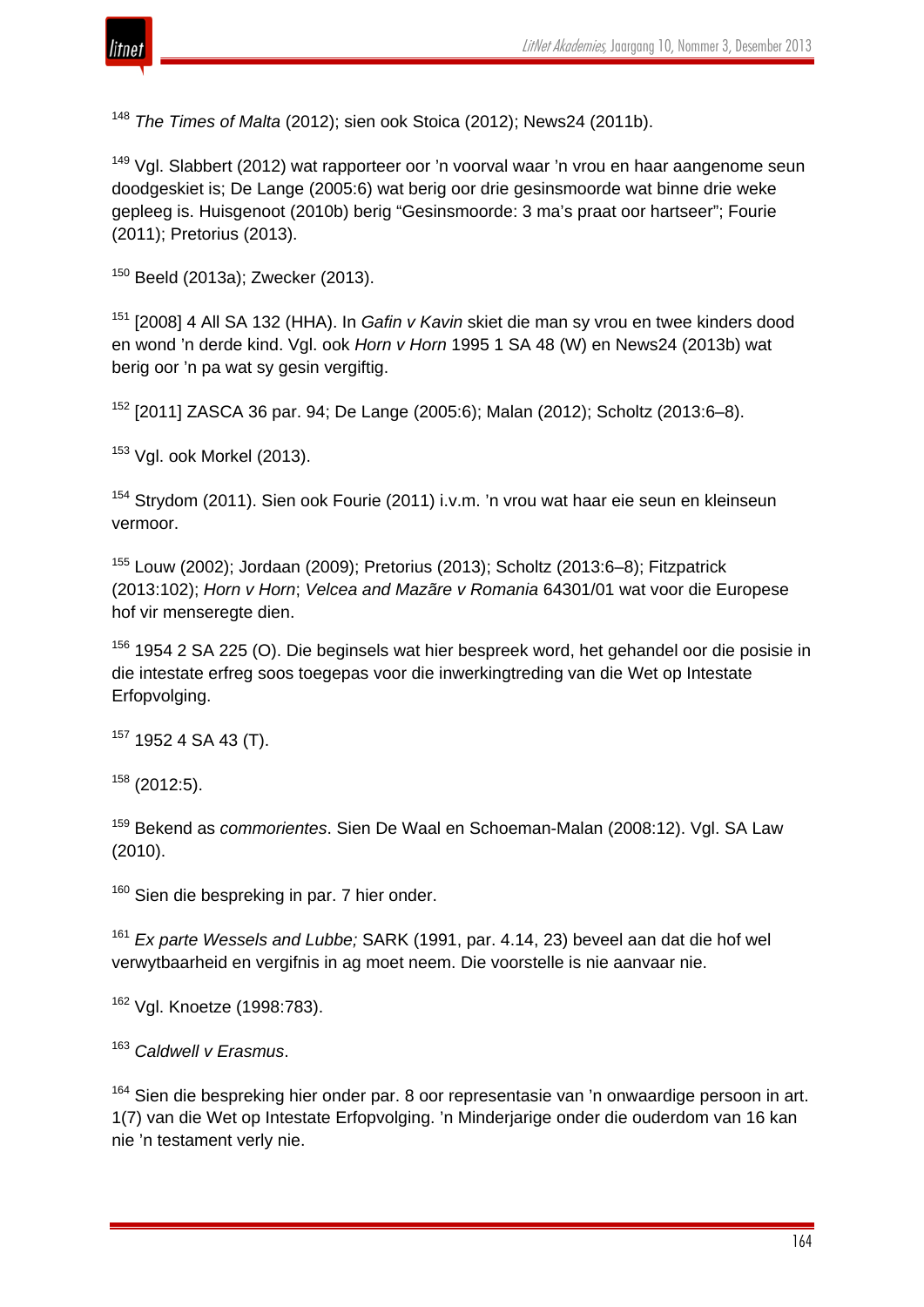

 $165$  Pitt (2013) wat berig: "Man who killed parents for £230,000 estate was 'ultimate ungrateful son'". Sien ook Keppler (2004:23); Steenkamp (2012a); Van Wyk (2012); Umar (2013).

<sup>166</sup> Dit was ten aanskoue van sy jonger broer en niggie. Hy het dié twee kinders vir jare afgedreig om te swyg oor wat gebeur het. Dit is onverklaarbaar hoe die seun geërf het in die lig van die doodsdreigemente wat hy gemaak het. Vgl. ook Coetzee (1999) wat berig oor 'n man van Bloemfontein wat sy pa laat vermoor het. Hy het twee lewenspolisse van byna R4 miljoen op sy eie lewe uitgeneem. Die seun en sy ma het daarna sy doodsertifikaat vervals om die polisie te ontduik. Vgl. ook Gunning (2009); Legal briefs (2013); Keppler (2004).

<sup>167</sup> Saaknr. SS 217/05 (K). Keppler (2004:23) rapporteer oor 11 minderjariges wat hulle ouer of ouers vermoor of ernstig aangerand het tussen 2000 en 2004.

<sup>168</sup> Sien Smit (2007) i.v.m. die moord op dr. Anwar Kadwa en sy vrou.

<sup>169</sup> Sien ook Huisgenoot (2010a) wat oor dié moord berig. Vgl. verder Hindustan Times (2010); Legal briefs 2013 wat berig oor 'n 14-jarige kind wat vir waarneming verwys is nadat hy sy ouers vermoor het.

<sup>170</sup>[2012] ZAKZDHC 50. Vgl. ook Gunning (2009) vir 'n seun van Stilbaai wat na bewering sy pa geskiet het.

<sup>171</sup> Vir regverdigingsgronde en verwere sien par. 5 hier onder.

 $172$  Broughton (2009).

 $173$  1995 2 SASV 331 (D).

 $174$  Hy was derhalwe bevoeg om van sy ma en grootouers te erf.

<sup>175</sup> Van Rooyen (2013c) berig: "Nadat ds. Willem Brits (60) vir sy seun Martin (28) gesê het dat een van sy ander seuns 'n plaas gaan erf, het Martin besluit om sy gesin uit te wis om te kan erf, sê die staat."

<sup>176</sup> Swart (2012).

<sup>177</sup> News24 (2012e, f).

 $178$  Sien Van Rooyen (2012) oor die moord; (2013) waar berig word dat die oorledenes se boedel R23 miljoen is.

 $179$  1980 3 SA 154 (T) 156. Met verwysing na Voet 34.9.7 bevind die hof dat hy wel van sy pa kan erf.

 $180$  Die seun se ma, twee broers en suster het aansoek gedoen dat hy wel geregtig is om te erf. Sien Cronjé en Roos (2002:190).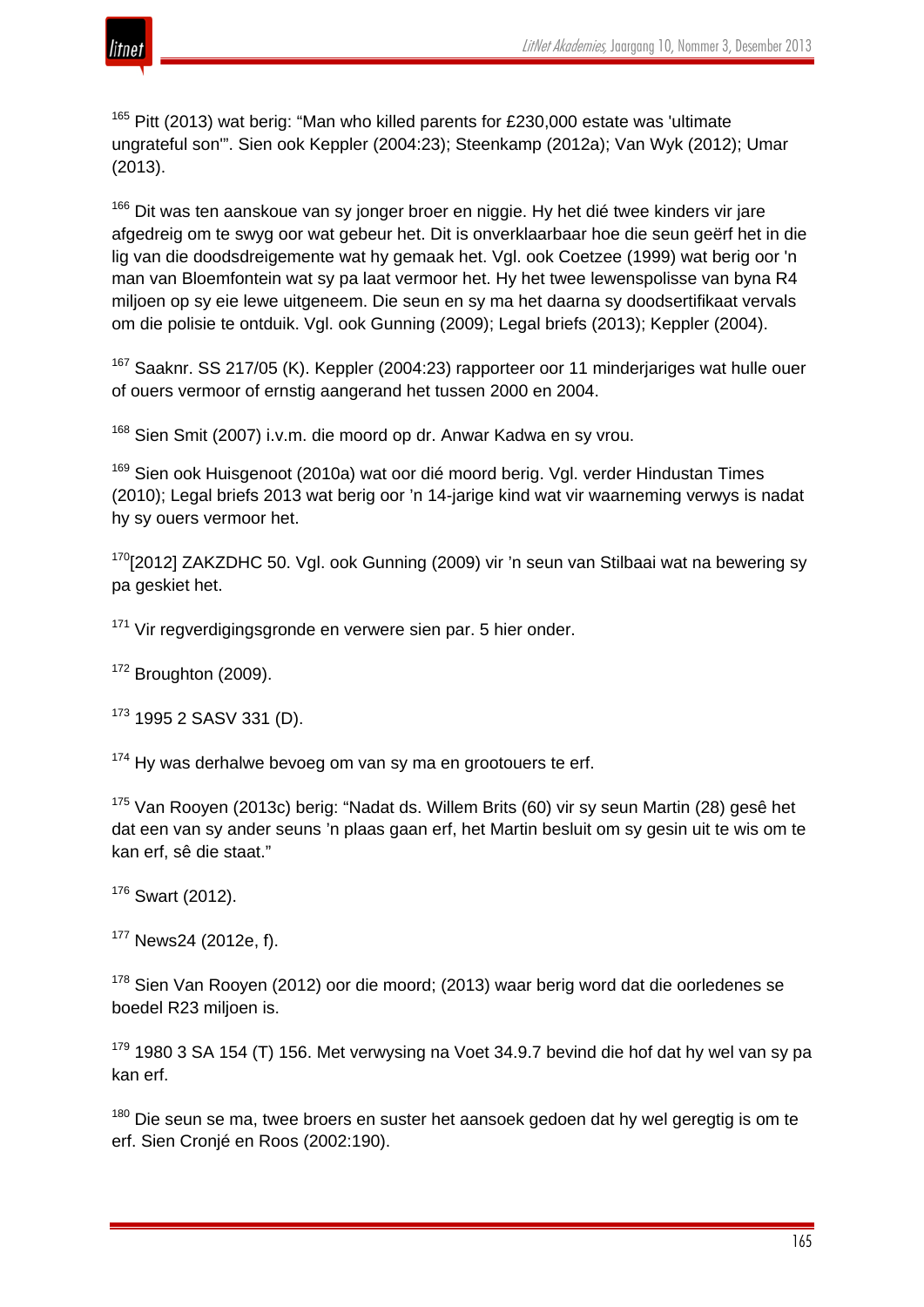

<sup>181</sup> Jeugdigheid en geestesongesteldheid kan as verwere dien. Sien ook Keppler (2004:23). Vgl. Aylwin (2010) se bespreking van *Pinché v Fournier*.

<sup>182</sup> Sien Mulder (2002).

<sup>183</sup> Steenkamp (2012). Van Rooyen (2013a); *Die Burger* (2013a).

 $184$  Steenkamp (2013a).

<sup>185</sup> Hierdie saak bewys hoe kompleks die toepassing van die erfreg-beginsels kan wees. Vgl. ook *Smith v Pretorius* 2012 ZAFSHC 161 vir die volgorde van dood.

<sup>186</sup> Die oupa is natuurlik 'n nabyverwant van die vermoorde en indien bevind word dat die dood wederregtelik en opsetlik deur 'n familielid veroorsaak is, is dié persoon ook onbevoeg om van sy oupa te erf. Vgl. Kemp (2013b).

<sup>187</sup> Steenkamp (2013a en b). Sien ook *Ex parte Steenkamp and Steenkamp* 753 en die *Caldwell-*saak.

<sup>188</sup> Sien Liebenberg (2009); Broughton (2009). Die suster van die moordenaars weier om enige kontak te hê met "die bloedige hande" wat haar ouers van haar gesteel het. Vgl. Rapport (1998) in die algemeen oor onderhoud uit die boedel.

<sup>189</sup> News24 (2009): "Nicolette and Hardus Lotter, accused of killing their parents, may not use the deceased couple's money to pay their defence team, the Durban High Court ruled on Friday. Judge Vivienne Niles-Duner dismissed their application in this regard with costs, saying an accused could not benefit from his or her own crime."

<sup>190</sup> Van Wyk (2012).

 $191$  Sien Scholtz (2013) waar die oupa van die minderjarige onderneem het om hom by te staan.

<sup>192</sup> *S v Nursingh*; *Ex parte Meier*; SA Law (2012).

<sup>193</sup> Beeld (2013a). Beeld (2013b) berig oor 'n vrou wat tereg staan op 'n klag van moord op haar baba en selfmoord pleeg.

<sup>194</sup> 1986 ZASCA 52.

 $195$  Sien Tempelhoff (2006) vir die emosionele uitbarsting deur die pa van 'n vermoorde kleuter. Sien ook News24 (2012a) i.v.m. Jansen en Barnard wat verskyn het op 'n klag van moord op hulle vyfjarige seuntjie; Van Heerden (2012).

 $196$  Hy is Jacobs se derde kind wat in minder as 'n dekade dood is. Al drie was twee jaar of jonger ten tye van hulle dood. Sien Strydom (2012).

<sup>197</sup> Bekend as "aldikarb" of "two-step".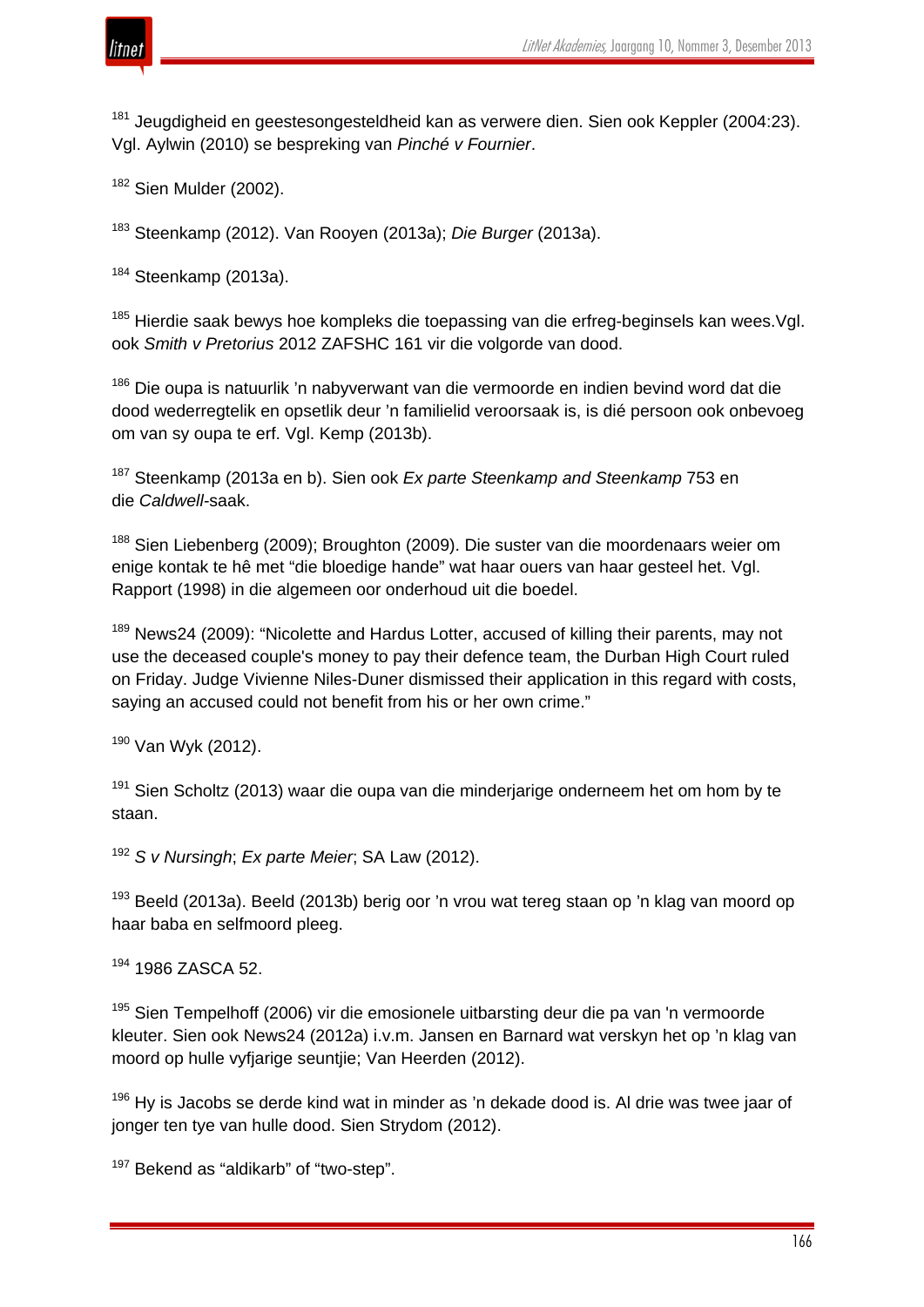

<sup>198</sup> News24 (2013a). Sien ook Otto (2011).

<sup>199</sup> Venter (2012). Rudman en Schoeman is skuldig bevind aan die moord van hulle seuntjie. Vgl. ook Otto (2013a en b); Fourie (2012).

<sup>200</sup> Vgl. ook *Caldwell v Erasmus* waar die vermoorde seun (slagoffer) van sy grootouers geërf en dus 'n boedel nagelaat het.

 $201$  News24 (2011). Die pa sal later verhoor word.

<sup>202</sup> Van der Merwe en Rowland (1990:105); *Gafin v Kavin* 1108; *Ex parte Meier* 156. 'n Man wat sy dogter as 'n inbreker aansien en haar doodskiet sal dus steeds van haar kan erf. Vgl. De Nysschen (2004:1) i.v.m. "Oud-Bok skiet dogter per ongeluk: Sien haar in donker vir motordief aan", en Lombaard (2012) wat berig oor 'n pa wat sy 8-jarige dogter per ongeluk skiet. Indien 'n persoon aan strafbare manslag skuldig bevind word, tree die "bloedige hand" reël egter outomaties in werking.

<sup>203</sup> *S v Nursingh*; Snyman (2012:3−4). Nie alle misdade is deliktueel onregmatig nie en nie alle deliktuele eise sal misdade wees nie. Sien ook Neethling en Potgieter (2010:7).

<sup>204</sup> *Taylor v Pim*; Sien ook BBC News (1995); CNN News (1997). *S v Shaw* waar die man in appèl onskuldig bevind is en hy nou miljoene van die staat eis: vgl. Peters (2013).

 $205$  (2012:4).

<sup>206</sup> Eie kursivering.

<sup>207</sup> SA Law (2012) waar op die webblad *Justanswer* 'n navraag gerig word deur een van die oorledene se dogters i.v.m. haar suster wat haar ma vermoor het se bevoegdheid om te erf. Sy is gearresteer vir die misdaad, maar vir waarneming verwys. Daar is bevind dat sy nie bevoeg is om verhoor te word nie.

<sup>208</sup> Snyman (2012:105, 184); Van der Berg (2006); Mosamo (2013).

 $209$  Snyman (2012:101). Provokasie word nie as afsonderlike verweer erken nie.

<sup>210</sup> Malan en Sauer (2004). Die mishandelde-vrou-sindroom is in *S v Ferreira* as verweer geopper en daar is aangevoer dat sy uit selfverdediging opgetree het. In *S v Marais* par. 1 word bevind: "Her case is agonising because it raises the horrific spectre of domestic violence and, in particular, the dilemma of an abused woman who may resort to murdering her partner by engaging others to kill him." Vgl. *S v Steyn* waar die mishandelde-vrousindroom as verweer slaag. Sien ook Peters (2013) waar Shaw die staat dagvaar nadat hy onskuldig bevind is.

<sup>211</sup> Toerekeningsvatbaarheid is 'n voorvereiste vir skuld. Snyman (2012:167). Die misdadiger kan ontoerekeningsvatbaar wees weens geestesongesteldheid, jeugdigheid of 'n patologiese toestand (skulduitsluitingsgronde). Vgl. ook *S v Steyn*.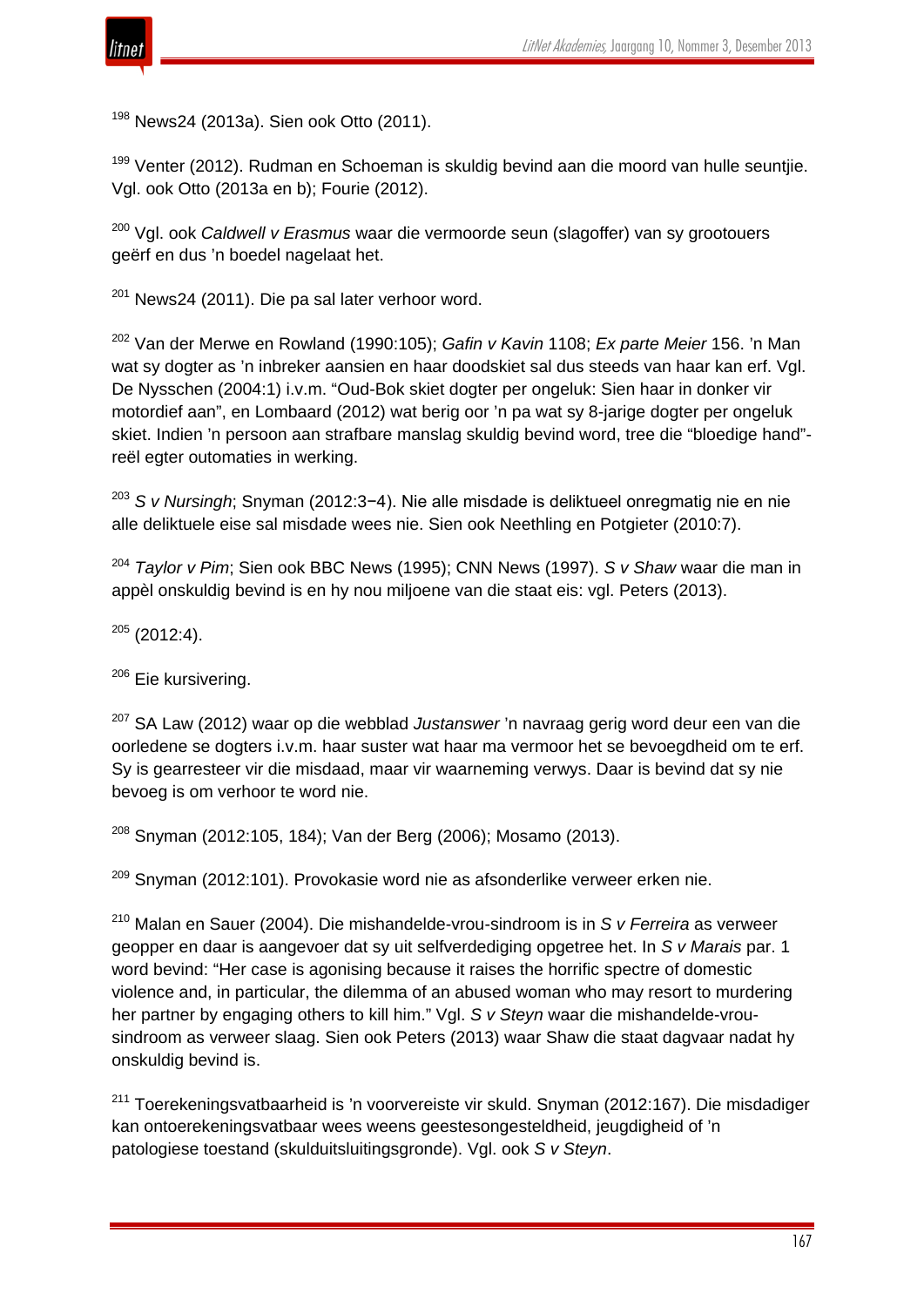

<sup>212</sup> *S v Engelbrecht*; De Waal en Zimmermann (2011:174, 180).

 $213$  De Waal en Zimmermann (2011:180) noem ook dronkenskap, dwelmverslawing, woede of provokasie. Vir niepatologiese ontoerekeningsvatbaarheid sien Snyman (2012:167). Hy wys daarop dat emosionele stres en woede nie altyd provokasie is nie. Dit beteken dat 'n persoon wat byvoorbeeld 'n ander se dood regmatig binne die perke van noodweer veroorsaak het, nie onwaardig sal wees om te erf nie. Net so sal iemand wat nie die vereiste opset kan vorm nie, nie as onwaardig geag word nie. Vgl. Snyman (2012:467).

<sup>214</sup> Snyman (2012:33,106). Vir gevalle waar die verweer aanvaar is, sien *S v Arnold*; *S v Nursingh; S v Wiid*; *S v Steyn*.

 $215$  Snyman (2012:467). Vgl. ook i.v.m. genadedood SARK (1991, par. 4.19): Jones (2011).

<sup>216</sup> De Waal en Zimmermann (2011:181) met verwysing na die *Casey*−saak 511C−D.

<sup>217</sup> Dit kan natuurlik gebeur dat 'n persoon onskuldig bevind word aan 'n misdaad, maar steeds ingevolge die privaatregtelike beginsels nie deur sy onregmatige daad bevoordeel kan word nie. Sien De Waal en Zimmermann (2011:181) en Snyman (2012:3−4) se bespreking van die verskil tussen toerekeningsvatbaarheid en onregmatigheid.

<sup>218</sup> Sien Aylwin (2010) i.v.m. 'n geestesongestelde seun wat sy ma en pa vermoor het. Daarna volg 'n siviele geding om hom onbevoeg te verklaar om te erf: *Piché* v *Fournier.*

<sup>219</sup> [2011] ZAKZPHC 32.

<sup>220</sup> Tensy op 'n oorwig van waarskynlikheid bevind word dat hy wel by haar dood betrokke was.

 $221$  Voet 34.9.7; Van der Merwe en Rowland (1990:105); SARK (1991, par. 4.17); Corbett e.a. (2001:82).

<sup>222</sup> (2011:180) verwys na *Ex parte Meier*. Vgl. ook Snyman (2012:101).

<sup>223</sup> Sien ook De Waal en Zimmermann (2011:181) i.v.m. die teoretiese verskil tussen strafregtelike en deliktuele gronde vir onwaardigheid. Die onderskeid tussen skuld en die handeling word toegelig.

<sup>224</sup> 1980 3 SA 1104 (W).

 $225$  Sien ook Umar (2013) i.v.m. "Mental check for matricide accused" waar 'n 23-jarige man daarvan beskuldig word dat hy sy ma doodgesteek het, maar verwys is vir waarneming.

<sup>226</sup> 1980 3 SA 154 (T) 156. Sien Cronjé en Roos (2002:190).

<sup>227</sup> Vgl. egter Adams (2013) wat rapporteer oor 'n geval in Desember 2009 in Virginia waar 'n seun sy ma vermoor het: "Could her killer still receive his inheritance? The Virginia Supreme Court recently ruled he cannot. He had suffered most of his life from mental illness, including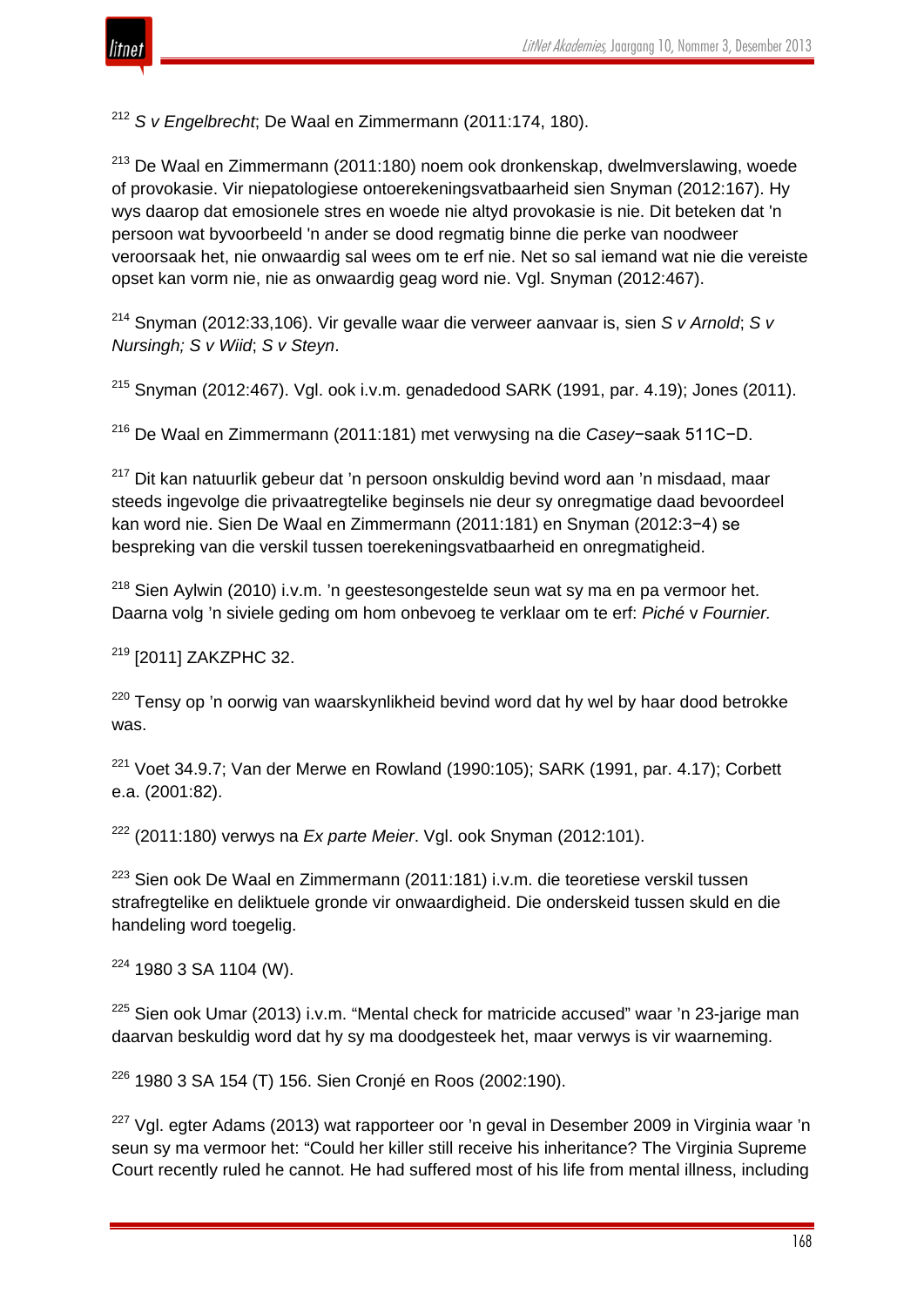

paranoid schizophrenia, and a judge soon after ruled he could not be held criminally responsible for his actions, according to court records. He has been held in a psychiatric hospital ever since." Daar is nie 'n uitsluiting vir "insanity" in die toepaslike wetgewing nie: "Virginia law prohibits 'slayers' – defined as murderers, voluntary manslaughter convicts and people who evidence shows have committed one of those offenses – from inheriting from or otherwise benefiting from their victims. But it doesn't specify whether the exclusion applies to people who a court, through a finding of not guilty by reason of insanity, has determined didn't know what they were doing was wrong."

<sup>228</sup> Vgl. ook Aylwin (2010) wat aantoon dat die klem val op "intent" en dat 'n persoon wat 'n "mental disorder" het, nie strafregtelik aanspreeklik is nie.

<sup>229</sup> Sien ook Sonnekus en Van der Walt (1992:148); De Waal en Schoeman-Malan (2008:122); Curlewis (2010:5).

<sup>230</sup> Du Toit (2012:152–4).

<sup>231</sup> 592f: Voet 34.9.6.

<sup>232</sup> Sien ook Knoetze (2012); Snyman (2012:467). Zwecker (1990) berig "Pa vermoor uit genade, hoor hof". Vgl. ook Du Toit (2012:154) en Jones (2011) i.v.m. genadedood.

<sup>233</sup> 1975 3 SA 532 (K). Sien ook Sapa (2012).

<sup>234</sup> Jones (2011); Knoetze (2012).

<sup>235</sup> *Carelse v Estate de Vries* (1906) 23 SC 532. In *Van Zyl v Serfontein* 1992 2 SA 450 (K) is die vraag gevra of die eis teen die boedel op die erfgenaam kan oorgaan.

<sup>236</sup> Vgl. *S v Jacobs* 2010 ZAWCHC 434 oor die onderhoud van 'n meerderjarige.

 $237$  Corbett e.a. (2001:71 n. 101) verklaar: "This raises the question in general as to whether an unworthy person … can claim maintenance." Vgl. Du Toit (2012:148).

<sup>238</sup> Sien Keppler (2004:23) en die gevalle wat daar bespreek word.

<sup>239</sup> Die testamentêr aangewysde voog. Indien daar nie 'n voog is nie, sal die meester onderhoud uit die voogdyfonds magtig.

 $240$  Du Toit (2012:150) wys daarop dat die openbare beleid soms sal verg dat daar 'n opweging van belange is. Sien ook Liebenberg (2009) en Malan (2009) wat berig oor die Lotter-moordenaars se suster en haar pyn.

 $241$  Sien Bardeau (2009): "Nicolette argued in court papers that she and Hardus were entitled to maintenance from the estate on the presumption of innocence until proven guilty. She is asking for R1 500 a month and R1 000 a month for Hardus."

<sup>242</sup> Du Toit (2012:148).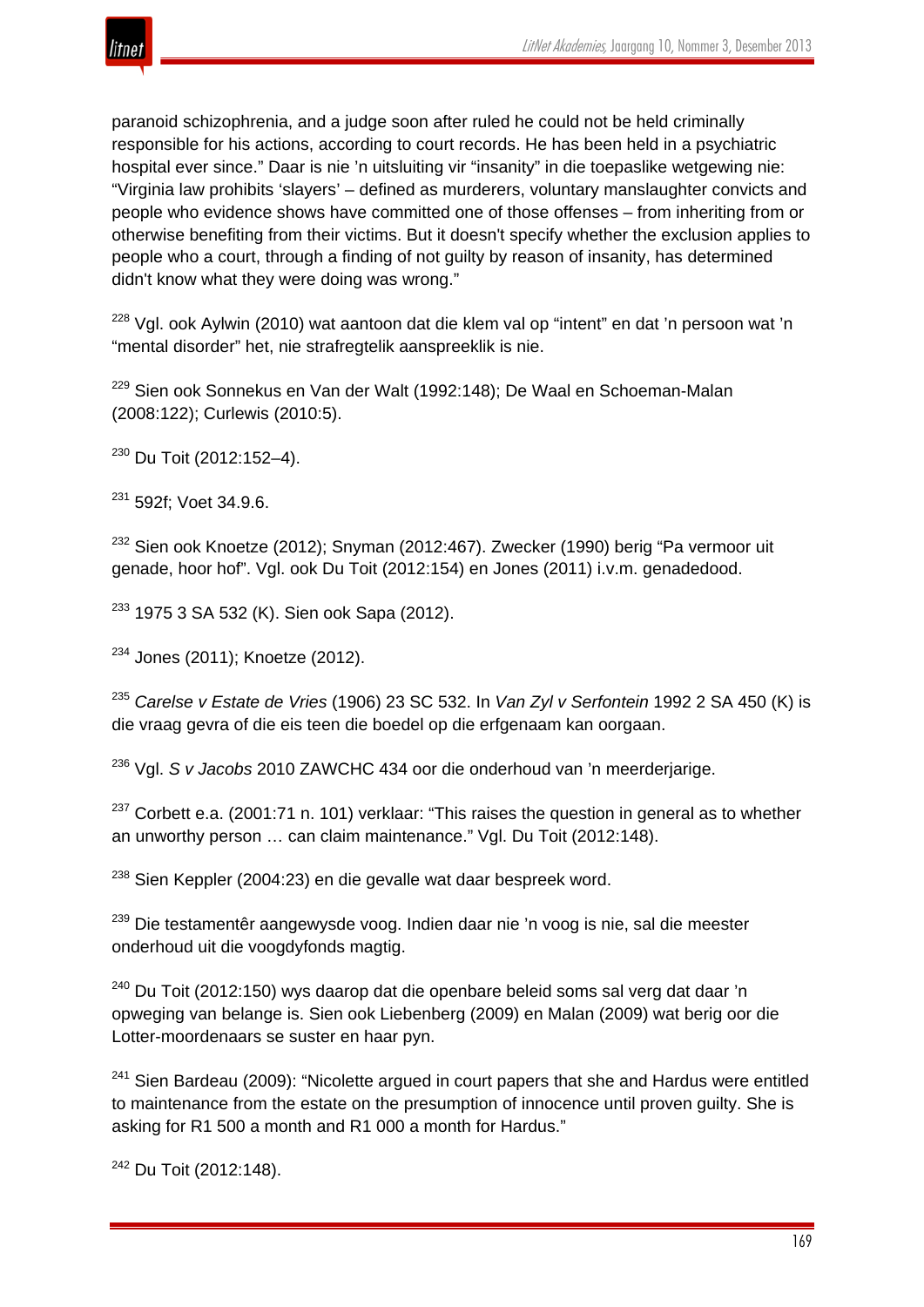

<sup>243</sup> *Ibid*.

<sup>244</sup> *In re Estate Visser* 1133,1135 handel oor onderhoud van afhanklikes uit 'n bestorwe boedel.

<sup>245</sup> Du Toit (2012:150).

 $246$  Kemp (2013a).

<sup>247</sup> Voet 34.9.

 $248$  Corbett (2001:45, 84) vra pertinent na die onderhoud van die langslewende gade.

<sup>249</sup> Du Toit (2012:151). In *Oshry v Feldman* 2010 6 SA 19 (HHA) eis die langslewende gade, wat volgens die testament slegs R150 000 sou erf, onderhoud van die bestorwe boedel. Sy was egter nie 'n onwaardige gade nie.

 $250$  (2001:45, n, 101).

<sup>251</sup> Eie kursivering.

<sup>252</sup> Sien *Botha v Coetzee* [2006] ZAGPHC 193: "Ek vind dit onnodig om te beslis of 'n oorlewende gade ingevolge die Wet tussentydse onderhoud kan vorder. Ek volstaan met die volgende opmerking: Ingevolge artikel 26(1A) van die Boedelwet, 66 van 1965 het 'n eksekuteur die bevoegdheid om voorsiening te maak vir die onderhoud van die oorledene se gesin."

<sup>253</sup> 1952 4 SA 43 (T) 45B, 48F. In *Van der Walt v Flanegan* [2011] ZAFSHC 202 par. 2, 3 word 'n onderhoudseis teen die bestorwe boedel aanhangig gemaak nadat die rekening afgehandel is. Hier was daar egter nie sprake van onwaardigheid nie. Die eis word afgewys. Vgl. verder Du Toit (2012:148).

<sup>254</sup> Du Toit (2012:148). Vgl. ook *Ex parte Hauptfleisch* 5 PH G 11 waar 'n seun eis vir regskoste teen die boedel van sy moeder wat hy vermoor het. Die nominale bedrag vir die eis is wel toegestaan.

<sup>255</sup> (CIV/APN/389/99) [1999] LSCA 120. Die aansoek handel met die reg van 'n aangeklaagde om iemand te begrawe.

<sup>256</sup> Eie kursivering.

<sup>257</sup> News24 (2009).

 $258$  (2012).

<sup>259</sup> Barbeau (2009).

 $260$  Dié eis wat by die hooggeregshof in Durban ingedien is, het meer as R290 000 beloop.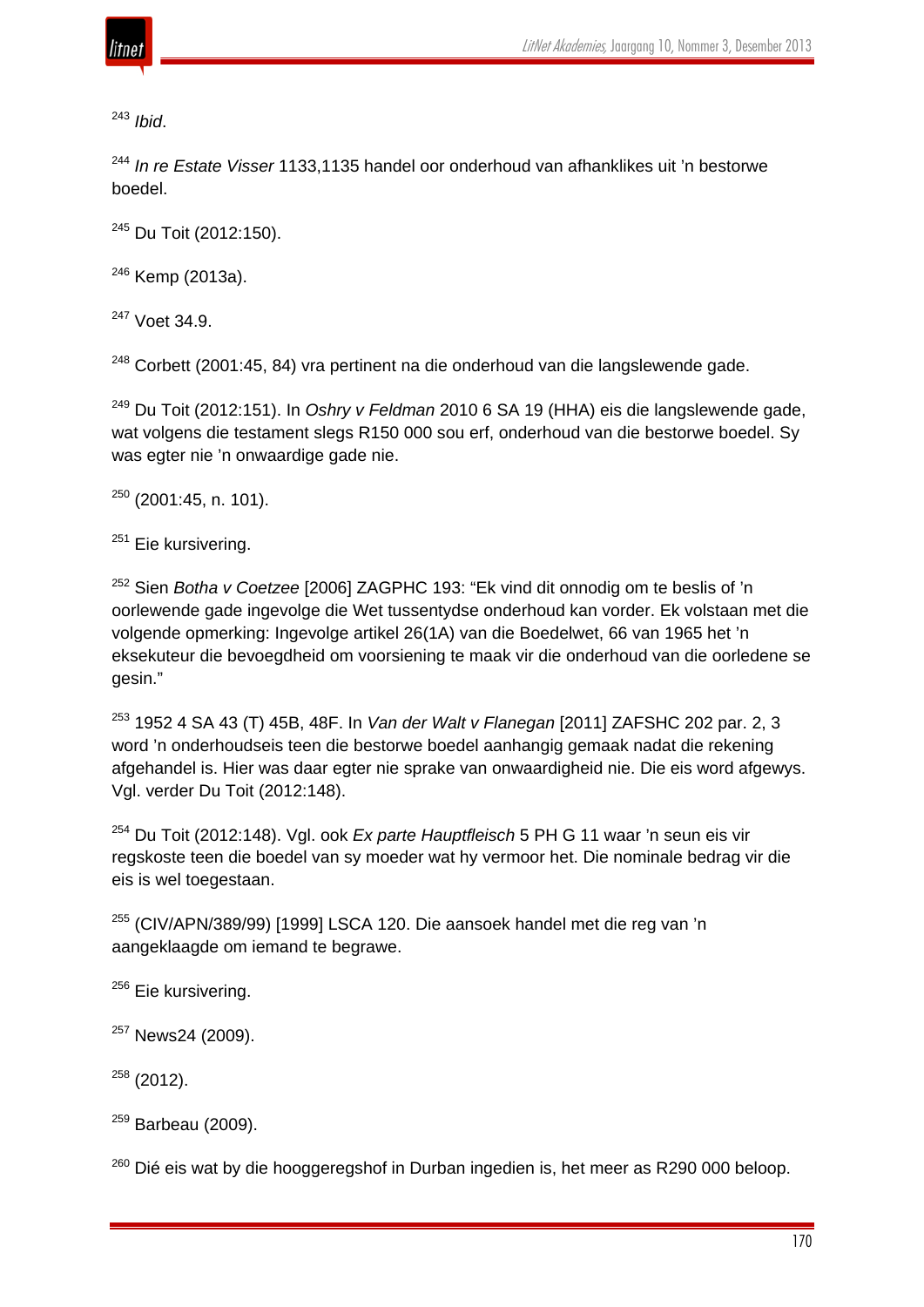$261$  (2013c); Kemp (2013a en b).

 $262$  Die aansoek het Vrydag 13 September 2013 voor die hof gedien en is uitgestel tot 11 Oktober vir die opponerende verklaring van die eksekuteur.

 $263$  Steenkamp (2013b:1). Vgl. ook Scholtz (2013); Van Rooyen (2013).

 $264$  Beeld (2013c).

<sup>265</sup> Dit was nie die gemeenregtelike posisie nie en is ook nie noodwendig die posisie in ander regstelsels nie. Vgl. *Re DWS (deceased)* [2001] Ch 568 (CA) en die nuwe Estates of Deceased Persons (Forfeiture Rule and Law of Succession) Act 2011 wat die posisie in Engeland gewysig het. Vgl. ook Mircea (2011): "The new Romanian Civil Code enacted in 2009 gives up the medieval theory of fiction and considering the civil codes reforms in the Canadian province of Quebec (1994) and France (2001 and 2006), it allows representation of the successor waiver; the draft law for implementation expands it for *the unworthy*, as well." Eie kursivering.

 $266$  Van der Merwe en Rowland (1990:223, 258); De Waal en Schoeman-Malan (2008:138). M.b.t. die Engelse reg vgl. *Law Commission* (2003, Summary 2). Estates of Deceased Persons (Forfeiture Rule and Law of Succession) Act 2011 het op 1 Februarie 2012 in werking getree.

 $267$  Die Wet tot Wysiging van die Erfreg 43 van 1992 het artt. 1(7) en 2C(2) gevoeg by onderskeidelik die Wet op Intestate Erfopvolging en die Wet op Testamente.

<sup>268</sup> Sonnekus (2010:186); Snyder (2013).

 $269$  Vgl. Sonnekus (2010:182) wat verwys na die sg. "burgerlike dood" wat ingevoer is in art. 1(7) van die Wet op Intestate Erfopvolging en art. 2B van die Wet op Testamente. Daar word gebruik gemaak van 'n fiksie dat die bevoordeelde voor die erflater gesterf het.

<sup>270</sup> Corbett e.a. (2001:81).

 $271$  By repudiasie is artt. 1(7) en 2C(2) onderhewig aan artt. 1(6) en 2C(1).

 $272$  Vgl. SA Law 2010 waar die bevoegdheid van 'n wandader om bevoordelings wat sy dogter toegeval het (as gevolg van sy onwaardigheid), jare later te ontvang van sy slagoffer se erfgenaam, bevraagteken word. Sy het haar bevoordeling gerepudieer. Art. 1(7) bepaal dat die onwaardige persoon gerepresenteer mag word, maar nie dat die onwaardige persoon mag erf in die plek van iemand wat repudieer nie.

 $273$  Art. 1(1)(d) van die Wet op Intestate Erfopvolging.

<sup>274</sup> No. 98 CA 1583. *Louisiana*. Beskikbaar by http://caselaw.findlaw.com/la−court−of – appeal/1072022.html (17 April 2013 geraadpleeg).

<sup>275</sup> Sien ook vir repudiasie *Leeb v Leeb*; *Danielz v De Wet*.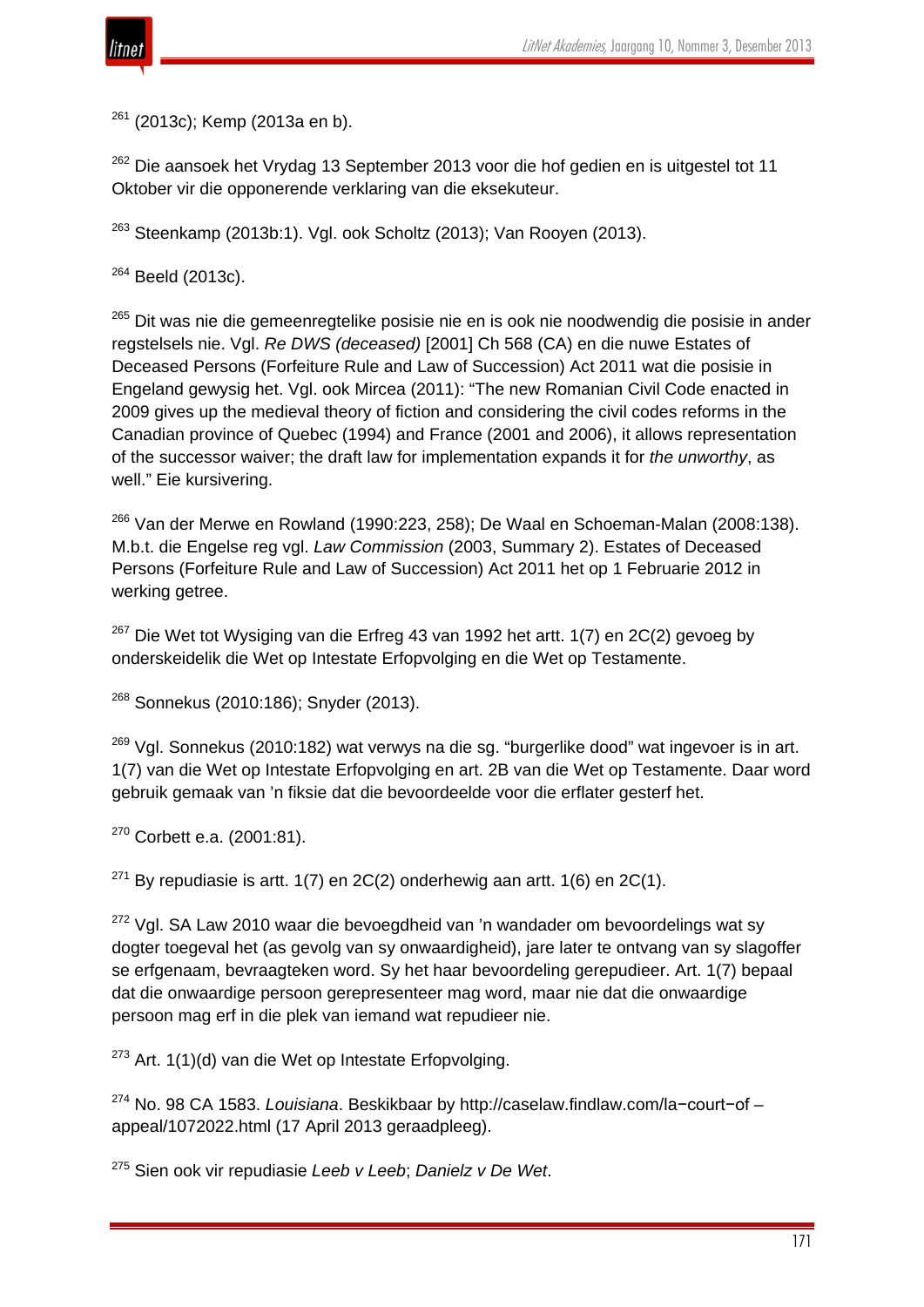

<sup>276</sup> *Crain v Crain*.

<sup>277</sup> La Crosse County saaknr, 2010CF00043.

 $278$  Vgl. Jungen (2013a en b) wat berig: "Eric Koula's children will inherit nearly threequarters of a million dollars from his murdered parents' estates. Probate records … reveal Koula's two children will split \$740,000, with each receiving a third when the youngest turns 25 years old in about 10 years, according to the couple's wills."

<sup>279</sup> *Ex parte Graham* 1963 4 SA 145 (D).

<sup>280</sup> *Greyling v Greyling* 1978 2 SA 114 (T); Cronjé en Roos (2002:7); De Waal en Schoeman-Malan (2008:12); Sonnekus (2010:185); Snyder (2013).

 $281$  (2013).

<sup>282</sup> Vgl. ook *Crain v Crain*.

<sup>283</sup> (4479/09) [2012] ZAFSHC 161.

<sup>284</sup> Sien Van Rooyen (2013:2) wat oor die hofgeding rapporteer.

<sup>285</sup> 2011 NSSC 218. Sien Niedermayer en Butler (2012:8) vir 'n bespreking van die saak.

<sup>286</sup> Corbett e.a. (2001:79−80); De Waal en Schoeman-Malan (2008:11).

<sup>287</sup> SARK (1991, par. 4.10).

 $288$  Steenkamp (2012).

 $289$  Abrie e.a. (2011:137).

 $290$  Ancestry 24: "The Court may on report of the Master exempt from payment into the fund, and the Master may authorise payment out of the fund for the purpose of the maintenance, education or other benefit of the beneficiary or his dependants." Vgl. ook artt. 32 en 33 van die Boedelwet.

<sup>291</sup> Abrie e.a. (2011:136).

<sup>292</sup> Abrie e.a. (2011:165).

<sup>293</sup> Sien Abrie e.a. (2011:137, 141). Vgl. *Van der Merwe v Van der Merwe* [2013] ZAWCHC 45 par. 21 t.a v. die boedel: "The applicants also contend that the respondent has lost sight of the clear provisions of the Estates Act that govern the procedure to be followed in the winding up of a deceased estate. The estate is not in the same position as that of the deceased before his death. The applicants are the duly appointed executors of the deceased estate and as such they are obliged to comply with the provisions of the Estates Act and in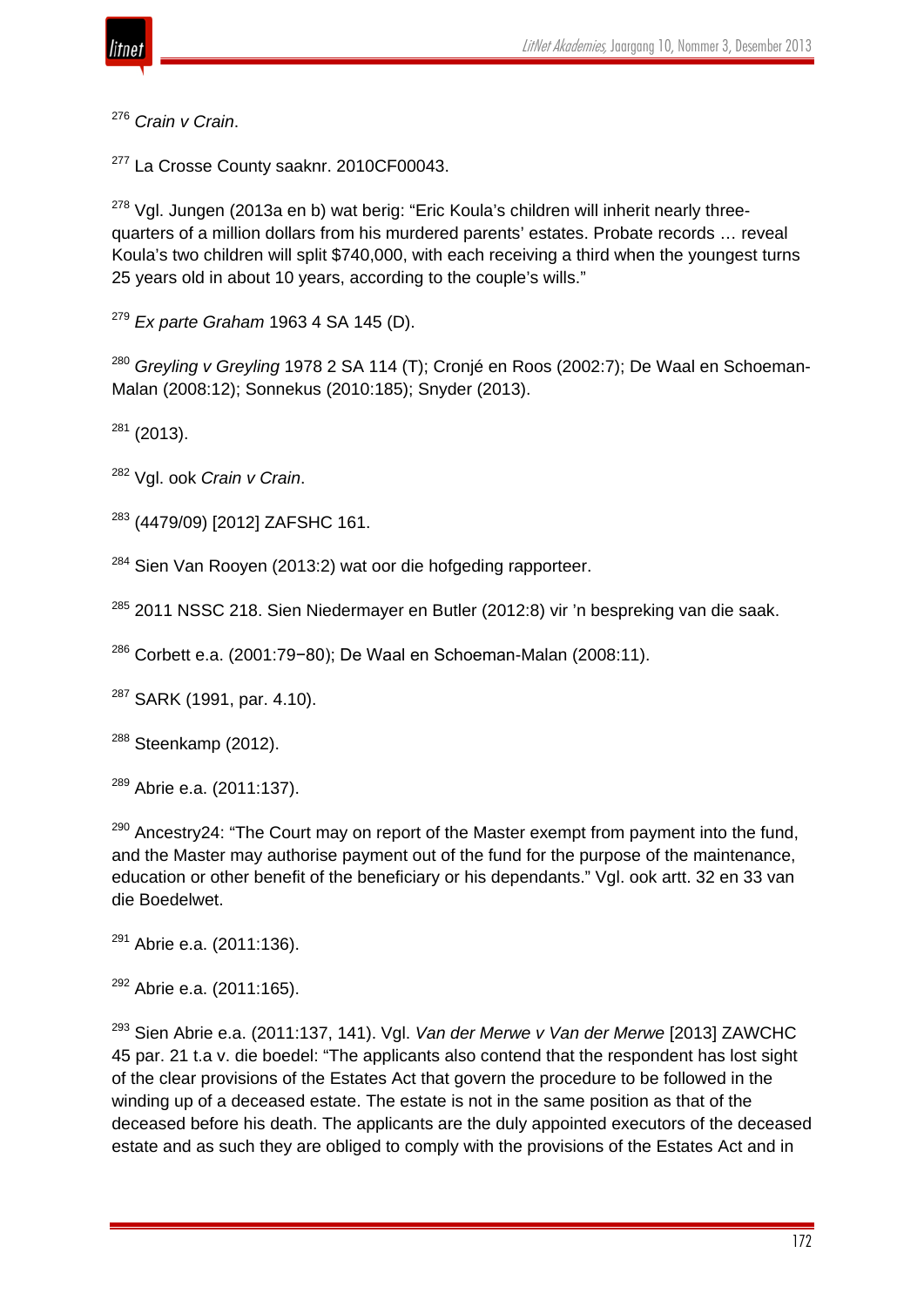

particular to gather the assets, liquidate them where necessary, pay the liabilities and distribute the estate in the orderly manner set forth therein."

<sup>294</sup> Sien ook Ancestry 24: "As it is the executor's duty solely to liquidate and distribute, he is not entitled to engage in business on behalf of the estate or to create new debts, except in so far as may be necessary for the preservation of the assets, or where special authority is given by the will or by the Supreme Court." Vgl. ook die berigte deur Beeld (2013c) en Steenkamp (2013a en b) i.v.m. eise wat teen 'n bestorwe boedel ingedien is.

<sup>295</sup> Art. 100 van die Boedelwet.

<sup>296</sup> Die bepalings behels dat 'n eksekuteur wat 'n ander verdeling maak (as dié ingevolge die bepalings van artt. 34 of 35), is teenoor enige erfgenaam persoonlike aanspreeklike en ook teenoor enige eiser wie se vordering binne die tydperk in art. 29 gestel of ingelewer is, persoonlik aanspreeklik vir die vergoeding van enige verlies wat die erfgenaam of eiser gely het en waarop hy geregtig was. Die eksekuteur is daarop geregtig om enige geld of goed wat in die loop van die verdeling verkeerdelik uitbetaal, afgelewer of oorgedra is, terug te vorder. Vgl. *Van der Merwe v Van der Merwe* par. 8: "The applicants contend that the respondent cannot rely on the common law principles of restitution but that his claim is based on enrichment and must be dealt with in accordance with the provisions of s 28(1) of the Act as read with ss 26, 35(12) and 50 of the Administration of Estates Act No 68 of 1905 *('the Estates Act').*"

 $297$  SARK (1991, par. 4.10) wys daarop dat die eksekuteur in die praktyk altyd op 'n beslissing van die hof wag. Vgl. ook Van Rooyen (2012 en 2013).

<sup>298</sup> In *Ferreira v Die Meester* 2001 3 SA 365 (O) het die hof bevind dat die meester nie 'n feitelike bevinding kan maak oor die bevoegdheid van iemand om te erf nie. Vgl. Beeld (2013c).

<sup>299</sup> Vir die *condictio indebiti* sien *Bowman, De Wet Du Plessis v Fidelity Bank Ltd* 1997 2 SA 35 (HHA); [1997] 1 All SA 317 (A) par. 8: "The rules of the condictio are also not identical for all situations and there is scope for deviation, for instance where deceased or insolvent estates and the like are concerned." Par. 17: "Somewhat similar were the facts of *Brand NO v Volkskas Bpk and Another* 1959 (l) SA 494 (T) … The question arose whether the executor appointed therein was entitled to reclaim the goods handed to the respondent. The court held that the appropriate action of the new executor would 'not be vindicatory but in the nature of a condictio indebiti or condictio sine causa (at p 498E–G)'."

 $300$  Vlg. Barbeau (2009); Barbeau en Umar (2011).

<sup>301</sup> Steenkamp (2013a en b) berig: "Volgens 'n bron, wat anoniem wil bly, was die advokaat se advies dat boedelgeld net vir onderhoud aangewend moet word, nié vir regskoste nie." Vgl. ook Kemp (2013a en b).

```
302 Steenkamp (2013:1).
```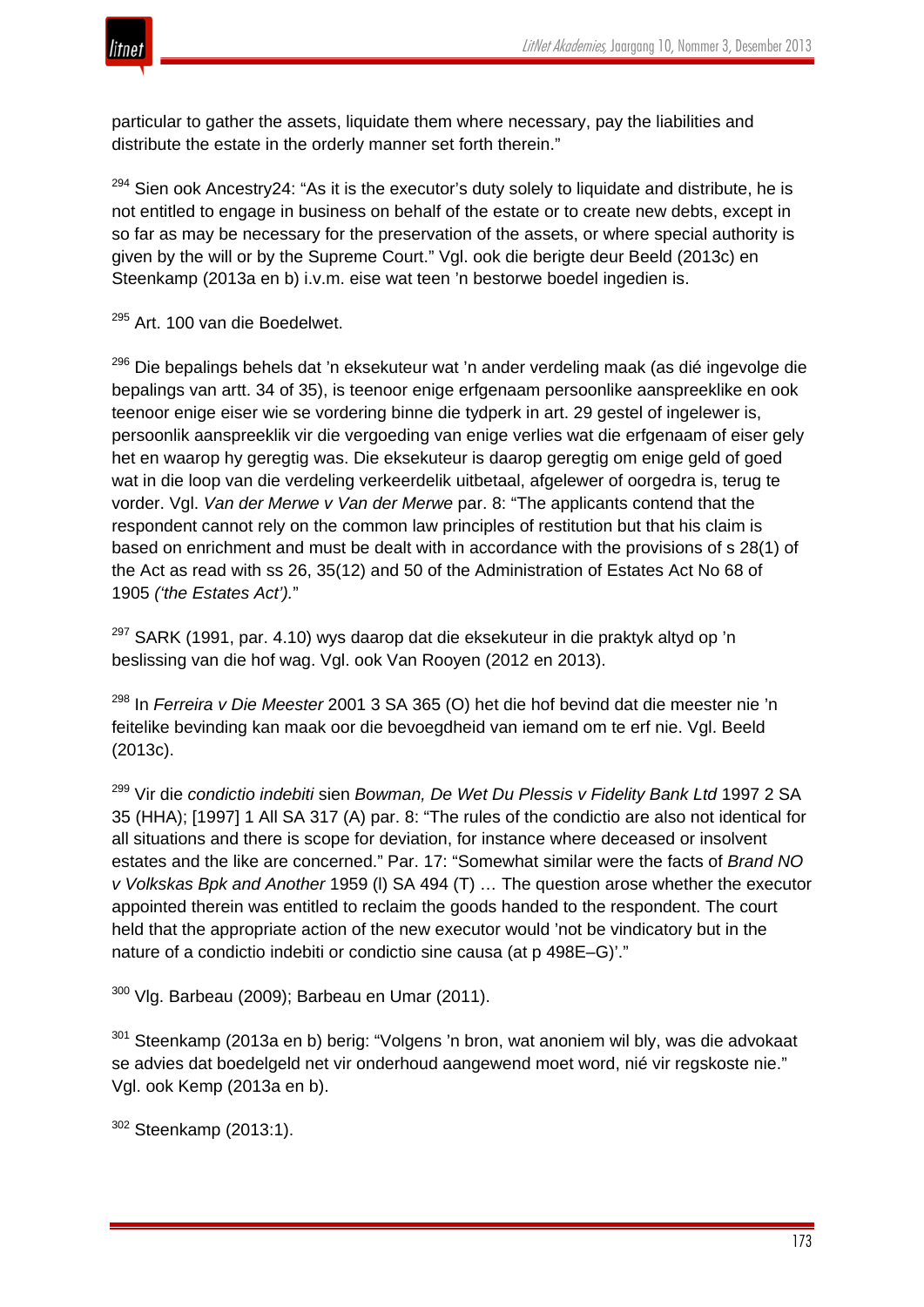



<sup>303</sup> *Ex parte Steenkamp and Steenkamp* 752; *Ex parte Wessels and Lubbe*; *Ex parte Vonzell* 126B–E; *Nell v Nell*;*Casey v The Master* 506I–J.

<sup>304</sup> *Nell v Nell*; Sonnekus en Van der Walt (1992:150–1); Sonnekus (2010:183): "Op geen van die statutêre bepalings kan egter deur die eksekuteur of erfregtelike bevoordeeldes as belanghebbendes ná die dood van die een eggenoot weens 'n wandaad van die ander gade gesteun word vir regterlike ingrepe om te verhinder dat die wandader 'n onredelike en onbillike voordeel weens die huweliksgoedereregtelike bedeling uit die dood van die eerssterwende geniet nie." Vgl. ook SARK (1991, par. 4.6).

<sup>305</sup> (2012:5). Vgl. Sonnekus (2010:184); Du Toit (2012:154).

<sup>306</sup> In *Marais v Botha* doen die wandader aansoek dat 'n gesamentlike testament gekondoneer word. Vgl. ook*Leeb v Leeb; Danielz v De Wet*; *Makhanya v Minister of Finance.*

<sup>307</sup> *Ex parte Meier*; *Gafin v Kavin*; *Nell v Nell*.

 $308$  Abrie e.a. (2011: 137); art. 35(9) van die Boedelwet.

<sup>309</sup> *Ferreira v Die Meester*; Ancestry24.

<sup>310</sup> Art. 50 van die Boedelwet i.v.m. teruggawe en die aanspreeklikheid van die eksekuteur. Vgl. ook Van der Merwe en Rowland (1990:257) vir die *condictio indebiti*.

<sup>311</sup> Du Toit (2012:146).

 $312$  Schoeman (1992:38); Du Toit (2001:1 e.v.); De Waal en Schoeman-Malan (2008:2).

 $313$  Vgl. Toerien (2012a en b).

<sup>314</sup> SARK (1991, par. 4.10).

<sup>315</sup> Van Wyk (2012). Vgl. ook Swart (1998:17) i.v.m. die moord op Dave Lombard deur sy vrou en buurman se seun. Die moord is reeds in 1993 gepleeg, maar het eers nadat die vrou 'n vriend jare later daarvan vertel het, op die lappe gekom. Sien ook Van der Westhuizen (1997) i.v.m. Ben du Toit wat eers ses jaar na die dood van sy vrou aangekla is.

<sup>316</sup> In die deelsverhoorde strafsaak *S v Maqubela* (Wes Kaapse Hofrol van 12 Desember 2011).

<sup>317</sup> De Wee (2012); Mail & Guardian (2013). Die aanwysing as eksekuteur is ook 'n bevoordeling. Vgl. Swart (1998:17); vgl. ook Sapa (2013).

<sup>318</sup> Louw (2002); Scholtz en Wondergem (2011); Pretorius (2013); Scholtz (2013:6–8); Fitzpatrick (2013:102); *Horn v Horn*; *Velcea and Mazãre v Romania.*

<sup>319</sup> Sien Swart (1998:17); Nel (2011).